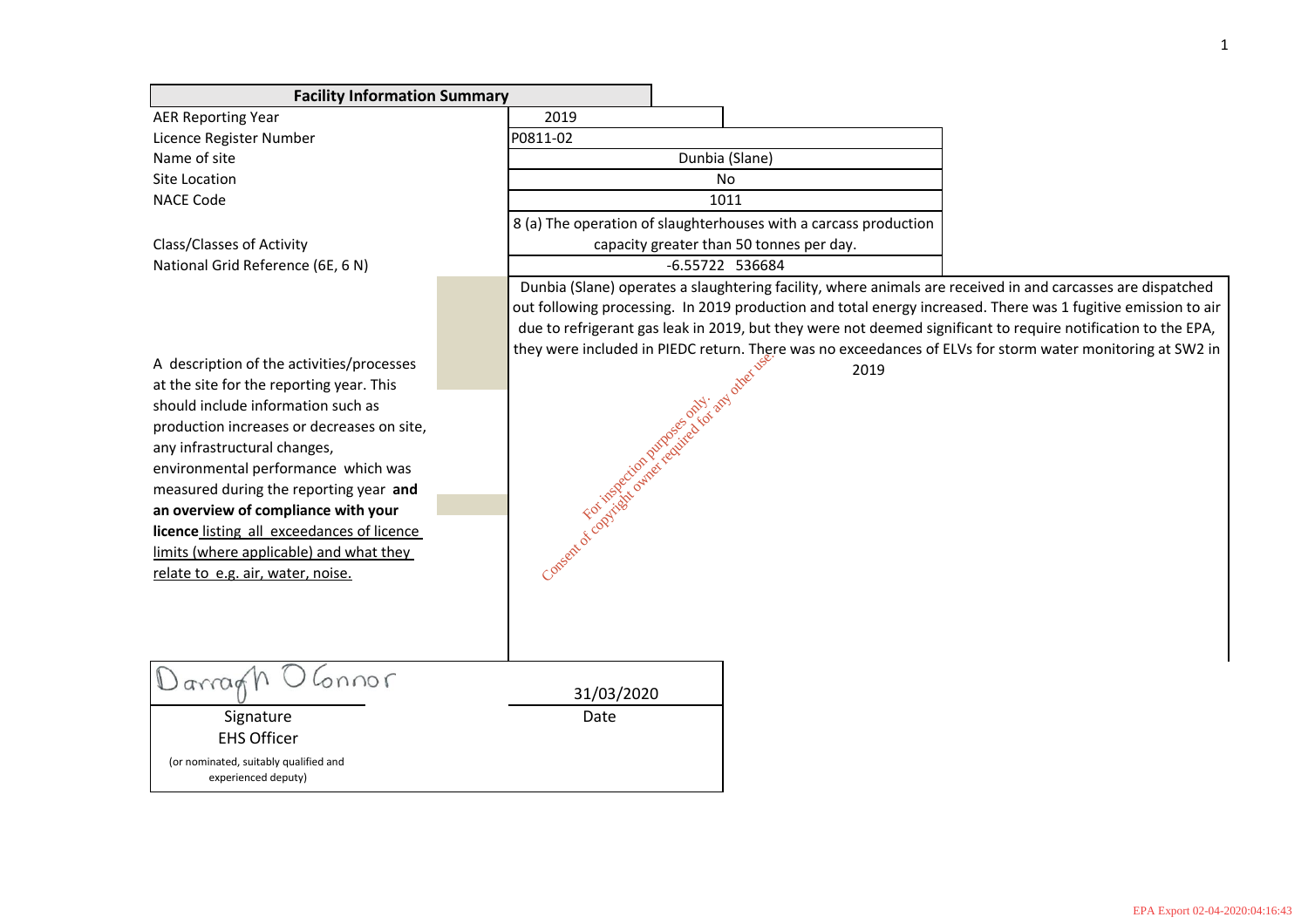| <b>AIR-summary template</b>                                                                                                                                                                                                                                                                              | Lic No: | P0811-02 | Year                                                                                                       | 2019 |
|----------------------------------------------------------------------------------------------------------------------------------------------------------------------------------------------------------------------------------------------------------------------------------------------------------|---------|----------|------------------------------------------------------------------------------------------------------------|------|
| Answer all questions and complete all tables where relevant                                                                                                                                                                                                                                              |         |          |                                                                                                            |      |
| Does your site have licensed air emissions? If yes please complete table A1 and A2 below for the current<br>reporting year and answer further questions. If you do not have licenced emissions and do not complete<br>a solvent management plan (table A4 and A5) you do not need to complete the tables | No      |          | Additional information<br>C1.1 States there shall be no emissions to air of<br>environmental significance. |      |
| <b>Periodic/Non-Continuous Monitoring</b>                                                                                                                                                                                                                                                                |         |          |                                                                                                            |      |
|                                                                                                                                                                                                                                                                                                          | No      |          | Not applicable                                                                                             |      |
| Are there any results in breach of licence requirements? If yes please provide brief details in the comment section<br>of TableA1 below                                                                                                                                                                  | No      |          | Not Applicable                                                                                             |      |
| <b>Basic air</b><br>Was all monitoring carried out in accordance with FPA guidance monitoring                                                                                                                                                                                                            |         |          |                                                                                                            |      |

# **Table A1: Licensed Mass Emissions/Ambient data-periodic monitoring (non-continuous)**

Note 1: Volumetric flow shall be included as a reportable parameter

|   | Periodic/Non-Continuous Monitoring                                                                                                      |                  |                  |    |                |
|---|-----------------------------------------------------------------------------------------------------------------------------------------|------------------|------------------|----|----------------|
| 2 | Are there any results in breach of licence requirements? If yes please provide brief details in the comment section<br>of TableA1 below |                  |                  | No | Not applicable |
|   |                                                                                                                                         |                  |                  | No | Not Applicable |
| 3 |                                                                                                                                         | <b>Basic air</b> |                  |    |                |
|   | Was all monitoring carried out in accordance with EPA guidance                                                                          | monitoring       |                  |    |                |
|   | note AG2 and using the basic air monitoring checklist?                                                                                  | checklist        | AGN <sub>2</sub> |    |                |
|   | 5497.64                                                                                                                                 |                  |                  |    |                |

|                           | 5497.64                                                                                                      |                            |                                                    |                                        |                                           |                        |                                 |                              |             |                                                                                                    |  |  |  |  |
|---------------------------|--------------------------------------------------------------------------------------------------------------|----------------------------|----------------------------------------------------|----------------------------------------|-------------------------------------------|------------------------|---------------------------------|------------------------------|-------------|----------------------------------------------------------------------------------------------------|--|--|--|--|
|                           | ce and ind other use.<br>Table A1: Licensed Mass Emissions/Ambient data-periodic monitoring (non-continuous) |                            |                                                    |                                        |                                           |                        |                                 |                              |             |                                                                                                    |  |  |  |  |
| Emission<br>reference no: | Parameter/ Substance                                                                                         | Frequency of<br>Monitoring | <b>ELV</b> in licence or<br>any revision<br>therof | Consent<br>Licence Compliance criteria | <b>MSPECtion pulses</b><br>Measured value | Unit of<br>measurement | Compliant with<br>licence limit | Method of analysis load (kg) | Annual mass | Comments -<br>reason for<br>change in %<br>mass load<br> from<br>previous<br>year if<br>applicable |  |  |  |  |
| Not Applicable            |                                                                                                              |                            |                                                    | SELECT                                 |                                           | <b>SELECT</b>          | SELECT                          | <b>SELECT</b>                |             |                                                                                                    |  |  |  |  |
|                           | <b>SELECT</b>                                                                                                |                            |                                                    | SELECT                                 |                                           | <b>SELECT</b>          | SELECT                          | <b>SELECT</b>                |             |                                                                                                    |  |  |  |  |
|                           | <b>SELECT</b>                                                                                                |                            |                                                    | SELECT                                 |                                           | <b>SELECT</b>          | SELECT                          | <b>SELECT</b>                |             |                                                                                                    |  |  |  |  |
|                           | <b>SELECT</b>                                                                                                |                            |                                                    | <b>SELECT</b>                          |                                           | <b>SELECT</b>          | <b>SELECT</b>                   | <b>SELECT</b>                |             |                                                                                                    |  |  |  |  |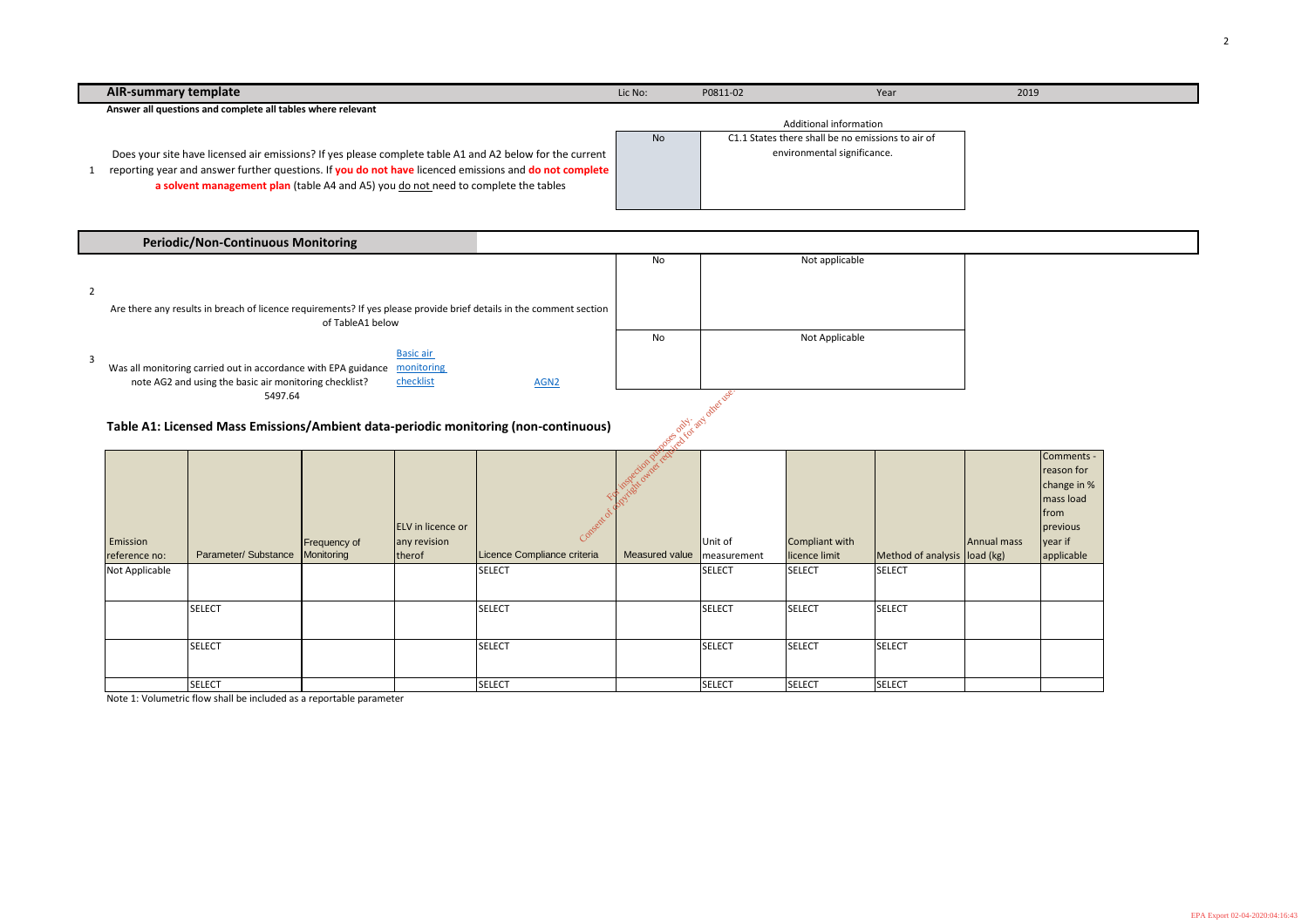| <b>AIR-summary template</b>                                                                         | Lic No:    | P0811-02 | Year           | 2019 |
|-----------------------------------------------------------------------------------------------------|------------|----------|----------------|------|
| <b>Continuous Monitoring</b>                                                                        |            |          |                |      |
| Did your site experience any abatement system bypasses? If yes please detail them in table A3 below | 28/03/2018 |          | Not Applicable |      |

### **Table A2: Summary of average emissions -continuous monitoring**

| Emission       | Parameter/Substance |                     | Averaging Period Compliance Criteria | Units of      | <b>Annual Emission</b> | Annual maximum | Monitoring       | Number of ELV Comments |  |
|----------------|---------------------|---------------------|--------------------------------------|---------------|------------------------|----------------|------------------|------------------------|--|
| reference no:  |                     |                     |                                      | measurement   |                        |                | Equipment        | exceedences in         |  |
|                |                     | ELV in licence or   |                                      |               |                        |                | downtime (hours) | current                |  |
|                |                     | any revision therof |                                      |               |                        |                |                  | reporting year         |  |
| Not Applicable | <b>SELECT</b>       |                     | SELECT                               | <b>SELECT</b> |                        |                |                  |                        |  |
|                | <b>SELECT</b>       |                     |                                      | <b>SELECT</b> |                        |                |                  |                        |  |
|                | <b>SELECT</b>       |                     |                                      | <b>SELECT</b> |                        |                |                  |                        |  |
|                | <b>SELECT</b>       |                     |                                      | <b>SELECT</b> |                        |                |                  |                        |  |
|                | <b>SELECT</b>       |                     |                                      | SELECT        |                        |                |                  |                        |  |

|         |     | ٠ |  |
|---------|-----|---|--|
| ٠<br>۰. | . . |   |  |

note 1: Volumetric flow shall be included as a reportable parameter.

#### **Table A3: Abatement system bypass reporting table** [Bypass protocol](http://www.epa.ie/pubs/advice/licensee/Protocol on bypass Final.pdf)

| <b>TURIC AUTANGLUTULE SYSLUM SYPHSS TUPOLING LUMIC</b> |                    |                                                  |                                                                                                                  |                  |                   |  |  |  |  |  |  |  |
|--------------------------------------------------------|--------------------|--------------------------------------------------|------------------------------------------------------------------------------------------------------------------|------------------|-------------------|--|--|--|--|--|--|--|
| Date*                                                  | Duration** (hours) | Location                                         | Reason for bypass                                                                                                | Impact magnitude | Corrective action |  |  |  |  |  |  |  |
| Not Applicable                                         |                    |                                                  |                                                                                                                  |                  |                   |  |  |  |  |  |  |  |
|                                                        |                    |                                                  |                                                                                                                  |                  |                   |  |  |  |  |  |  |  |
|                                                        |                    |                                                  |                                                                                                                  |                  |                   |  |  |  |  |  |  |  |
|                                                        |                    |                                                  |                                                                                                                  |                  |                   |  |  |  |  |  |  |  |
|                                                        |                    |                                                  |                                                                                                                  |                  |                   |  |  |  |  |  |  |  |
|                                                        |                    |                                                  |                                                                                                                  |                  |                   |  |  |  |  |  |  |  |
|                                                        |                    |                                                  |                                                                                                                  |                  |                   |  |  |  |  |  |  |  |
|                                                        |                    |                                                  | * this should include all dates that an abatement system bypass occurred                                         |                  |                   |  |  |  |  |  |  |  |
|                                                        |                    | inspections please refer to bypass protocol link | ** an accurate record of time bypass beginning and end should be logged on site and maintained for future Agency |                  |                   |  |  |  |  |  |  |  |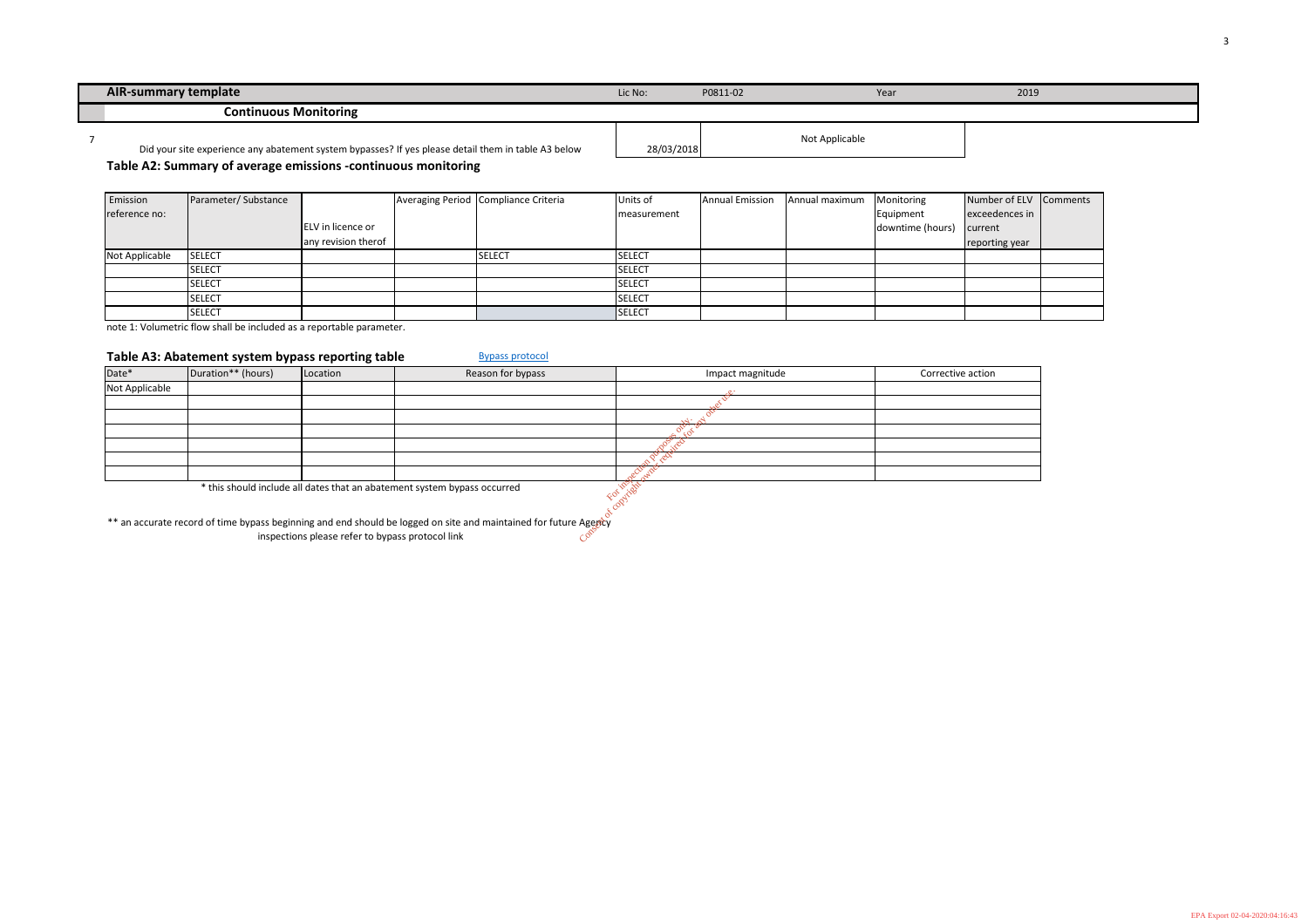| <b>AIR-summary template</b> | Lic No: | P0811-02 |
|-----------------------------|---------|----------|
|                             |         |          |

| <b>AIR-summary template</b> |                                                                                    |                                                                                   |                                                       |                                                                                                                              | Lic No:                          | P0811-02                                                |          | Year                                     | 2019           |  |
|-----------------------------|------------------------------------------------------------------------------------|-----------------------------------------------------------------------------------|-------------------------------------------------------|------------------------------------------------------------------------------------------------------------------------------|----------------------------------|---------------------------------------------------------|----------|------------------------------------------|----------------|--|
|                             | Solvent use and management on site                                                 |                                                                                   |                                                       |                                                                                                                              |                                  |                                                         |          |                                          |                |  |
|                             |                                                                                    |                                                                                   |                                                       | 8 Do you have a total Emission Limit Value of direct and fugitive emissions on site? if yes please fill out tables A4 and A5 |                                  |                                                         | No       |                                          | Not Applicable |  |
|                             | Table A4: Solvent Management Plan Summary<br><b>Total VOC Emission limit value</b> |                                                                                   | Solvent<br>regulations                                | Please refer to linked solvent regulations to<br>complete table 5 and 6                                                      |                                  |                                                         |          |                                          |                |  |
| Reporting year              | Total solvent input on<br>site (kg)                                                | <b>Total VOC</b><br>emissions to Air<br>from entire site<br>(direct and fugitive) | <b>Total VOC</b><br>emissions as %of<br>solvent input | <b>Total Emission Limit Value</b><br>(ELV) in licence or any revision<br>therof                                              | Compliance                       |                                                         |          |                                          |                |  |
| Not Applicable              |                                                                                    |                                                                                   |                                                       |                                                                                                                              | <b>SELECT</b><br><b>SELECT</b>   |                                                         |          |                                          |                |  |
|                             | <b>Table A5: Solvent Mass Balance summary</b>                                      |                                                                                   |                                                       |                                                                                                                              |                                  | other use.                                              |          |                                          |                |  |
|                             | (I) Inputs (kg)                                                                    |                                                                                   |                                                       |                                                                                                                              | For installation                 |                                                         |          |                                          |                |  |
| Solvent                     | (I) Inputs (kg)                                                                    | Organic solvent<br>emission in waste                                              | Solvents lost in<br>water (kg)                        | Collected waste solvent (kg)<br>$C^{\infty}$                                                                                 | Fugitive Organic<br>Solvent (kg) | Solvent released<br>in other ways e.g. destroyed onsite | Solvents | Total emission of<br>Solvent to air (kg) |                |  |
| Not Applicable              |                                                                                    |                                                                                   |                                                       |                                                                                                                              |                                  |                                                         |          |                                          |                |  |
|                             |                                                                                    |                                                                                   |                                                       |                                                                                                                              |                                  |                                                         |          |                                          |                |  |
|                             |                                                                                    |                                                                                   |                                                       |                                                                                                                              |                                  |                                                         |          |                                          |                |  |
|                             |                                                                                    |                                                                                   |                                                       |                                                                                                                              |                                  |                                                         | Total    |                                          |                |  |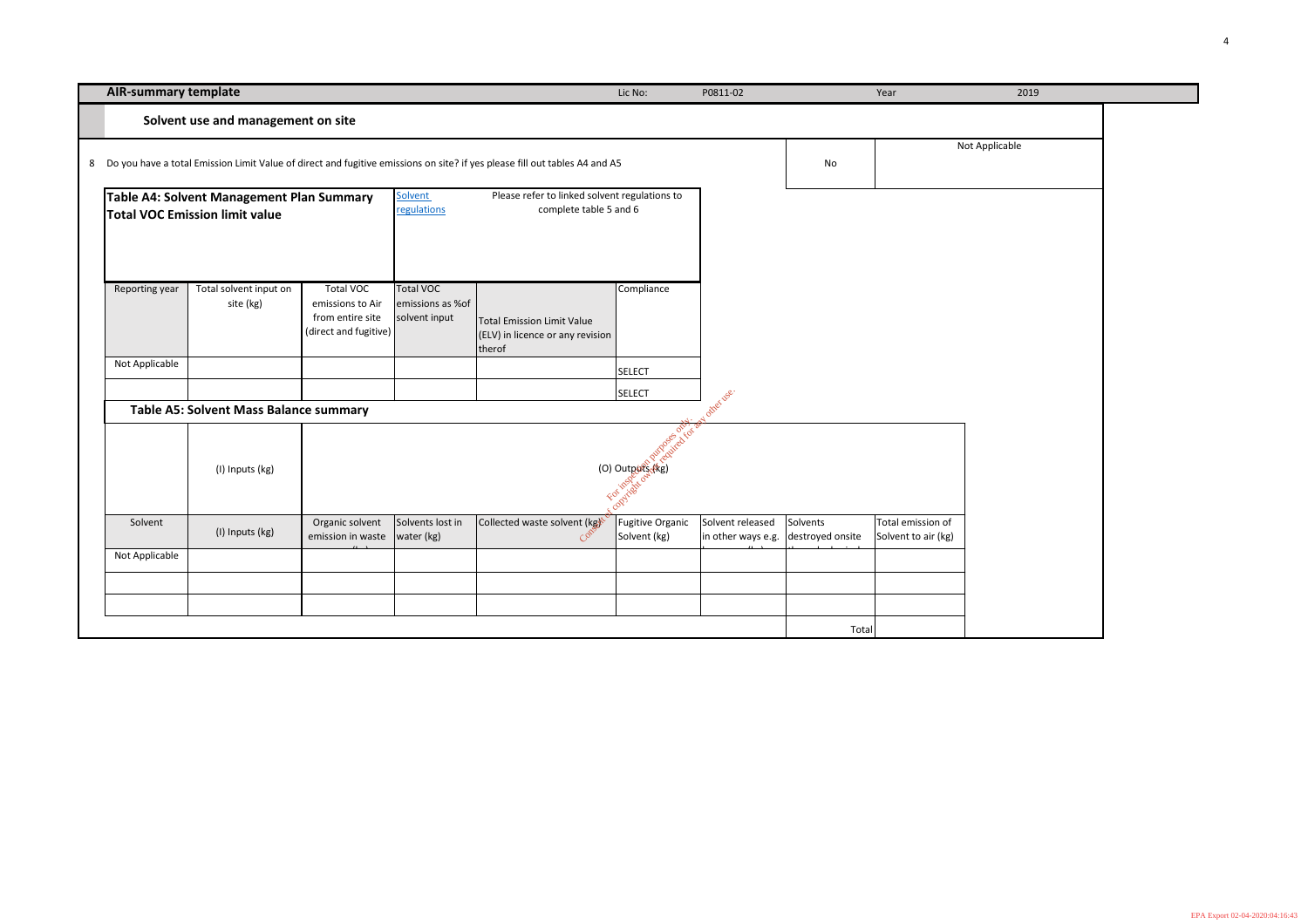| Location<br>reference | Location<br>relative to site<br>activities | <b>PRTR Parameter</b> | <b>Licenced Parameter</b> | <b>Monitoring</b><br>date | <b>ELV</b> or trigger<br>level in licence<br>or any revision<br>thereof* | <b>Licence</b><br>Compliance<br>criteria                  | <b>Measured value</b> | <b>Unit of</b><br>measurement | <b>Compliant with</b><br>licence | <b>Comments</b>            |
|-----------------------|--------------------------------------------|-----------------------|---------------------------|---------------------------|--------------------------------------------------------------------------|-----------------------------------------------------------|-----------------------|-------------------------------|----------------------------------|----------------------------|
| SW <sub>2</sub>       | Downstream                                 |                       | pH                        | 2019 Average              | 6 to 9                                                                   | No pH value shall<br>deviate from the<br>specified range. | Annual Average - 7.11 | pH units                      | yes                              | No ELV Exceedences in 2019 |
| SW <sub>2</sub>       | Downstream                                 |                       | Conductivity              | 2019 Average              | $1600 \mu s/cm$                                                          | All results < 1.2 x<br><b>ELV</b>                         | Annual Average - 760  | $\mu$ S/cm @20oC              | yes                              | No ELV Exceedences in 2019 |
| SW <sub>2</sub>       | 5497.64                                    |                       | COD                       | 2019 Average              | 80mg/L                                                                   | All results < 1.2 x<br><b>ELV</b>                         | Annual Average - 30   | mg/L                          | yes                              | No ELV Exceedences in 2019 |
| SW <sub>2</sub>       | Downstream                                 |                       | Total Ammonia (as N)      | 2019 Average              | 2mg/L                                                                    | All results < 1.2 x<br><b>ELV</b>                         | Annual Average - 0.35 | mg/L                          | yes                              | No ELV Exceedences in 2019 |
| SW <sub>2</sub>       | Downstream                                 |                       | <b>Total Nitrogen</b>     | 2019 Average              | 5mg/L                                                                    | All results $<$ 1.2 x<br><b>ELV</b>                       | Annual Average - 1.57 | mg/L                          | yes                              | No ELV Exceedences in 2019 |

\*trigger values may be agreed by the Agency outside of licence conditions

|                                                                                                                                                                                                                                         |                    |                                   | section of Table W3 below                               | 3 Was there any result in breach of licence requirements? If yes please provide brief details in the comment |                             | No         |                                                                |                                                        |      |          |     |  |  |
|-----------------------------------------------------------------------------------------------------------------------------------------------------------------------------------------------------------------------------------------|--------------------|-----------------------------------|---------------------------------------------------------|--------------------------------------------------------------------------------------------------------------|-----------------------------|------------|----------------------------------------------------------------|--------------------------------------------------------|------|----------|-----|--|--|
| Was all monitoring carried out in accordance with EPA<br>guidance and checklists for Quality of Aqueous Monitoring<br>Data Reported to the EPA? If no please detail what areas<br><b>External /Internal Lab</b><br><b>Assessment of</b> |                    |                                   |                                                         |                                                                                                              |                             | Yes        | All monitoring was carried out inaccordance with EPA guidance. |                                                        |      |          |     |  |  |
|                                                                                                                                                                                                                                         | <b>HDPE Lagoon</b> | Wastewater/Se<br>wer (Via Tanker) | require improvement in additional information box<br>pH | <b>Quality checklist</b><br>discrete                                                                         | results checklist<br>Weekly | 28/03/2018 | None                                                           | No pH value shall deviate from<br>the specified range. | 7.29 | pH units | yes |  |  |
| Wastewater/Se<br>COD<br><b>HDPE Lagoon</b><br>Weekly<br>discrete<br>wer (Via Tanker)                                                                                                                                                    |                    |                                   |                                                         |                                                                                                              | Anually                     | None       | All results < 1.2 x ELV                                        | 704.00                                                 | mg/L | yes      |     |  |  |

# It was a requirement on the inductional monitoring on SW 2 discharge to DPE Lagoon.

| I value shall deviate from  <br>the specified range. | 7.29   | pH units | yes | pH Meter (Electrode)               | <b>ISO</b> | <b>ISO 10523</b> | 7.11   | No limits in licence for effluent<br>removed by tanker. |
|------------------------------------------------------|--------|----------|-----|------------------------------------|------------|------------------|--------|---------------------------------------------------------|
| Il results $< 1.2$ x ELV                             | 704.00 | mg/L     | yes | Spectrophotometry<br>(Colorimetry) | <b>ISO</b> | <b>ISO 15705</b> | 22,889 | No limits in licence for effluent<br>removed by tanker. |

# **Licensed Emissions to water and /or wastewater(sewer)-periodic monitoring (non-continuous)**

| Table W2 Visual inspections-Please only enter details where contamination was observed. |                       |                                     |                            |                                |                 |  |  |  |  |  |
|-----------------------------------------------------------------------------------------|-----------------------|-------------------------------------|----------------------------|--------------------------------|-----------------|--|--|--|--|--|
| Location<br>Reference                                                                   | Date of<br>inspection | <b>Description of contamination</b> | Source of<br>contamination | <b>Corrective action</b><br>Ω. | <b>Comments</b> |  |  |  |  |  |
|                                                                                         |                       |                                     |                            |                                |                 |  |  |  |  |  |
|                                                                                         |                       |                                     | <b>SELECT</b>              |                                |                 |  |  |  |  |  |

| AER Monitoring returns summary template-WATER/WASTEWATER(SEWER)                                                                                                                                                                                                                                                                            |     | P0811-02<br>Lic No:                                                                                                                                                   | Year | 2019 |
|--------------------------------------------------------------------------------------------------------------------------------------------------------------------------------------------------------------------------------------------------------------------------------------------------------------------------------------------|-----|-----------------------------------------------------------------------------------------------------------------------------------------------------------------------|------|------|
|                                                                                                                                                                                                                                                                                                                                            |     | <b>Additional information</b>                                                                                                                                         |      |      |
| 1 Does your site have licensed emissions direct to surface water or direct to sewer? If yes please<br>complete table W2 and W3 below for the current reporting year and answer further questions.<br>If you do not have licenced emissions you only need to complete table W1 and or W2 for storm<br>water analysis and visual inspections | Yes | SW 2 Storm Water Discharge requires monitoring as does effluent<br>extracted from the HDPE Lagoon.                                                                    |      |      |
| Was it a requirement of your licence to carry out visual inspections on any surface water<br>discharges or watercourses on or near your site? If yes please complete table W2 below<br>summarising only any evidence of contamination noted during visual inspections                                                                      | Yes | It was a requirement to carry out visual monitoring on SW 2 discharge to<br>Tributary of River Boyne on a weekly basis for odour and colour, no issues<br>were noted. |      |      |

| <b>Table W1 Storm water monitoring</b> |  |
|----------------------------------------|--|
|----------------------------------------|--|



EPA Export 02-04-2020:04:16:43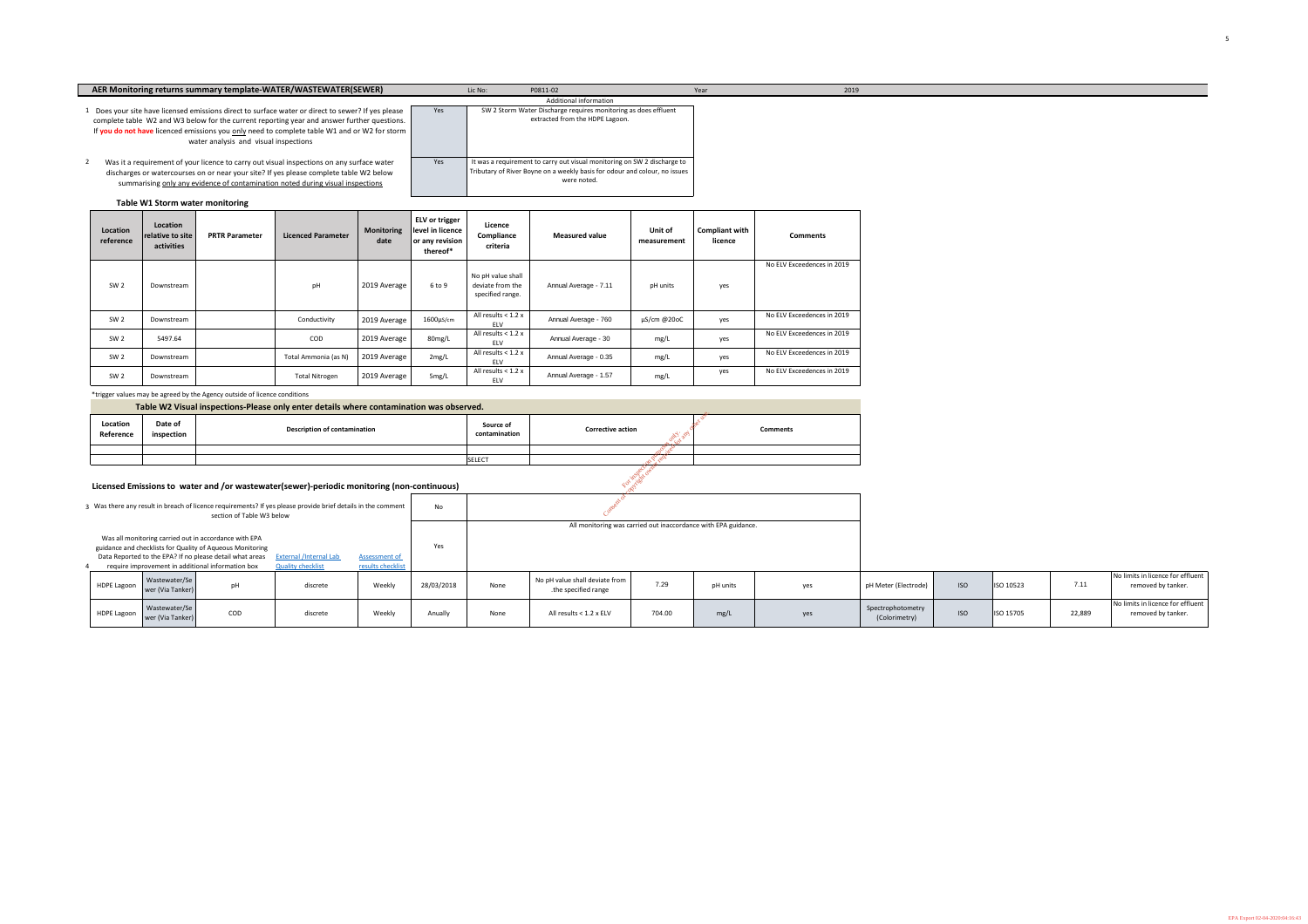|                    |                                   |                         | AER Monitoring returns summary template-WATER/WASTEWATER(SEWER) |                    |         | Lic No: | P0811-02                |                         | Year | 2019 |                                       |            |            |                          |                                                         |
|--------------------|-----------------------------------|-------------------------|-----------------------------------------------------------------|--------------------|---------|---------|-------------------------|-------------------------|------|------|---------------------------------------|------------|------------|--------------------------|---------------------------------------------------------|
| <b>HDPE Lagoon</b> | Wastewater/Se<br>wer (Via Tanker) | <b>BOD</b>              | discrete                                                        | Weekl <sub>y</sub> | Anually | None    | All results < 1.2 x ELV | 300.00                  | mg/L | yes  | Dissolved Oxygen<br>Meter (Electrode) | <b>ISO</b> | ISO 5815-1 | 13,515                   | No limits in licence for effluent<br>removed by tanker. |
| <b>HDPE Lagoon</b> | Wastewater/Se<br>wer (Via Tanker) | <b>Suspended Solids</b> | discrete                                                        | Weekl <sub>y</sub> | Anually | None    | All results < 1.2 x ELV | 20 <sub>1</sub><br>ບອ.ບ | ma   | yes  | Gravimetric analysis                  | <b>ISO</b> | ISO 11923  | $\overline{\phantom{a}}$ | No limits in licence for effluent<br>removed by tanker. |

Consent of copyright owner required for any other use.

Note 1: Volumetric flow shall be included as a reportable parameter

5

Does your site carry out continuous emissions to water/sewer monitoring?

Yes An on-line flow meter continuously records flow of wastewater generated on site (Water Inflow meter is considered to represent wastewater generated) A specific effluent discharge meter was installed in February 2014 and has been calibrated.

 **If yes please summarise your continuous monitoring data below in Table W4 and compare it to its relevant Emission Limit Value (ELV)**

| ٦t |  |
|----|--|
|    |  |
| ٦t |  |
|    |  |
|    |  |

Note 2: Where Emission Limit Values (ELV) do not apply to your licence please compare results against EQS for Surface water or relevant receptor quality standards

#### **Continuous monitoring** and the control of the control of the control of the control of the control of the control of the control of the control of the control of the control of the control of the control of the control of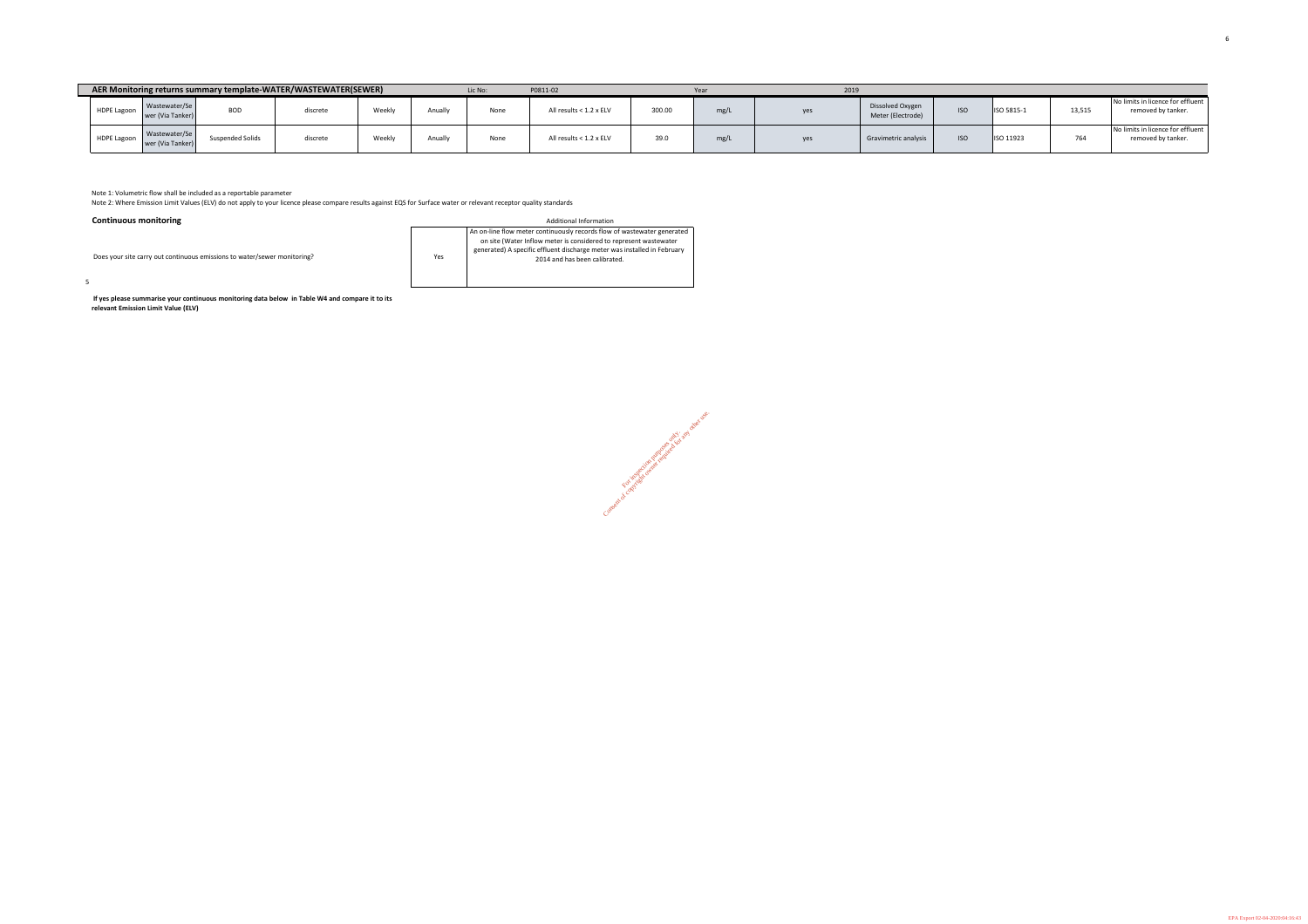**Table W4: Summary of average emissions -continuous monitoring**

note 1: Volumetric flow shall be included as a reportable parameter.

# **Table W5: Abatement system bypass reporting table**

| Date | Duration (hours) | Location | <b>Resultant emissions</b> | <b>Reason for</b><br>bypass | Corrective<br>action* | Was a report<br>submitted to the<br>EPA? | When was this report<br>submitted? |
|------|------------------|----------|----------------------------|-----------------------------|-----------------------|------------------------------------------|------------------------------------|
| N/A  |                  |          |                            |                             |                       | <b>SELECT</b>                            |                                    |
|      |                  |          |                            |                             |                       |                                          |                                    |
|      |                  |          |                            |                             |                       |                                          |                                    |

| AER Monitoring returns summary template-WATER/WASTEWATER(SEWER)                                                          |    | Lic No: | P0811-02                                                                                                                                                                                                                                                                                                    | Year | 2019 |
|--------------------------------------------------------------------------------------------------------------------------|----|---------|-------------------------------------------------------------------------------------------------------------------------------------------------------------------------------------------------------------------------------------------------------------------------------------------------------------|------|------|
| Did continuous monitoring equipment experience downtime? If yes please record downtime in table W4<br><sup>b</sup> below | No |         |                                                                                                                                                                                                                                                                                                             |      |      |
| 7 Do you have a proactive service contract for each piece of continuous monitoring equipment on site?                    | No |         | A proactive service contract is not in place for the meter used to monitor<br>effluent generated. However the effluent discharge meter is listed on the<br>site maintenance system and is serviced/calibrated on an annual basis, and<br>any repairs made to ensure it is calibrated correctly if required. |      |      |
| 8 Did abatement system bypass occur during the reporting year? If yes please complete table W5 below                     | No |         | All wastewater passed through a screen, DAF Unit and the HDPE Lagoons<br>prior to removal to a local WWTP by tanker in 2018.                                                                                                                                                                                |      |      |

\*Measures taken or proposed to reduce or limit bypass frequency

| 2019 |
|------|
|      |
|      |
|      |
|      |
|      |
|      |
|      |
|      |
|      |
|      |
| Year |

| Emission<br>reference no: | Emission<br>released to           | Parameter/Substance | <b>ELV or trigger values in</b><br>licence or any revision<br>thereof | <b>Averaging</b><br>Period | Compliance<br><b>Criteria</b>                        | <b>Units of</b><br>measurement | <b>Annual Emission for current</b><br>reporting year (kg) | % change +/- from<br>previous reporting<br>year | <b>Monitoring</b><br>Equipment<br>downtime (hours) | <b>Number of ELV exceedences in</b><br>reporting year | <b>Comments</b>                                                                                                                |
|---------------------------|-----------------------------------|---------------------|-----------------------------------------------------------------------|----------------------------|------------------------------------------------------|--------------------------------|-----------------------------------------------------------|-------------------------------------------------|----------------------------------------------------|-------------------------------------------------------|--------------------------------------------------------------------------------------------------------------------------------|
| <b>HDPE Lagoon</b>        | Wastewater/Se<br>wer (Via Tanker) | volumetric flow     | None                                                                  | Anually                    | No flow value<br>shall exceed the<br>specific limit. | m3                             | 20,036                                                    | $-18.25$                                        |                                                    |                                                       | No ELV set on volume of wastewater that can be removed to local wastewater<br>treatment plant for further treatment by tanker. |
|                           |                                   |                     |                                                                       |                            |                                                      |                                |                                                           |                                                 |                                                    |                                                       |                                                                                                                                |





EPA Export 02-04-2020:04:16:43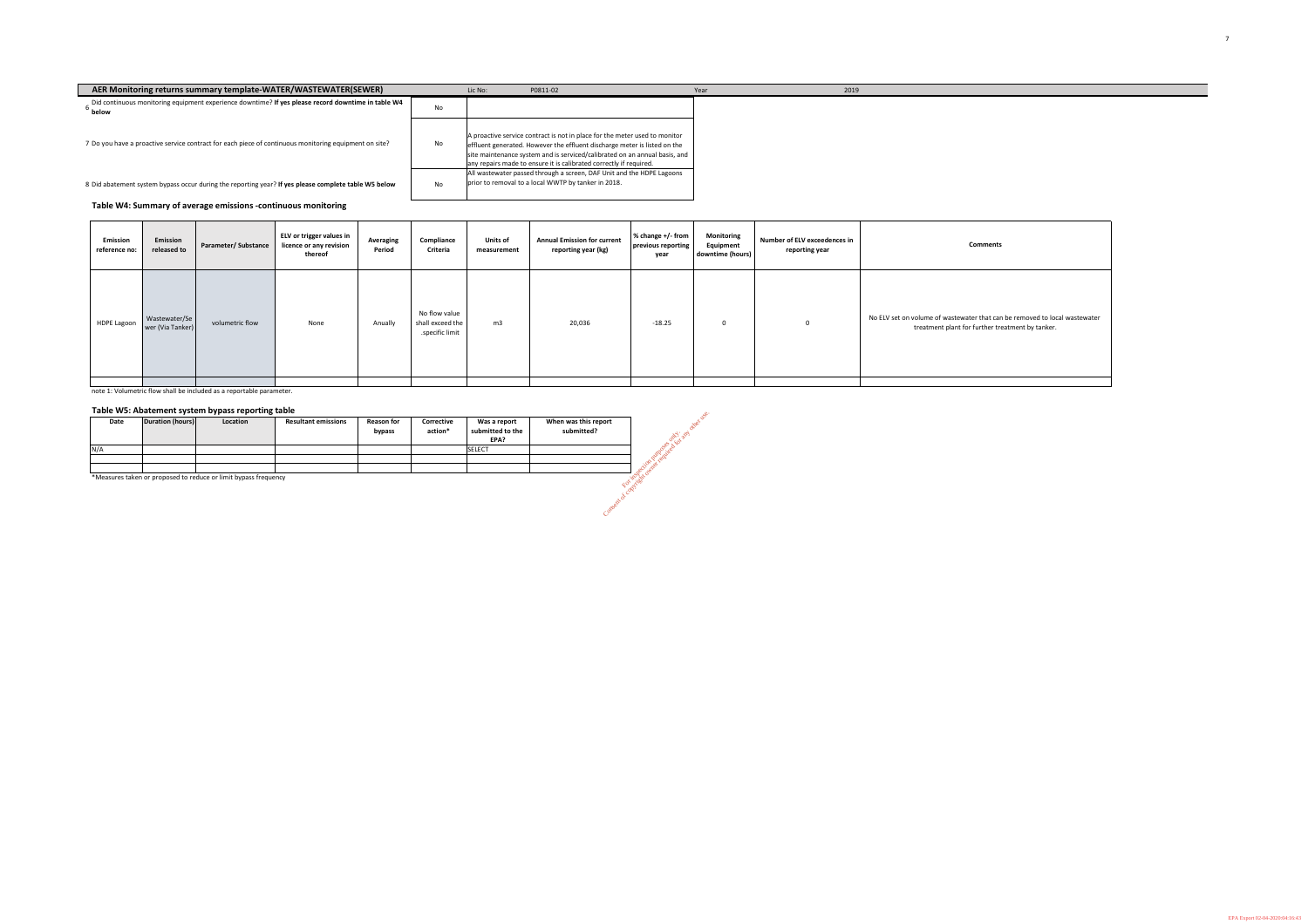| P0811-02                     |                                                                              | Year | 2019 |  |
|------------------------------|------------------------------------------------------------------------------|------|------|--|
|                              |                                                                              |      |      |  |
|                              | Additional information                                                       |      |      |  |
| Yes                          | Integrity test was completed on<br>10/03/18 of all bunds.                    |      |      |  |
|                              |                                                                              |      |      |  |
|                              |                                                                              |      |      |  |
|                              |                                                                              |      |      |  |
|                              |                                                                              |      |      |  |
|                              |                                                                              |      |      |  |
|                              |                                                                              |      |      |  |
|                              |                                                                              |      |      |  |
|                              |                                                                              |      |      |  |
|                              |                                                                              |      |      |  |
|                              |                                                                              |      |      |  |
| 3 years                      |                                                                              |      |      |  |
| $\operatorname{\mathsf{No}}$ | No specific register is maintained                                           |      |      |  |
|                              | however every three years all bunds                                          |      |      |  |
|                              | and underground pipes, tanks,                                                |      |      |  |
|                              | sumps and containers are tested                                              |      |      |  |
|                              | and the report will detail the<br>location and details.                      |      |      |  |
|                              |                                                                              |      |      |  |
|                              |                                                                              |      |      |  |
| 12                           |                                                                              |      |      |  |
| 12                           |                                                                              |      |      |  |
| 10                           |                                                                              |      |      |  |
|                              |                                                                              |      |      |  |
|                              |                                                                              |      |      |  |
|                              |                                                                              |      |      |  |
| Yes                          |                                                                              |      |      |  |
|                              |                                                                              |      |      |  |
|                              |                                                                              |      |      |  |
|                              |                                                                              |      |      |  |
|                              |                                                                              |      |      |  |
|                              | Postal and other use.                                                        |      |      |  |
| 8 <sup>1</sup>               | Pureau                                                                       |      |      |  |
|                              | 1201                                                                         |      |      |  |
| 1098<br><b>AN</b><br>Former  |                                                                              |      |      |  |
| Content of car.              | The lairage tank does not have a                                             |      |      |  |
|                              | high level alarm. However this only                                          |      |      |  |
|                              | has liquid added to it when an                                               |      |      |  |
|                              | operative is washing down the                                                |      |      |  |
|                              | lairage or during production when                                            |      |      |  |
|                              | animals are held in the lairage,<br>therefore operative will immediately     |      |      |  |
|                              | noticed if the level of this tank is                                         |      |      |  |
|                              | high. The concrete sump pit does                                             |      |      |  |
|                              | not need a high level alarm as if it                                         |      |      |  |
|                              | overfills it wil flow to the slatted                                         |      |      |  |
|                              | tank which has a high level alarm.                                           |      |      |  |
|                              |                                                                              |      |      |  |
|                              |                                                                              |      |      |  |
|                              |                                                                              |      |      |  |
| Yes                          | The high level alarm on the slatted<br>tank is part of a weekly preventative |      |      |  |
|                              | maintenance check.                                                           |      |      |  |
|                              |                                                                              |      |      |  |
|                              |                                                                              |      |      |  |
|                              |                                                                              |      |      |  |
|                              |                                                                              |      |      |  |
|                              |                                                                              |      |      |  |
|                              |                                                                              |      |      |  |
|                              |                                                                              |      |      |  |

| <b>Bund/Pipeline testing template</b>                                                                                                                                                                                                                                                                                                                                                                                                                                                                                                | Lic No: | P0811-02      |                                                                                                                                                                                                                                                                                                                                                                                                                                                               | Year | 2019 |
|--------------------------------------------------------------------------------------------------------------------------------------------------------------------------------------------------------------------------------------------------------------------------------------------------------------------------------------------------------------------------------------------------------------------------------------------------------------------------------------------------------------------------------------|---------|---------------|---------------------------------------------------------------------------------------------------------------------------------------------------------------------------------------------------------------------------------------------------------------------------------------------------------------------------------------------------------------------------------------------------------------------------------------------------------------|------|------|
|                                                                                                                                                                                                                                                                                                                                                                                                                                                                                                                                      |         |               | Additional information                                                                                                                                                                                                                                                                                                                                                                                                                                        |      |      |
| dropdown menu click to see options<br><b>Bund testing</b><br>1 Are you required by your licence to undertake integrity testing on bunds and containment structures ? if yes please fill out table B1 below listing all new bunds<br>and containment structures on site, in addition to all bunds which failed the integrity test-all bunding structures which failed including mobile bunds must be<br>listed in the table below, please include all bunds outside the licenced testing period (mobile bunds and chemstore included) |         | Yes           | Integrity test was completed on<br>10/03/18 of all bunds.                                                                                                                                                                                                                                                                                                                                                                                                     |      |      |
| 2 Please provide integrity testing frequency period<br>3 Does the site maintain a register of bunds, underground pipelines (including stormwater and foul), Tanks, sumps and containers? (containers refers to<br>"Chemstore" type units and mobile bunds)                                                                                                                                                                                                                                                                           | No      | 3 years<br>No | No specific register is maintained<br>however every three years all bunds<br>and underground pipes, tanks,<br>sumps and containers are tested<br>and the report will detail the<br>location and details.                                                                                                                                                                                                                                                      |      |      |
| 4 How many bunds are on site?<br>5 How many of these bunds have been tested within the required test schedule?                                                                                                                                                                                                                                                                                                                                                                                                                       |         |               | 12<br>12<br>10                                                                                                                                                                                                                                                                                                                                                                                                                                                |      |      |
| 6 How many mobile bunds are on site?                                                                                                                                                                                                                                                                                                                                                                                                                                                                                                 |         | Yes           |                                                                                                                                                                                                                                                                                                                                                                                                                                                               |      |      |
| 7 Are the mobile bunds included in the bund test schedule?<br>8 How many of these mol<br>5497.64<br>9 How many sumps on site are included in the integrity test schedule?<br>10 How many of these sumps are integrity tested within the test schedule?<br>Please list any sump integrity failures in table B1                                                                                                                                                                                                                        |         | <b>RAYA</b>   | police<br>$\infty$                                                                                                                                                                                                                                                                                                                                                                                                                                            |      |      |
| 11 Do all sumps and chambers have high level liquid alarms?                                                                                                                                                                                                                                                                                                                                                                                                                                                                          |         | Consent of Co | The lairage tank does not have a<br>high level alarm. However this only<br>has liquid added to it when an<br>operative is washing down the<br>lairage or during production when<br>animals are held in the lairage,<br>therefore operative will immediately<br>noticed if the level of this tank is<br>high. The concrete sump pit does<br>not need a high level alarm as if it<br>overfills it wil flow to the slatted<br>tank which has a high level alarm. |      |      |
| If yes to Q11 are these failsafe systems included in a maintenance and testing programme?                                                                                                                                                                                                                                                                                                                                                                                                                                            |         | Yes           | The high level alarm on the slatted<br>tank is part of a weekly preventative<br>maintenance check.                                                                                                                                                                                                                                                                                                                                                            |      |      |

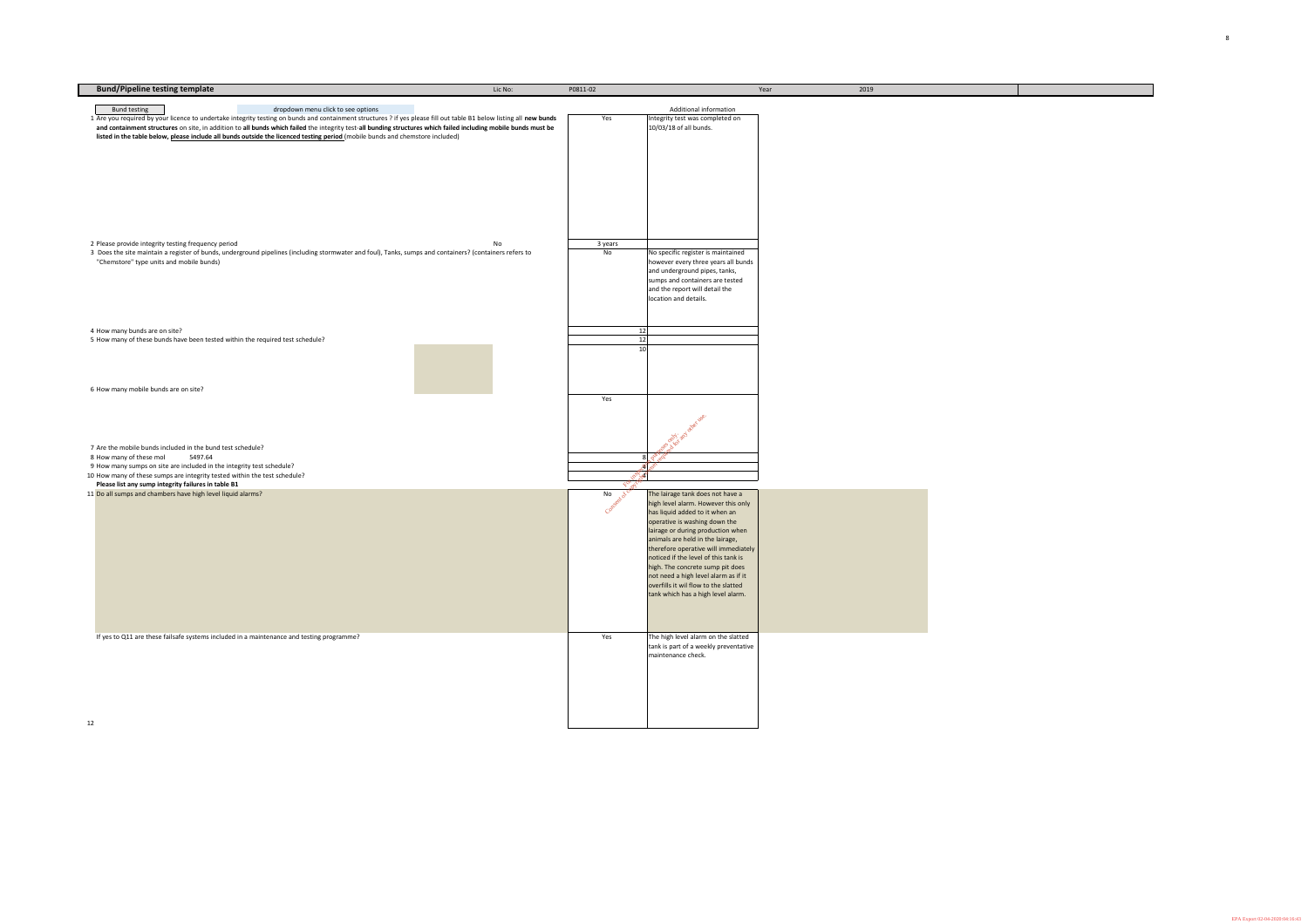| <b>Bund/Pipeline testing template</b>                                       | Lic No: | P0811-02 |                                                                                                                                                                                                                                                                                                                                                                                                            | Year | 2019 |  |
|-----------------------------------------------------------------------------|---------|----------|------------------------------------------------------------------------------------------------------------------------------------------------------------------------------------------------------------------------------------------------------------------------------------------------------------------------------------------------------------------------------------------------------------|------|------|--|
| Is the Fire Water Retention Pond included in your integrity test programme? |         | Yes      | The firewater retention pond in<br>2013 was identified as the<br>emergency pond of the ICWs.<br>However testing of these ponds<br>demonstrated that they were not<br>100% impervious to liquid stored<br>therein, therefore firewater storage<br>will now be in the new lined lagoon<br>which was completed on<br>$17/02/2014$ . The lined lagoon has<br>been included in the integrity test<br>programme. |      |      |  |
| 13                                                                          |         |          |                                                                                                                                                                                                                                                                                                                                                                                                            |      |      |  |

15 Has integrity testing been carried out in accordance with licence requirements and are all structures tested [bunding and storage guidelines](http://www.epa.ie/downloads/advice/general/materials storage.pdf) in line with BS8007/EPA Guidance?

16 Are channels/transfer systems to remote containment systems tested?

17 Are channels/transfer systems compliant in both integrity and available volume?

|                                         |                                                                                                 | Table B1: Summary details of bund / containment structure integrity test |                            |                        |                    |                        |                 |                  |                                             |                        |                                                 |                         |            |                                                                         |
|-----------------------------------------|-------------------------------------------------------------------------------------------------|--------------------------------------------------------------------------|----------------------------|------------------------|--------------------|------------------------|-----------------|------------------|---------------------------------------------|------------------------|-------------------------------------------------|-------------------------|------------|-------------------------------------------------------------------------|
| <b>Bund/Containment</b><br>structure ID | <b>Type</b>                                                                                     | Specify Other type                                                       | <b>Product containment</b> | <b>Actual capacity</b> | Capacity required* | Type of integrity test | Other test type | <b>Test date</b> | Integrity reports<br>maintained on<br>site? | <b>Results of test</b> | Integrity test failure<br>explanation <50 words | Corrective action taken | for retest | Scheduled date   Results of retest(if<br>lin current<br>reporting year) |
| <b>Storm Water Tank</b>                 | reinforced concrete                                                                             |                                                                          | Storm water                | 2.7 <sub>m3</sub>      | 2.0 <sub>m3</sub>  | <b>Hydraulic test</b>  |                 | 21/03/2018       |                                             | Pass                   |                                                 |                         |            |                                                                         |
| <b>DAF Nurse Tank</b>                   | other (please specify)                                                                          | <b>Steel Tanker</b>                                                      | DAF Sludge                 | 30m3                   | 25m3               | Structural assessment  |                 | 15/01/2019       |                                             | Pass                   |                                                 |                         |            |                                                                         |
|                                         | * Capacity required should comply with 25% or 110% containment rule as detailed in your licence |                                                                          |                            |                        | 28/03/2018         |                        | Commentary      |                  |                                             |                        |                                                 |                         |            |                                                                         |

| Commentary                                                                                                      |
|-----------------------------------------------------------------------------------------------------------------|
| Integrity test was completed on                                                                                 |
| 10/03/18. All bund and containment                                                                              |
| structures have been tested.                                                                                    |
| Test service of the division of the division of the division of the division of the division of the division of |
|                                                                                                                 |
|                                                                                                                 |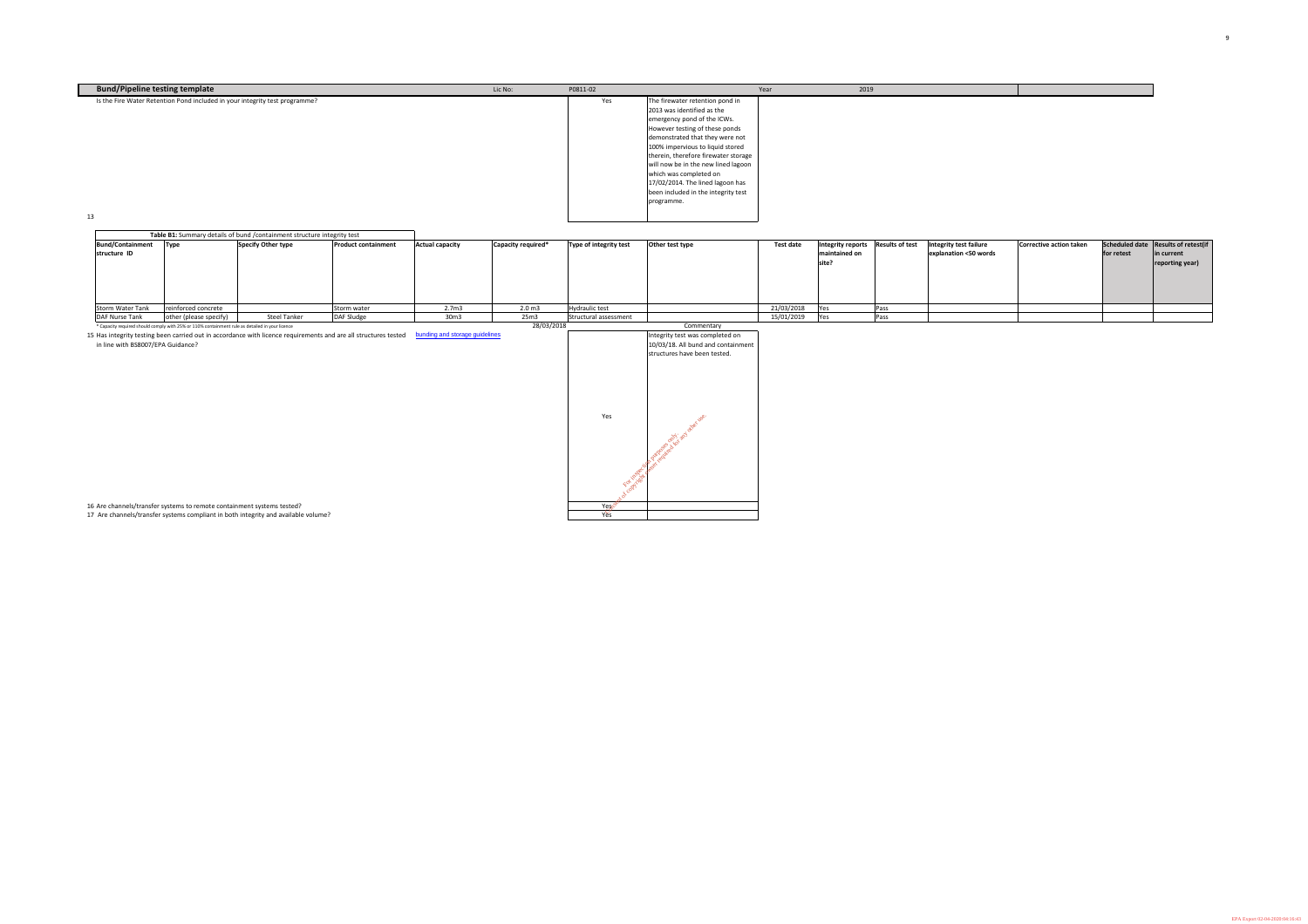| Yes   | CCTV survey completed on all<br>pipework on 09/09/2019. |
|-------|---------------------------------------------------------|
| vears |                                                         |

Consent of copyright owner required for any other use.

\*please note integrity testing means water tightness testing for process and foul pipelines (as required under your licence)

1 all underground structures and pipelines on site **which failed the integrity test and all which have not been tested withing the integrity test period as specified**  2 Please provide integrity testing frequency period Are you required by your licence to undertake integrity testing\* on underground structures e.g. pipelines or sumps etc ? if yes please fill out table 2 below listing

|                           |              | Table B2: Summary details of pipeline/underground structures integrity test |                                                    |                                  |                        |                                          |                        |                                                          |                                           |            |                                                    |
|---------------------------|--------------|-----------------------------------------------------------------------------|----------------------------------------------------|----------------------------------|------------------------|------------------------------------------|------------------------|----------------------------------------------------------|-------------------------------------------|------------|----------------------------------------------------|
| Structure ID              | Type system  | Material of construction:                                                   | Does this structure have<br>Secondary containment? | Type of secondary<br>containment | Type integrity testing | Integrity reports<br>maintained on site? | <b>Results of test</b> | Integrity test<br>failure explanation taken<br><50 words | Corrective action Scheduled date          | for retest | Results of retest(if in current<br>reporting year) |
|                           |              |                                                                             |                                                    |                                  |                        |                                          |                        |                                                          |                                           |            |                                                    |
| Section 26 - AJFx1        | Foul         | pvc                                                                         | No                                                 | None                             | <b>CCTV</b>            | Yes                                      | <b>Fail</b>            | Broken pipe from<br>10 o'clock to 12<br>o'clock          | Dig down and<br>replace broken<br>section | <b>TBC</b> |                                                    |
| Section 2 - SW5.1x        | <b>Storm</b> | pvc                                                                         | No                                                 | None                             | CCTV                   | Yes                                      | lFail                  | Joint Displaced<br>50mm of diameter                      | Dig down and<br>replace joint.            | <b>TBC</b> |                                                    |
| Section 4 - SW6x          | Storm        | pvc                                                                         | No                                                 | None                             | <b>CCTV</b>            | Yes                                      | <b>IFail</b>           | Joint Displaced<br>50mm of diameter                      | Dig down and<br>replace joint.            | <b>TBC</b> |                                                    |
| Section 15 - SW1.4x Storm |              | pvc                                                                         | No                                                 | None                             | CCTV                   | Yes                                      | Fail                   | Joint Displaced<br>50mm of diameter                      | Dig down and<br>replace joint.            | TBC        |                                                    |
| Section 26 - AJFx1        | Storm        | pvc                                                                         | No                                                 | None                             | <b>CCTV</b>            | Yes                                      | Fail                   | Joint Displaced<br>50mm of diameter                      | Dig down and<br>replace joint.            | <b>TBC</b> |                                                    |

# **Bund/Pipeline testing template Lic No:** Lic No: P0811-02 Year Year 2019

Pipeline/underground structure testing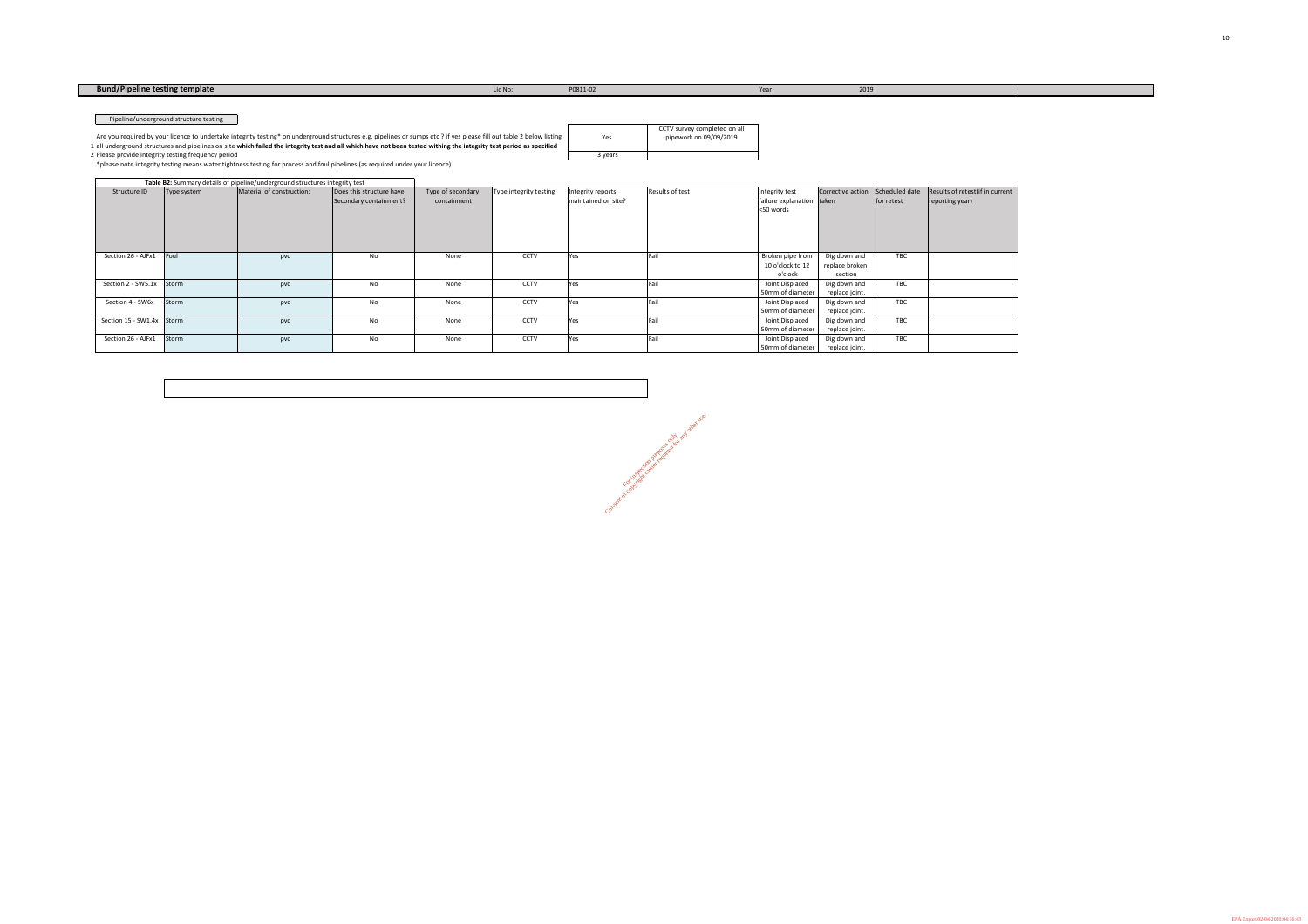| <b>Groundwater/Soil monitoring template</b>                                                                                                                                                                                                                                                                                                                                  | Lic No:                                         | P0811-02                        |                                                                                                                                                                                                                                                                                                   | 2019<br>Year                                                                                                                                                                                                                                                                                                                                                                                                                         |
|------------------------------------------------------------------------------------------------------------------------------------------------------------------------------------------------------------------------------------------------------------------------------------------------------------------------------------------------------------------------------|-------------------------------------------------|---------------------------------|---------------------------------------------------------------------------------------------------------------------------------------------------------------------------------------------------------------------------------------------------------------------------------------------------|--------------------------------------------------------------------------------------------------------------------------------------------------------------------------------------------------------------------------------------------------------------------------------------------------------------------------------------------------------------------------------------------------------------------------------------|
|                                                                                                                                                                                                                                                                                                                                                                              |                                                 |                                 | Comments                                                                                                                                                                                                                                                                                          |                                                                                                                                                                                                                                                                                                                                                                                                                                      |
| 1 Are you required to carry out groundwater monitoring as part of your licence<br>requirements?                                                                                                                                                                                                                                                                              |                                                 | yes                             | On site monitoring wells<br>are required to be<br>monitored on a<br>biannual basis.                                                                                                                                                                                                               | Please provide an interpre<br>the interpretation box belo<br>include a groundwater<br>interpretaion as                                                                                                                                                                                                                                                                                                                               |
| 2 Are you required to carry out soil monitoring as part of your licence requirements?                                                                                                                                                                                                                                                                                        |                                                 | yes                             | Required for all lands<br>included in landbank<br>which Dunbia spread on.<br>Included in NMPs<br>approved by EPA.                                                                                                                                                                                 |                                                                                                                                                                                                                                                                                                                                                                                                                                      |
| 3 Do you extract groundwater for use on site? If yes please specify use in comment section                                                                                                                                                                                                                                                                                   |                                                 | yes                             | Most water used on site<br>is from groundwater<br>abstraction, is primarily<br>used for washing and<br>cleaning purposes.<br><b>Water from Rainwater</b><br>harvesting and<br>tankered water from<br>local Council is also used<br>on site.                                                       |                                                                                                                                                                                                                                                                                                                                                                                                                                      |
| 4 Do monitoring results show that groundwater generic assessment<br>criteria such as GTVs or IGVs are exceeded or is there an upward trend<br>in results for a substance? If yes, please complete the Groundwater<br>Monitoring Guideline Template Report (link in cell G8) and submit<br>separately through ALDER as a licensee return AND answer questions 5-<br>12 below. | Groundwater<br>monitoring<br>template<br>Conser | yes<br>Foodytische organization | Hydrogeofogical report<br>has been submitted to<br>£P&showing GTVs have<br>been exceeded but the<br>values appear to be<br>reducing following<br>commencement of ICW<br>decommissioning. Once<br>decommissioning is<br>complete it is expected<br>results will return to<br>compliance with IGVs. | IGVs have been exceeded f<br>monitoring points. It<br>Constructed Wetlands (ICV<br>the groundwater which ar<br>upgradient groundwater r<br>IGV exceedances therefor<br>groundwater contaminati<br>farmers. However at pres<br>following decommissioning<br>2015. The majority of the<br>of pollutant, ammonia se<br>monitoring points. This am<br>break down of organic mat<br>were in operation. It is ex<br>ammonia will also redu |
| 5 Is the contamination related to operations at the facility (either current and/or historic)                                                                                                                                                                                                                                                                                |                                                 | yes                             | Is linked to previous<br>operations for effluent<br>treatment (ICW ponds).                                                                                                                                                                                                                        | progresses. This will be<br>decommissioned ICW are                                                                                                                                                                                                                                                                                                                                                                                   |
| 6 Have actions been taken to address contamination issues? If yes please summarise<br>remediation strategies proposed/undertaken for the site                                                                                                                                                                                                                                |                                                 | yes                             | Actions have been<br>taken, and a<br>decommissioning plan<br>for the ICWs has been<br>approved by EPA. ICWs<br>were fully<br>decommissioned in<br>2015. New lined HDPE<br>lagoons as approved by<br>EPA have been in<br>operation since Feb<br>2014.                                              |                                                                                                                                                                                                                                                                                                                                                                                                                                      |

le an interpretation of groundwater monitoring data in ttion box below or if you require additional space please groundwater/contaminated land monitoring results erpretaion as an additional section in this AER

In exceeded for a number of parameters in groundwater ing points. It is believed that the on-site Integrated Wetlands (ICWs) were a significant source of nutrients in ater which are causing these IGVs to be exceeded. The roundwater monitoring point also demonstrated some nces therefore it is likely that there is another source of r contamination off-site such as landspreading by local wever at present natural attenuation is now underway ommissioning of ICWs which was completed in October ijority of the parameters are showing a downward trend ammonia seems to be slightly increased at a couple of ints. This ammonia increase is likely to be due to natural f organic matter which entered this area when the ICWs ration. It is expected that as Nitrogen has reduced, that will also reduce next year as the natural attenuation . This will be further raided by planting of grass in the ioned ICW area as this will utilise nutrients in this area.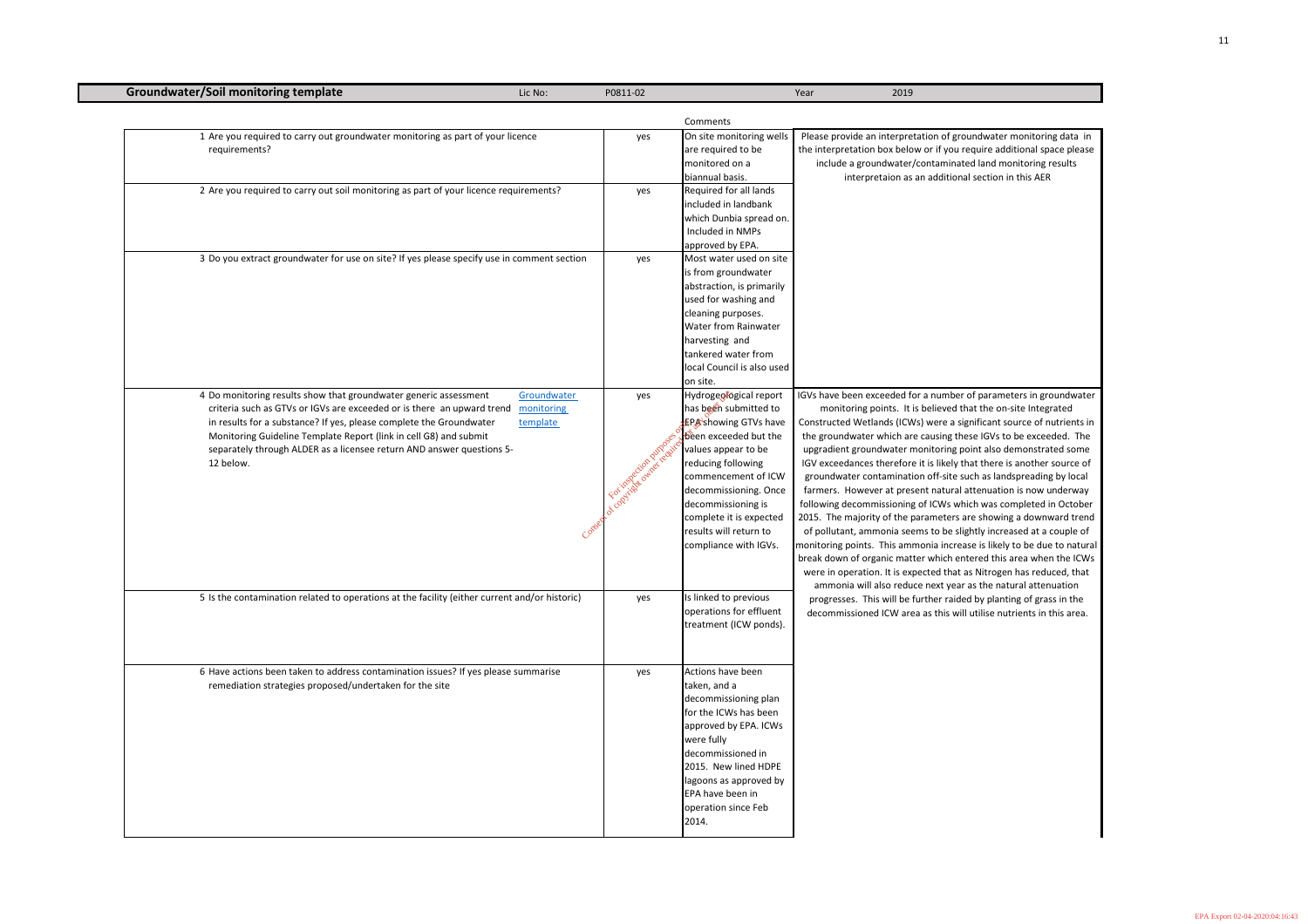| <b>Groundwater/Soil monitoring template</b>                            |                                        |                                |                                                                       |                                | Lic No:                                    | P0811-02                                                        |                                                                                                                                                                                                                                           | Year   | 2019            |
|------------------------------------------------------------------------|----------------------------------------|--------------------------------|-----------------------------------------------------------------------|--------------------------------|--------------------------------------------|-----------------------------------------------------------------|-------------------------------------------------------------------------------------------------------------------------------------------------------------------------------------------------------------------------------------------|--------|-----------------|
|                                                                        |                                        |                                | 7 Please specify the proposed time frame for the remediation strategy |                                |                                            | yes                                                             | Source of<br>contamination has been<br>removed from site in<br>2015, and natural<br>attenuation is now<br>underway.                                                                                                                       |        |                 |
|                                                                        |                                        |                                | 8 Is there a licence condition to carry out/update ELRA for the site? |                                |                                            | yes                                                             | This was completed on<br>10/09/2018                                                                                                                                                                                                       |        |                 |
|                                                                        |                                        |                                | 9 Has any type of risk assessment been carried out for the site?      |                                |                                            | yes                                                             |                                                                                                                                                                                                                                           |        |                 |
|                                                                        |                                        |                                | 10 Has a Conceptual Site Model been developed for the site?           |                                |                                            | yes                                                             |                                                                                                                                                                                                                                           |        |                 |
|                                                                        |                                        |                                | 11 Have potential receptors been identified on and off site?          |                                |                                            | yes                                                             |                                                                                                                                                                                                                                           |        |                 |
|                                                                        |                                        |                                | 12 Is there evidence that contamination is migrating offsite?         |                                |                                            | No                                                              | Contamination was<br>identified by site<br>monitoring as being<br>localised and organic in<br>nature. Therefore when<br>the source of the<br>contamination is<br>removed attenuation of<br>the contamination will<br>automatically occur. |        |                 |
| Table 1: Upgradient Groundwater monitoring results<br>Date of sampling | <b>Sample</b><br>location<br>reference | Parameter/<br><b>Substance</b> | Methodology                                                           | <b>Monitoring</b><br>frequency | <b>Maximum</b><br>Concentration++<br>Const | inspection pu<br>identicatives<br>်လိုAverage<br>Concentration+ | unit                                                                                                                                                                                                                                      | GTV's* | <b>SELECT**</b> |

### **Table 1: Upgradient Groundwater monitoring results**

| $\cdot$<br>Date of sampling | Sample<br>location<br>reference | Parameter/<br><b>Substance</b> | <b>Methodology</b>                       | <b>Monitoring</b><br>frequency | <b>Maximum</b><br>Concentration++<br>Conse | w w<br><sup>R</sup> Average<br>Concentration+ | unit                        | GTV's*                   | <b>SELECT**</b> | Upward trend in<br>pollutant<br>concentration<br>over last 5 years<br>of monitoring<br>data |
|-----------------------------|---------------------------------|--------------------------------|------------------------------------------|--------------------------------|--------------------------------------------|-----------------------------------------------|-----------------------------|--------------------------|-----------------|---------------------------------------------------------------------------------------------|
| 25/06/209 &<br>12/12/2019   | Monitoring<br>Well M1           | pH                             | pH Meter (Electrode)                     | <b>Bi-Annually</b>             | 6.84                                       | 6.81                                          | pH units                    | 6.5 to 9.5               | <b>IGV</b>      | No                                                                                          |
| 25/06/209 &<br>12/12/2019   | Monitoring<br>Well M1           | <b>COD</b>                     | Spectrophotometry<br>(Colorimetry)       | <b>Bi-Annually</b>             | 15                                         | 11                                            | mg/L                        | $\blacksquare$           | None Given      | No                                                                                          |
| 25/06/209 &<br>12/12/2019   | Monitoring<br>Well M1           | Nitrate                        | Spectrophotometry<br>(Colorimetry)       | <b>Bi-Annually</b>             | 60.14                                      | 36.05                                         | mg/L                        | 25                       | <b>IGV</b>      | Yes                                                                                         |
| 25/06/209 &<br>12/12/2019   | Monitoring<br>Well M1           | <b>Total Ammonia</b>           | Spectrophotometry<br>(Colorimetry)       | <b>Bi-Annually</b>             | 9.23                                       | 5.54                                          | mg/L                        | 0.15                     | <b>IGV</b>      | No                                                                                          |
| 25/06/209 &<br>12/12/2019   | Monitoring<br>Well M1           | <b>Total Nitrogen</b>          | Spectrophotometry<br>(Colorimetry)       | <b>Bi-Annually</b>             | 74.2                                       | 45.9                                          | mg/L                        | $\overline{\phantom{a}}$ | None Given      | No                                                                                          |
| 25/06/209 &<br>12/12/2019   | Monitoring<br>Well M1           | Conductivity                   | <b>Conductivity Meter</b><br>(Electrode) | <b>Bi-Annually</b>             | 1341.00                                    | 1029.5                                        | $\mu$ S/cm @20 $^{\circ}$ C | 1000                     | <b>IGV</b>      | No                                                                                          |

.+ where average indicates arithmetic mean

.++ maximum concentration indicates the maximum measured concentration from all monitoring results produced during the reporting year

| 2019 |  |  |
|------|--|--|
|      |  |  |
|      |  |  |
|      |  |  |
|      |  |  |
|      |  |  |
|      |  |  |
|      |  |  |
|      |  |  |
|      |  |  |
|      |  |  |
|      |  |  |
|      |  |  |
|      |  |  |
|      |  |  |
|      |  |  |
|      |  |  |
|      |  |  |
|      |  |  |
|      |  |  |
|      |  |  |
|      |  |  |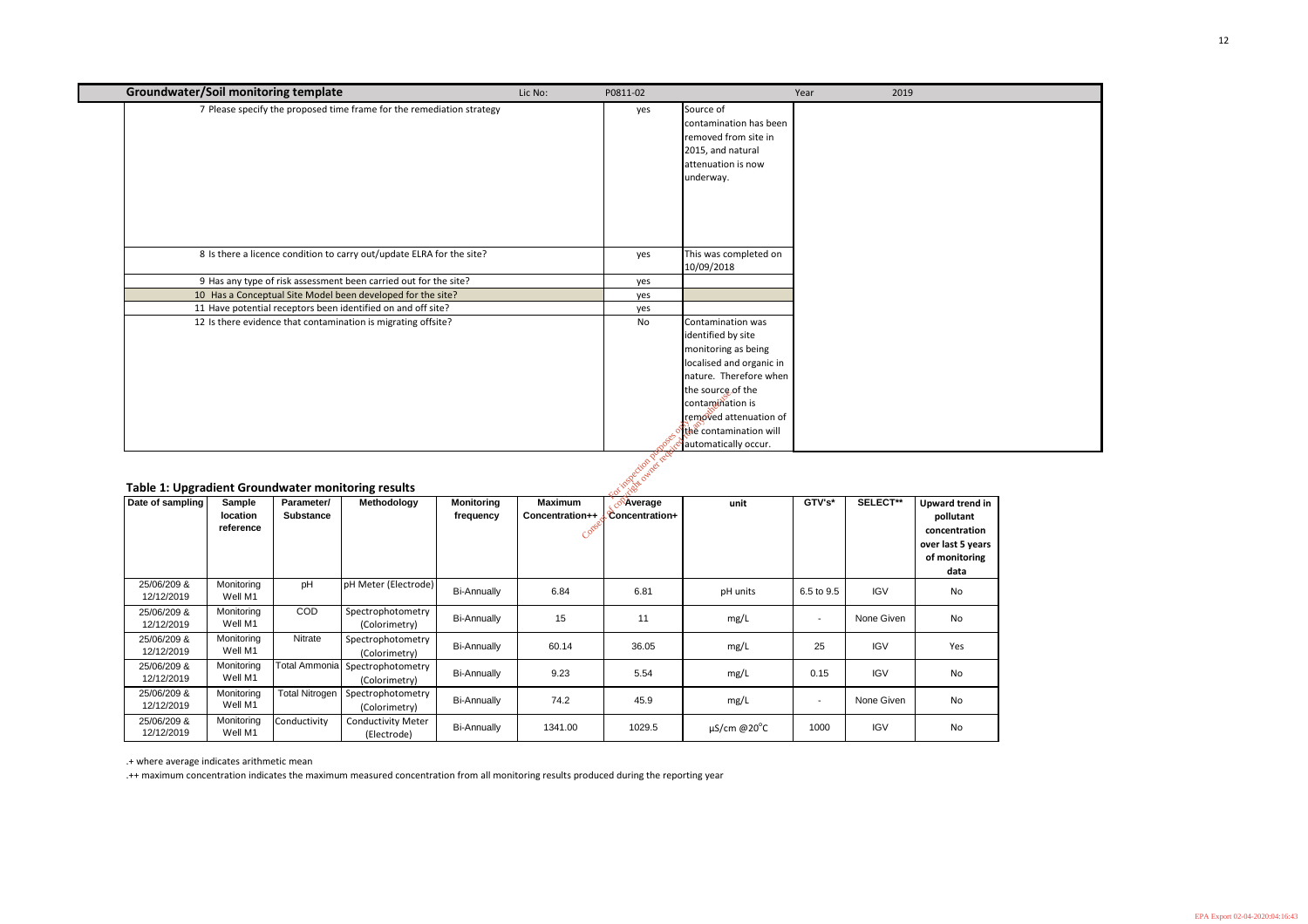| <b>Groundwater/Soil monitoring template</b> |                                        |                                |                                                      |                                |                                        | Lic No:<br>P0811-02                                         |                             |                          | 2019<br>Year |                                                                                                                      |  |
|---------------------------------------------|----------------------------------------|--------------------------------|------------------------------------------------------|--------------------------------|----------------------------------------|-------------------------------------------------------------|-----------------------------|--------------------------|--------------|----------------------------------------------------------------------------------------------------------------------|--|
|                                             |                                        |                                | Table 2: Downgradient Groundwater monitoring results |                                |                                        |                                                             |                             |                          |              |                                                                                                                      |  |
| Date of sampling                            | <b>Sample</b><br>location<br>reference | Parameter/<br><b>Substance</b> | Methodology                                          | <b>Monitoring</b><br>frequency | <b>Maximum</b><br><b>Concentration</b> | Average<br><b>Concentration</b>                             | unit                        | GTV's*                   | SELECT**     | <b>Upward trend in</b><br>yearly average<br>pollutant<br>concentration<br>over last 5 years<br>of monitoring<br>data |  |
| 25/06/209 &<br>12/12/2019                   | Monitoring<br>Well M2                  | pH                             | pH Meter (Electrode)                                 | <b>Bi-Annually</b>             | 6.95                                   | 6.88                                                        | pH units                    | 6.5 to 9.5               | <b>IGV</b>   | No                                                                                                                   |  |
| 25/06/209 &<br>12/12/2019                   | Monitoring<br>Well M2                  | COD                            | Spectrophotometry<br>(Colorimetry)                   | <b>Bi-Annually</b>             | 22                                     | 15                                                          | mg/L                        | $\blacksquare$           | None Given   | No                                                                                                                   |  |
| 25/06/209 &<br>12/12/2019                   | Monitoring<br>Well M2                  | Nitrate                        | Spectrophotometry<br>(Colorimetry)                   | <b>Bi-Annually</b>             | 13.17                                  | 9.3                                                         | mg/L                        | 25                       | <b>IGV</b>   | Yes                                                                                                                  |  |
| 25/06/209 &<br>12/12/2019                   | Monitoring<br>Well M2                  | Total Ammonia                  | Spectrophotometry<br>(Colorimetry)                   | <b>Bi-Annually</b>             | 13.84                                  | 9.1                                                         | mg/L                        | 0.15                     | <b>IGV</b>   | No                                                                                                                   |  |
| 25/06/209 &<br>12/12/2019                   | Monitoring<br>Well M2                  | <b>Total Nitrogen</b>          | Spectrophotometry<br>(Colorimetry)                   | <b>Bi-Annually</b>             | 29                                     | 21.5                                                        | mg/L                        | $\blacksquare$           | None Given   | No                                                                                                                   |  |
| 25/06/209 &<br>12/12/2019                   | Monitoring<br>Well M2                  | Conductivity                   | <b>Conductivity Meter</b><br>(Electrode)             | <b>Bi-Annually</b>             | 9.82                                   | 949                                                         | $\mu$ S/cm @20 $^{\circ}$ C | 1000                     | <b>IGV</b>   | No                                                                                                                   |  |
| 25/06/209 &<br>12/12/2019                   | Monitoring<br>Well M3                  | pH                             | pH Meter (Electrode)                                 | <b>Bi-Annually</b>             | 6.68                                   | 6.65                                                        | pH units                    | 6.5 to 9.5               | <b>IGV</b>   | No                                                                                                                   |  |
| 25/06/209 &<br>12/12/2019                   | Monitoring<br>Well M3                  | COD                            | Spectrophotometry<br>(Colorimetry)                   | <b>Bi-Annually</b>             | 34                                     | 23                                                          | any other<br>mg/L           | $\overline{\phantom{a}}$ | None Given   | Yes                                                                                                                  |  |
| 25/06/209 &<br>12/12/2019                   | Monitoring<br>Well M3                  | Nitrate                        | Spectrophotometry<br>(Colorimetry)                   | <b>Bi-Annually</b>             | 4.8                                    | $2.97 \text{ eV}$                                           | mg/L                        | 25                       | <b>IGV</b>   | No                                                                                                                   |  |
| 25/06/209 &<br>12/12/2019                   | Monitoring<br>Well M3                  | <b>Total Ammonia</b>           | Spectrophotometry<br>(Colorimetry)                   | <b>Bi-Annually</b>             | 0.3                                    | Petides                                                     | mg/L                        | 0.15                     | <b>IGV</b>   | No                                                                                                                   |  |
| 25/06/209 &<br>12/12/2019                   | Monitoring<br>Well M3                  | Total Nitrogen                 | Spectrophotometry<br>(Colorimetry)                   | <b>Bi-Annually</b>             | 6.8                                    | copyrig<br>$\mathcal{R}^{\mathcal{O}^{\mathcal{C}}}$<br>4.4 | mg/L                        | $\sim$                   | None Given   | No                                                                                                                   |  |
| 25/06/209 &<br>12/12/2019                   | Monitoring<br>Well M3                  | Conductivity                   | <b>Conductivity Meter</b><br>(Electrode)             | <b>Bi-Annually</b>             | 10410 Conse                            | 7390                                                        | $\mu$ S/cm @20 $^{\circ}$ C | 1000                     | <b>IGV</b>   | Yes                                                                                                                  |  |
| 25/06/209 &<br>12/12/2019                   | Monitoring<br>Well M4                  | pH                             | pH Meter (Electrode)                                 | <b>Bi-Annually</b>             | 6.98                                   | 6.95                                                        | pH units                    | 6.5 to 9.5               | <b>IGV</b>   | No                                                                                                                   |  |
| 25/06/209 &<br>12/12/2019                   | Monitoring<br>Well M4                  | COD                            | Spectrophotometry<br>(Colorimetry)                   | <b>Bi-Annually</b>             | $\mathbf{3}$                           | 3                                                           | mg/L                        | $\blacksquare$           | None Given   | No                                                                                                                   |  |
| 25/06/209 &<br>12/12/2019                   | Monitoring<br>Well M4                  | Nitrate                        | Spectrophotometry<br>(Colorimetry)                   | <b>Bi-Annually</b>             | 6.98                                   | 6.84                                                        | mg/L                        | 25                       | <b>IGV</b>   | No                                                                                                                   |  |
| 25/06/209 &<br>12/12/2019                   | Monitoring<br>Well M4                  |                                | Total Ammonia Spectrophotometry<br>(Colorimetry)     | <b>Bi-Annually</b>             | 1.35                                   | 1.08                                                        | mg/L                        | 0.15                     | <b>IGV</b>   | Yes                                                                                                                  |  |
| 25/06/209 &<br>12/12/2019                   | Monitoring<br>Well M4                  | Total Nitrogen                 | Spectrophotometry<br>(Colorimetry)                   | <b>Bi-Annually</b>             | 8.7                                    | 7.7                                                         | mg/L                        | $\blacksquare$           | None Given   | No                                                                                                                   |  |
| 25/06/209 &<br>12/12/2019                   | Monitoring<br>Well M4                  | Conductivity                   | <b>Conductivity Meter</b><br>(Electrode)             | <b>Bi-Annually</b>             | 921                                    | 919                                                         | $\mu$ S/cm @20 $^{\circ}$ C | 1000                     | <b>IGV</b>   | No                                                                                                                   |  |
| 25/06/209 &<br>12/12/2019                   | Monitoring<br>Well M5                  | pH                             | pH Meter (Electrode)                                 | <b>Bi-Annually</b>             | 7.3                                    | 7.21                                                        | pH units                    | 6.5 to 9.5               | <b>IGV</b>   | No                                                                                                                   |  |
| 25/06/209 &<br>12/12/2019                   | Monitoring<br>Well M5                  | COD                            | Spectrophotometry<br>(Colorimetry)                   | <b>Bi-Annually</b>             | 9                                      | 6                                                           | mg/L                        | $\blacksquare$           | None Given   | No                                                                                                                   |  |
| 25/06/209 &<br>12/12/2019                   | Monitoring<br>Well M5                  | Nitrate                        | Spectrophotometry<br>(Colorimetry)                   | <b>Bi-Annually</b>             | $\overline{2}$                         | 1.23                                                        | mg/L                        | 25                       | <b>IGV</b>   | No                                                                                                                   |  |
| 25/06/209 &<br>12/12/2019                   | Monitoring<br>Well M5                  | Total Ammonia                  | Spectrophotometry<br>(Colorimetry)                   | <b>Bi-Annually</b>             | 1.54                                   | 1.19                                                        | mg/L                        | 0.15                     | <b>IGV</b>   | Yes                                                                                                                  |  |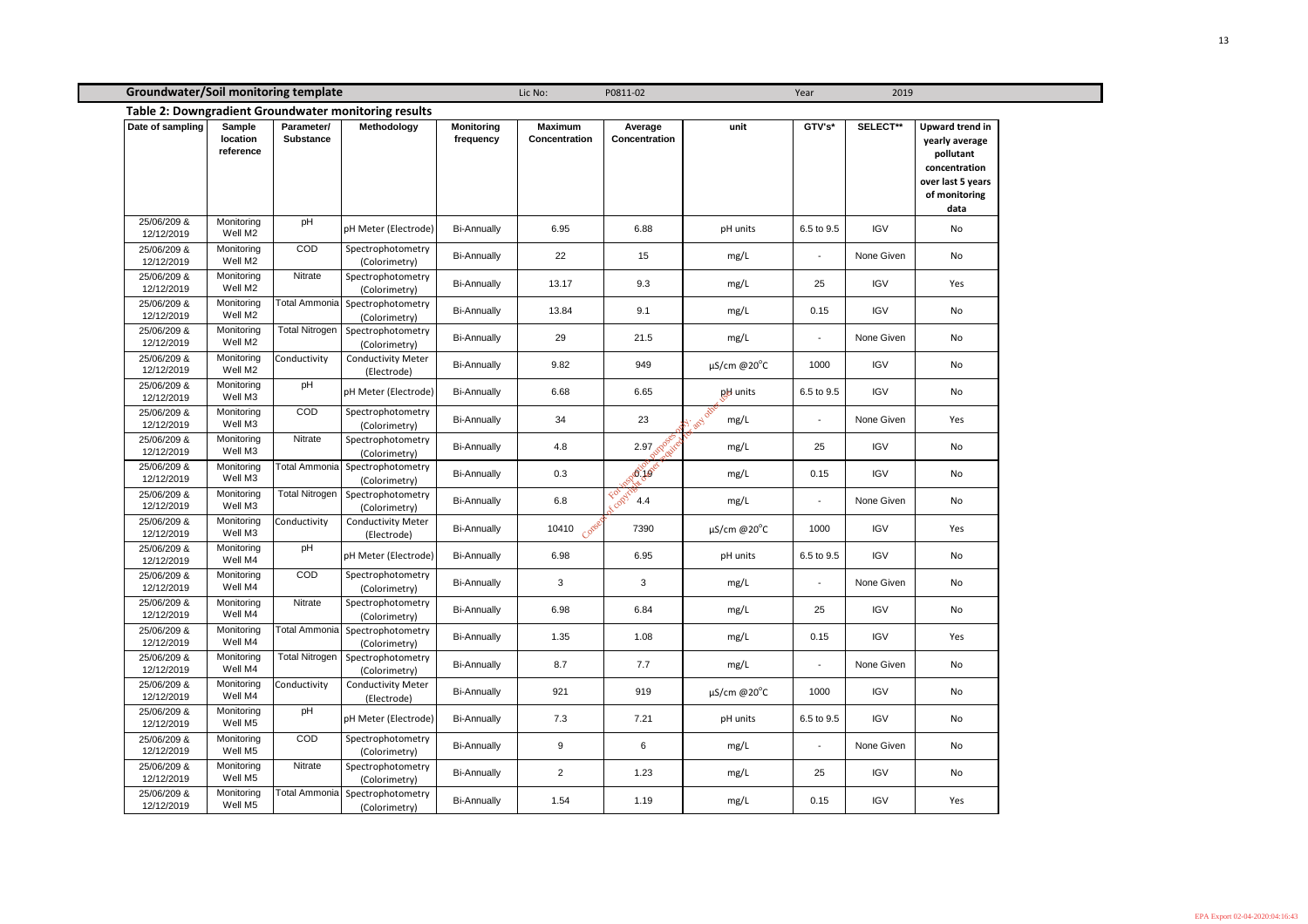| <b>Groundwater/Soil monitoring template</b> |                                        |                       |                                          |                    | Lic No:                       | P0811-02              |                             | Year                     | 2019       |                    |
|---------------------------------------------|----------------------------------------|-----------------------|------------------------------------------|--------------------|-------------------------------|-----------------------|-----------------------------|--------------------------|------------|--------------------|
| 25/06/209 &<br>12/12/2019                   | Monitoring<br>Well M5                  | Total Nitrogen        | Spectrophotometry<br>(Colorimetry)       | <b>Bi-Annually</b> | 2.3                           | 2.15                  | mg/L                        | $\overline{\phantom{a}}$ | None Given | Yes                |
| 25/06/209 &<br>12/12/2019                   | Monitoring<br>Well M5                  | Conductivity          | <b>Conductivity Meter</b><br>(Electrode) | <b>Bi-Annually</b> | 970                           | 926                   | $\mu$ S/cm @20 $^{\circ}$ C | 1000                     | <b>IGV</b> | Yes                |
| 25/06/209 &<br>12/12/2019                   | <b>Pumping Well</b><br>GW1 (BW1)       | pH                    | pH Meter (Electrode)                     | <b>Bi-Annually</b> | 7.46                          | 7.27                  | pH units                    | 6.5 to 9.5               | <b>IGV</b> | No                 |
| 25/06/209 &<br>12/12/2019                   | <b>Pumping Well</b><br>GW1 (BW1)       | COD                   | Spectrophotometry<br>(Colorimetry)       | <b>Bi-Annually</b> | $\mathbf{3}$                  | 3                     | mg/L                        | $\blacksquare$           | None Given | No                 |
| 25/06/209 &<br>12/12/2019                   | <b>Pumping Well</b><br>GW1 (BW1)       | Nitrate               | Spectrophotometry<br>(Colorimetry)       | <b>Bi-Annually</b> | 2.49                          | 2.04                  | mg/L                        | 25                       | <b>IGV</b> | No                 |
| 25/06/209 &<br>12/12/2019                   | Pumping Well<br>GW1 (BW1)              | Total Ammonia         | Spectrophotometry<br>(Colorimetry)       | <b>Bi-Annually</b> | 0.03                          | 0.025                 | mg/L                        | 0.15                     | <b>IGV</b> | No                 |
| 25/06/209 &<br>12/12/2019                   | Pumping Well<br>GW1 (BW1)              | <b>Total Nitrogen</b> | Spectrophotometry<br>(Colorimetry)       | <b>Bi-Annually</b> | 3.3                           | 2.45                  | mg/L                        | $\blacksquare$           | None Given | No                 |
| 25/06/209 &<br>12/12/2019                   | <b>Pumping Well</b><br>GW1 (BW1)       | Conductivity          | <b>Conductivity Meter</b><br>(Electrode) | <b>Bi-Annually</b> | 741                           | 735                   | $\mu$ S/cm @20 $^{\circ}$ C | 1000                     | <b>IGV</b> | Yes                |
| 25/06/209 &<br>12/12/2019                   | <b>Pumping Well</b><br>GW2 (BW2)       | pH                    | pH Meter (Electrode)                     | <b>Bi-Annually</b> | 7.51                          | $7.3$                 | pH units                    | 6.5 to 9.5               | <b>IGV</b> | No                 |
| 25/06/209 &<br>12/12/2019                   | <b>Pumping Well</b><br>GW2 (BW2)       | COD                   | Spectrophotometry<br>(Colorimetry)       | <b>Bi-Annually</b> | 9                             | $\,6$                 | other by mg/L               | $\blacksquare$           | None Given | No                 |
| 25/06/209 &<br>12/12/2019                   | <b>Pumping Well</b><br>GW2 (BW2)       | Nitrate               | Spectrophotometry<br>(Colorimetry)       | <b>Bi-Annually</b> | $\mathbf{1}$                  | 0.73                  | mg/L                        | 25                       | <b>IGV</b> | Yes                |
| 25/06/209 &<br>12/12/2019                   | <b>Pumping Well</b><br>GW2 (BW2)       | Total Ammonia         | Spectrophotometry<br>(Colorimetry)       | <b>Bi-Annually</b> | 0.03                          | 0.028 - 2011          | mg/L                        | 0.15                     | <b>IGV</b> | No                 |
| 25/06/209 &<br>12/12/2019                   | <b>Pumping Well</b><br>GW2 (BW2)       | <b>Total Nitrogen</b> | Spectrophotometry<br>(Colorimetry)       | <b>Bi-Annually</b> | 1.8                           | February 14           | mg/L                        | $\sim$                   | None Given | No                 |
| 25/06/209 &<br>12/12/2019                   | Pumping Well Conductivity<br>GW2 (BW2) |                       | <b>Conductivity Meter</b><br>(Electrode) | <b>Bi-Annually</b> | 737                           | $\hat{\sigma}$<br>693 | $\mu$ S/cm @20 $^{\circ}$ C | 1000                     | <b>IGV</b> | No                 |
| 25/06/209 &<br>12/12/2019                   | <b>Pumping Well</b><br>GW3 (BW3)       | pH                    | pH Meter (Electrode)                     | <b>Bi-Annually</b> | $\mathcal{C}^{\sigma}$<br>7.3 | 7.2                   | pH units                    | 6.5 to 9.5               | <b>IGV</b> | Data Not Available |
| 25/06/209 &<br>12/12/2019                   | <b>Pumping Well</b><br>GW3 (BW3)       | COD                   | Spectrophotometry<br>(Colorimetry)       | <b>Bi-Annually</b> | $\mathbf{3}$                  | $\mathbf{3}$          | mg/L                        | $\blacksquare$           | None Given | Data Not Available |
| 25/06/209 &<br>12/12/2019                   | <b>Pumping Well</b><br>GW3 (BW3)       | Nitrate               | Spectrophotometry<br>(Colorimetry)       | <b>Bi-Annually</b> | 1.22                          | 0.84                  | mg/L                        | 25                       | <b>IGV</b> | Data Not Available |
| 25/06/209 &<br>12/12/2019                   | <b>Pumping Well</b><br>GW3 (BW3)       | Total Ammonia         | Spectrophotometry<br>(Colorimetry)       | <b>Bi-Annually</b> | 0.04                          | 0.03                  | mg/L                        | 0.15                     | <b>IGV</b> | Data Not Available |
| 25/06/209 &<br>12/12/2019                   | <b>Pumping Well</b><br>GW3 (BW3)       | Total Nitrogen        | Spectrophotometry<br>(Colorimetry)       | <b>Bi-Annually</b> | 2.1                           | 1.55                  | mg/L                        | $\overline{\phantom{a}}$ | None Given | Data Not Available |
| 25/06/209 &<br>12/12/2019                   | Pumping Well Conductivity<br>GW3 (BW3) |                       | <b>Conductivity Meter</b><br>(Electrode) | <b>Bi-Annually</b> | 740                           | 700                   | $\mu$ S/cm @20 $^{\circ}$ C | 1000                     | <b>IGV</b> | Data Not Available |
| Decommissioned<br>With ICWs                 | Lysimeter 1                            | pH                    | pH Meter (Electrode)                     | <b>Bi-Annually</b> |                               | $\blacksquare$        | pH units                    | 6.5 to 9.5               | <b>IGV</b> | Data Not Available |
| Decommissioned<br>with ICWs                 | Lysimeter 1                            | <b>BOD</b>            | Dissolved Oxygen<br>Meter (Electrode)    | <b>Bi-Annually</b> |                               |                       | mg/L                        | $\overline{\phantom{a}}$ | None Given | Data Not Available |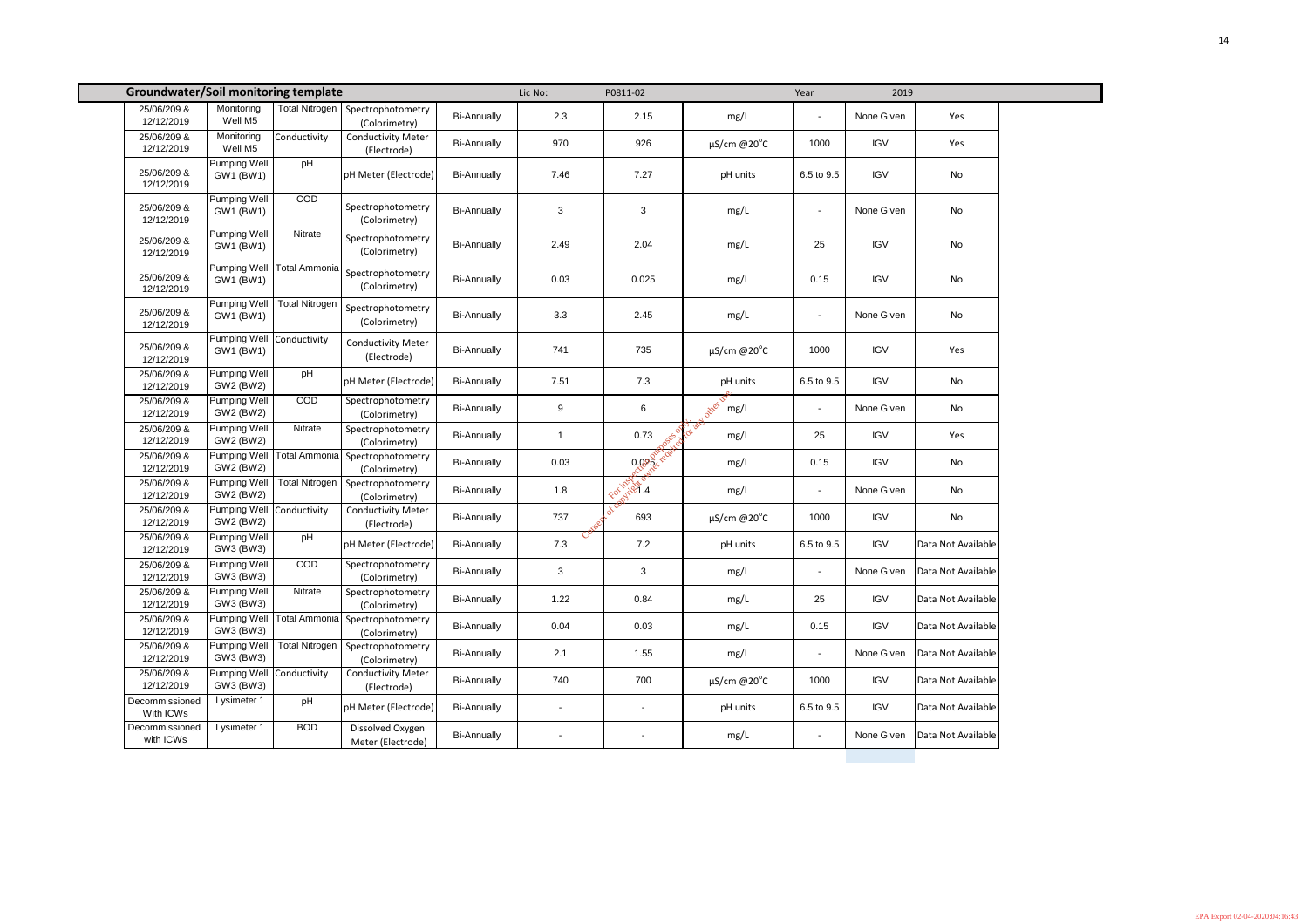| Drinking water (public Interim Guideline<br>regulations (private supply) |       | Groundwater Drinking water |                   |              |  |
|--------------------------------------------------------------------------|-------|----------------------------|-------------------|--------------|--|
|                                                                          |       |                            |                   |              |  |
|                                                                          | GTV's | standards                  | supply) standards | Values (IGV) |  |

| Date of sampling | <b>Sample</b><br>location<br>reference | Parameter/<br><b>Substance</b> | Methodology | Monitoring<br>frequency | <b>Maximum</b><br><b>Concentration</b> | Average<br>Concentration | unit  |
|------------------|----------------------------------------|--------------------------------|-------------|-------------------------|----------------------------------------|--------------------------|-------|
|                  |                                        |                                |             |                         |                                        |                          | mg/kg |
|                  |                                        |                                |             |                         |                                        |                          | mg/kg |
|                  |                                        |                                |             |                         |                                        |                          | mg/kg |
|                  |                                        |                                |             |                         |                                        |                          | mg/kg |
|                  |                                        |                                |             |                         |                                        |                          | mg/kg |
|                  |                                        |                                |             |                         |                                        |                          | mg/kg |

**Mer** vs Consequent of cop, Consent of copyright owner required for any other developed

| 2019                                   |  |
|----------------------------------------|--|
| <b>Groundwater monitoring template</b> |  |
| ater at EPA Licensed Sites (EPA 2013). |  |
|                                        |  |

| <b>Groundwater/Soil monitoring template</b>                                                                                                                                                                                                                                                                                                                                                                                                                                                                    | Lic No: | P0811-02                                                                                          | Year                 | 2019                                |                                                       |
|----------------------------------------------------------------------------------------------------------------------------------------------------------------------------------------------------------------------------------------------------------------------------------------------------------------------------------------------------------------------------------------------------------------------------------------------------------------------------------------------------------------|---------|---------------------------------------------------------------------------------------------------|----------------------|-------------------------------------|-------------------------------------------------------|
| *please note exceedence of generic assessment criteria (GAC) such as a Groundwater Threshold Value (GTV) or an Interim Guideline Value (IGV) or an upward trend in<br>results for a substance indicates that further interpretation of monitoring results is required. In addition to completing the above table, please complete the Groundwater<br>Monitoring Guideline Template Report at the link provided and submit separately through ALDER as a licensee return or as otherwise instructed by the EPA. |         |                                                                                                   |                      | Groundwater monitoring template     |                                                       |
| More information on the use of soil and groundwater standards/ generic assessment criteria (GAC)<br>and risk assessment tools is available in the EPA published guidance (see the link in G31)                                                                                                                                                                                                                                                                                                                 |         | Guidance on the Management of Contaminated Land and Groundwater at EPA Licensed Sites (EPA 2013). |                      |                                     |                                                       |
| **Depending on location of the site and proximity to other sensitive receptors alternative Receptor based Water Quality standards should be used in addition to the GTV<br>e.g. if the site is close to surface water compare to Surface Water Environmental Quality Standards (SWEQS), If the site is close to a drinking water supply compare results<br>to the Drinking Water Standards (DWS)                                                                                                               |         |                                                                                                   | Surface<br>water EQS | Groundwater<br>regulations<br>GTV's | <b>Drinking water</b><br>(private supply<br>standards |
| Table 3: Soil results                                                                                                                                                                                                                                                                                                                                                                                                                                                                                          |         |                                                                                                   |                      |                                     |                                                       |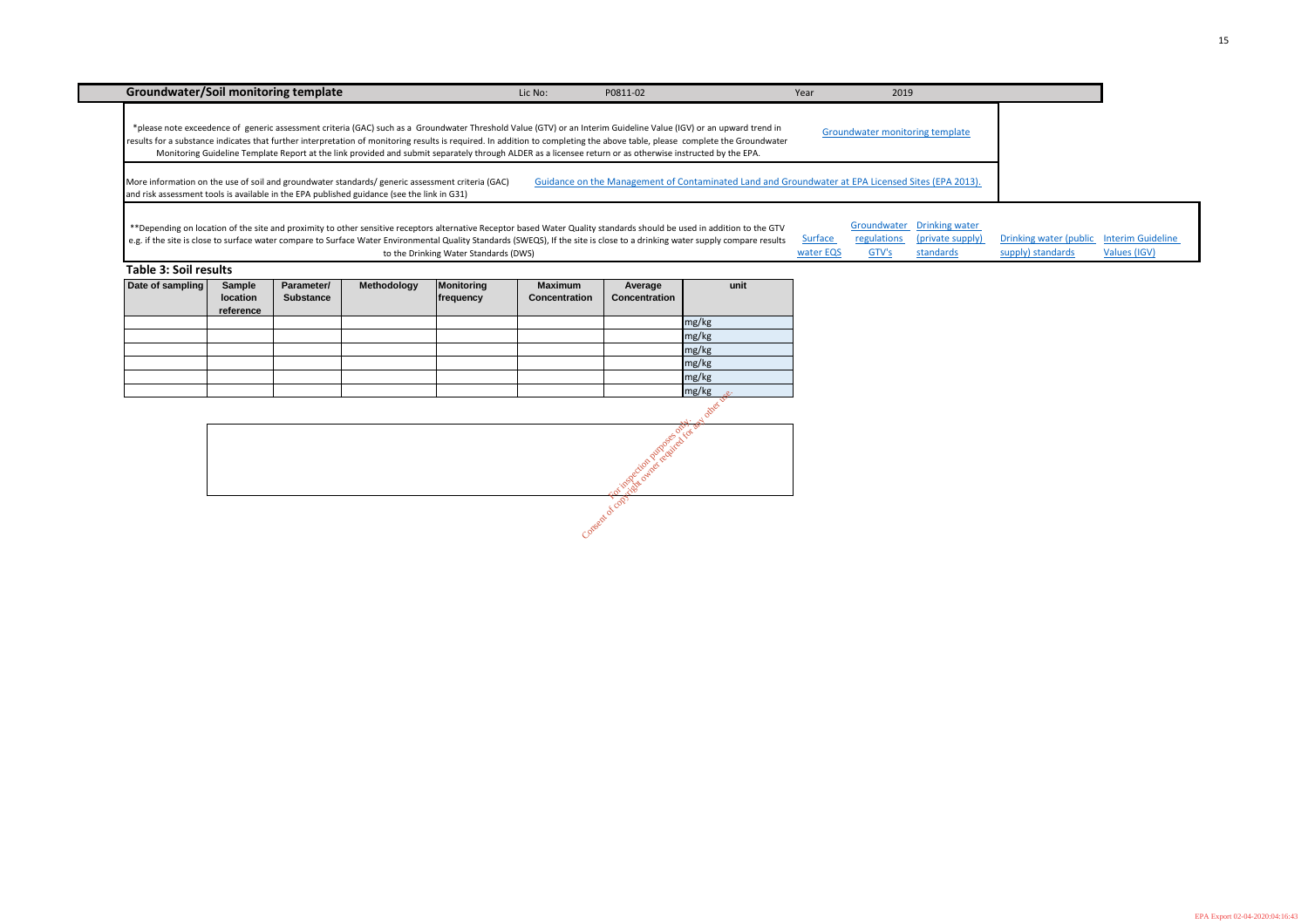|    | <b>Environmental Liabilities template</b>                                                     | Lic No:                           | P0811-02                                 | Year | 2019 |
|----|-----------------------------------------------------------------------------------------------|-----------------------------------|------------------------------------------|------|------|
|    | Click here to access EPA guidance on Environmental Liabilities and Financial                  |                                   |                                          |      |      |
|    | provision                                                                                     |                                   |                                          |      |      |
|    |                                                                                               |                                   |                                          |      |      |
|    |                                                                                               |                                   | Commentary                               |      |      |
|    | ELRA initial agreement status<br>$\mathbf{1}$                                                 | Submitted and not agreed by EPA;  | Report dated                             |      |      |
|    |                                                                                               |                                   | 10/09/2018 was<br>completed by Panther   |      |      |
|    |                                                                                               |                                   | Environmental and                        |      |      |
|    |                                                                                               |                                   | submitted to EPA.                        |      |      |
|    | <b>ELRA review status</b><br>2                                                                | Submitted and not agreed by EPA;  |                                          |      |      |
|    | Amount of Financial Provision cover required as determined by the latest ELRA<br>$\mathbf{3}$ |                                   |                                          |      |      |
|    |                                                                                               | € 175,663                         |                                          |      |      |
|    | <b>Financial Provision for ELRA status</b><br>4                                               |                                   |                                          |      |      |
|    |                                                                                               | Required but not submitted        |                                          |      |      |
|    | Financial Provision for ELRA - amount of cover<br>5                                           |                                   |                                          |      |      |
|    |                                                                                               |                                   |                                          |      |      |
|    | Financial Provision for ELRA - type<br>6                                                      | £10,000,000                       |                                          |      |      |
|    |                                                                                               |                                   |                                          |      |      |
|    |                                                                                               |                                   |                                          |      |      |
|    |                                                                                               |                                   |                                          |      |      |
|    |                                                                                               | Public Liability Insurance        | L. any other use.                        |      |      |
|    | Financial provision for ELRA expiry date<br>$\overline{7}$                                    |                                   |                                          |      |      |
|    |                                                                                               | 30/03/2020                        |                                          |      |      |
|    | Closure plan initial agreement status<br>8                                                    | Closure plan submitted and not    |                                          |      |      |
|    |                                                                                               | agreed by EPAN <sup>O</sup>       |                                          |      |      |
|    | Closure plan review status<br>9                                                               | Review required and completed     |                                          |      |      |
|    |                                                                                               |                                   |                                          |      |      |
|    |                                                                                               | <b>SON</b><br>Cons                |                                          |      |      |
|    |                                                                                               |                                   | Decommisioning plan<br>was reviewed with |      |      |
|    |                                                                                               |                                   | particular emphasis                      |      |      |
|    |                                                                                               |                                   | placed on ICWs and                       |      |      |
|    |                                                                                               |                                   | submitted to EPA for                     |      |      |
|    |                                                                                               |                                   | approval in 2014,                        |      |      |
|    |                                                                                               |                                   | approval was granted                     |      |      |
|    |                                                                                               |                                   | and ICWs were fully                      |      |      |
|    |                                                                                               |                                   | decommisioned by                         |      |      |
|    |                                                                                               |                                   | October 2015.                            |      |      |
| 10 | <b>Financial Provision for Closure status</b>                                                 | Required but not submitted        |                                          |      |      |
| 11 | Financial Provision for Closure - amount of cover                                             | £10,000,000                       |                                          |      |      |
| 12 | Financial Provision for Closure - type                                                        |                                   |                                          |      |      |
|    |                                                                                               |                                   |                                          |      |      |
|    |                                                                                               | <b>Public Liability Insurance</b> |                                          |      |      |
| 13 | Financial provision for Closure expiry date                                                   | 30/03/2020                        |                                          |      |      |

| Year |  |  |
|------|--|--|
|      |  |  |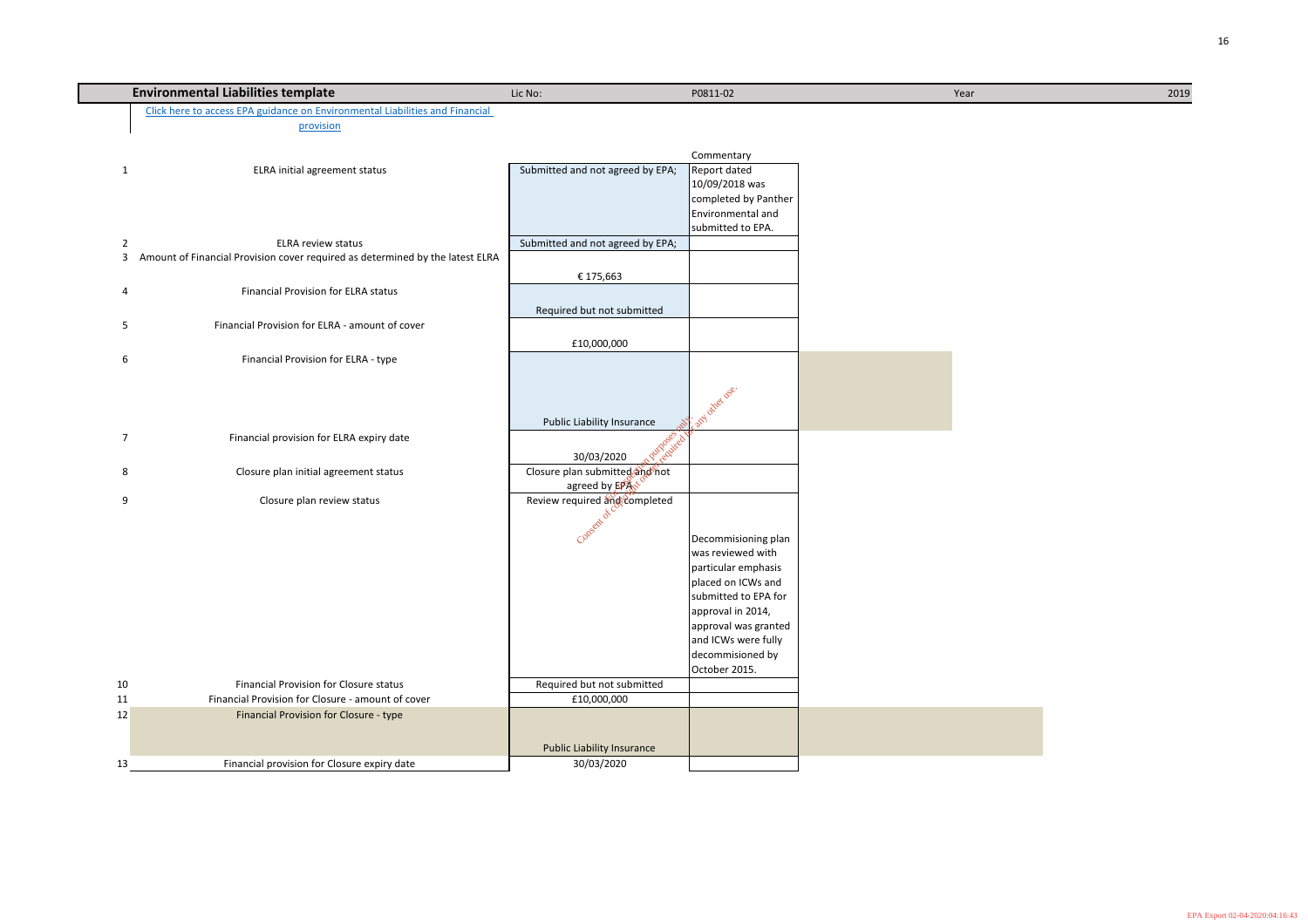| Environmental Management Programme/Continuous Improvement Programme template                     |                                                                                                                                                                                                        |                      |                                                                                                                                                                                                                                                        | Lic No:                                                                                                | P0811-02                                              | 2019<br>Year |
|--------------------------------------------------------------------------------------------------|--------------------------------------------------------------------------------------------------------------------------------------------------------------------------------------------------------|----------------------|--------------------------------------------------------------------------------------------------------------------------------------------------------------------------------------------------------------------------------------------------------|--------------------------------------------------------------------------------------------------------|-------------------------------------------------------|--------------|
|                                                                                                  | Highlighted cells contain dropdown menu click to view                                                                                                                                                  |                      |                                                                                                                                                                                                                                                        | <b>Additional Information</b>                                                                          |                                                       |              |
| Do you maintain an Environmental Mangement System (EMS) for the site. If yes, please detail in   | additional information                                                                                                                                                                                 |                      | Yes                                                                                                                                                                                                                                                    | A basic environmental system is maintained in line with the<br>requirements of the IPPC licence.       |                                                       |              |
| Does the EMS reference the most significant environmental aspects and associated impacts on-site |                                                                                                                                                                                                        |                      | Yes                                                                                                                                                                                                                                                    |                                                                                                        |                                                       |              |
| 3 Does the EMS maintain an Environmental Management Programme (EMP) as required in accordance    | with the licence requirements                                                                                                                                                                          |                      | Yes                                                                                                                                                                                                                                                    | The ELRA identified the most significant aspects and impacts.<br>Objectives and targets have been set. |                                                       |              |
| Do you maintain an environmental documentation/communication system to inform the public on<br>4 | environmental performance of the facility, as required by the licence                                                                                                                                  |                      | Yes                                                                                                                                                                                                                                                    | Procedure DIS/EC - Environmental Communication                                                         |                                                       |              |
|                                                                                                  |                                                                                                                                                                                                        |                      |                                                                                                                                                                                                                                                        |                                                                                                        |                                                       |              |
| <b>Environmental Management Programme (EMP) report</b>                                           |                                                                                                                                                                                                        |                      |                                                                                                                                                                                                                                                        |                                                                                                        |                                                       |              |
| Objective Category                                                                               | Target                                                                                                                                                                                                 | Status (% completed) | How target was progressed                                                                                                                                                                                                                              | Responsibility                                                                                         | Intermediate outcomes                                 |              |
| <b>Reduction of emissions to Air</b>                                                             | Switch off refrigeration in<br>chills immediately if chills<br>are empty.                                                                                                                              | 100%                 | Periodic checks by Site<br>Environmental<br><b>Representative and Factory</b><br>Manager have confirmed<br>chills are switched off as<br>soon as they are empty?                                                                                       | <b>Factory Manager &amp; Site</b><br><b>Environmental Representative</b>                               | Complete.                                             |              |
| Reduction of emissions to Air                                                                    | Complete a feasibility<br>study to determine if the<br>fuel used to supply the<br>boiler can be changed to<br>gas                                                                                      | 100%                 | Feasibility study was<br>completed and boiler was<br>replaced, towards end of<br>2014, and monitored in 2015<br>to ensure was performing<br>well $e^{\phi}$                                                                                            | Maintenance Manager                                                                                    | Complete in November 2014.                            |              |
| Additional improvements                                                                          | <b>Review Environmental</b><br>Awareness Training and<br>spillage response training<br>matrix, and provide<br>refresher training if<br>required.                                                       | 95%                  | HRW anager confirmed 95%<br>of employees have up-to-<br>date environmental<br>awareness training & spillage<br>response training is up-to-<br>date.                                                                                                    | <b>HR Manager</b>                                                                                      | Improved Environmental<br><b>Management Practices</b> |              |
| Groundwater protection                                                                           | Provide a waste water<br>treatment plant: Within 24<br>months of date of grant of<br>this license all waste water<br>from the installation shall<br>be directed to the Waste<br>water treatment plant. | 100%                 | It was agreed with the<br>agency that lined lagoons<br>with off-site treatment<br>would be installed as an<br>alternative to a wastewater<br>treatment plant. These were<br>fully installed and approved<br>for use by the agency in<br>February 2014. | <b>Managing Director</b>                                                                               | Increased compliance with<br>licence conditions       |              |
| Groundwater protection                                                                           | The licensee shall<br>remediate the ICWs within<br>12 months of sending all<br>wastewater to the Waste<br><b>Water Treatment Works.</b>                                                                | 100%                 | Decommissioning of ICWs<br>was fully completed in 2015.                                                                                                                                                                                                | <b>Managing Director</b>                                                                               | Increased compliance with<br>licence conditions       |              |



| Environmental Management Programme/Continuous Improvement Programme template                                                                                         |            | Lic No:                             | P <sub>0</sub>              |
|----------------------------------------------------------------------------------------------------------------------------------------------------------------------|------------|-------------------------------------|-----------------------------|
| Highlighted cells contain dropdown menu click to view                                                                                                                |            | <b>Additional Information</b>       |                             |
| Do you maintain an Environmental Mangement System (EMS) for the site. If yes, please detail in<br>additional information                                             | <b>Yes</b> | A basic environmental system is m   | requirements of the         |
| Does the EMS reference the most significant environmental aspects and associated impacts on-site                                                                     | Yes        | The ELRA identified the most signif |                             |
| Does the EMS maintain an Environmental Management Programme (EMP) as required in accordance<br>with the licence requirements                                         | Yes        |                                     | Objectives and targets      |
| Do you maintain an environmental documentation/communication system to inform the public on<br>environmental performance of the facility, as required by the licence | <b>Yes</b> |                                     | Procedure DIS/EC - Environm |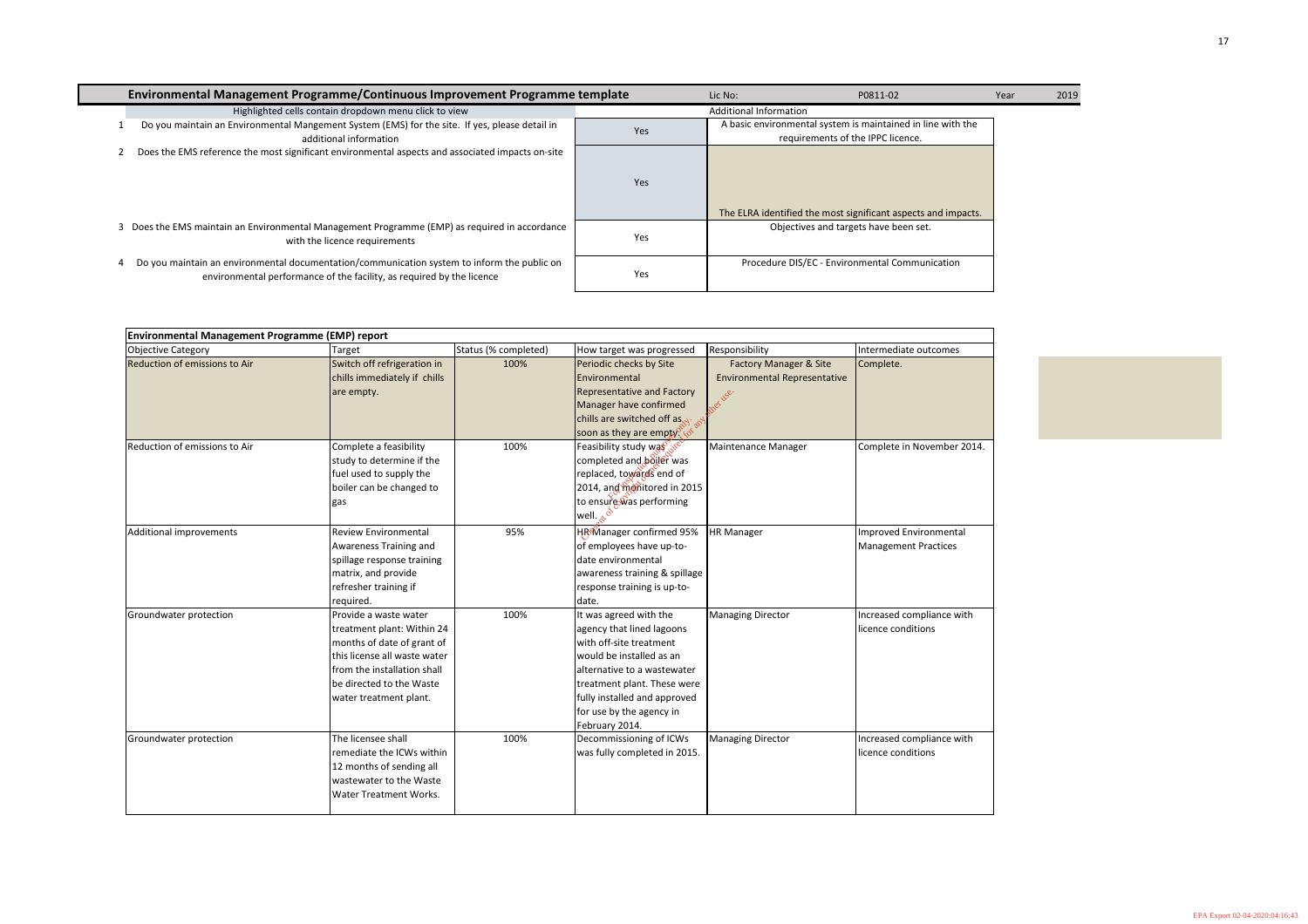|                                  | Environmental Management Programme/Continuous Improvement Programme template |      |                                                  | Lic No:                    | P0811-02                  | Year | 2019 |
|----------------------------------|------------------------------------------------------------------------------|------|--------------------------------------------------|----------------------------|---------------------------|------|------|
| <b>IPPC Licence Requirements</b> | Complete Annual Noise                                                        | 100% | Noise assessment completed Site Environmental    |                            | Increased compliance with |      |      |
|                                  | Assessment                                                                   |      | in 2019                                          | Representative             | licence conditions        |      |      |
| <b>IPPC Licence Requirements</b> | Weekly inspection of                                                         | 100% | Inspection completed as part Maintenance Manager |                            | Increased compliance with |      |      |
|                                  | drainage system, bunds,                                                      |      | of weekly environmental                          |                            | licence conditions        |      |      |
|                                  | over ground pipes carrying                                                   |      | checksheet.                                      |                            |                           |      |      |
|                                  | anything other than water                                                    |      |                                                  |                            |                           |      |      |
|                                  | for leaks, & properly                                                        |      |                                                  |                            |                           |      |      |
|                                  | maintained.                                                                  |      |                                                  |                            |                           |      |      |
| <b>IPPC Licence Requirements</b> | Prepare & Report a                                                           | 100% | Submitted in March 2019.                         | Group Senior Environmental | Increased compliance with |      |      |
|                                  | Pollutant Release &                                                          |      |                                                  | Officer                    | licence conditions        |      |      |
|                                  | Transfer Register (PRTR)                                                     |      |                                                  |                            |                           |      |      |

Consent of constriction purposes only. and other use.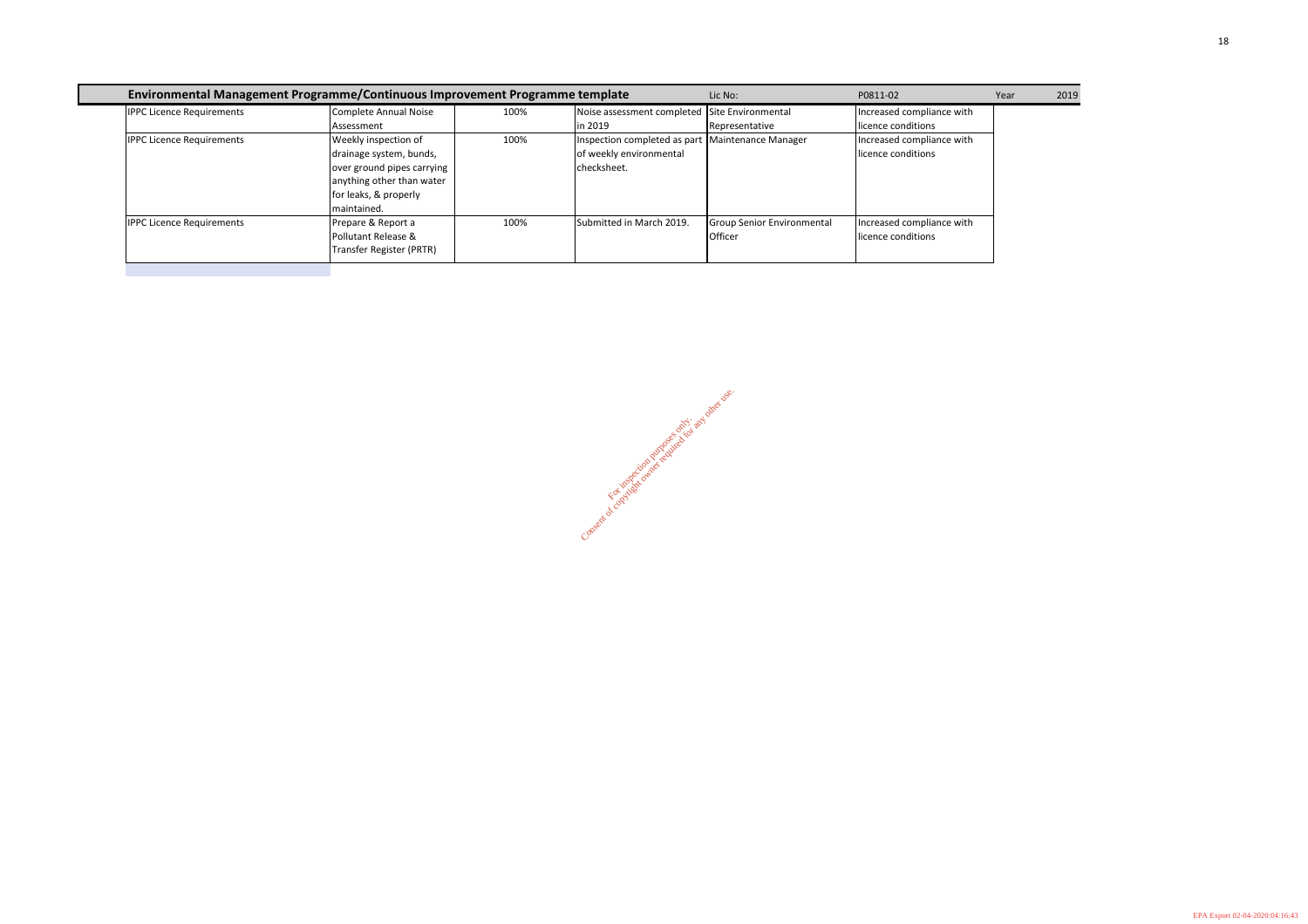| Noise monitoring summary report                                                                                                                                                    | Lic No:                              | P0811-02   | Year | 2019 |
|------------------------------------------------------------------------------------------------------------------------------------------------------------------------------------|--------------------------------------|------------|------|------|
| 1 Was noise monitoring a licence requirement for the AER period?<br>If yes please fill in table N1 noise summary below                                                             |                                      | Yes        |      |      |
| 2 Was noise monitoring carried out using the EPA Guidance note, including completion of the "Checklist"<br>for noise measurement report" included in the guidance note as table 6? | <b>Noise</b><br>Guidance<br>note NG4 | Yes        |      |      |
| 3 Does your site have a noise reduction plan                                                                                                                                       |                                      | Yes        |      |      |
| 4 When was the noise reduction plan last updated?                                                                                                                                  |                                      | 16/12/2019 |      |      |
| Have there been changes relevant to site noise emissions (e.g. plant or operational changes) since the last noise<br>survey?                                                       |                                      | Yes        |      |      |
|                                                                                                                                                                                    |                                      |            |      |      |
|                                                                                                                                                                                    |                                      |            |      |      |

|                       | Table N1: Noise monitoring summary |                                     |                                                                                      |           |           |            |                           |                                                                       |                                                                         |                                                                                                                                                                                                                                                                                                   |                                                                |
|-----------------------|------------------------------------|-------------------------------------|--------------------------------------------------------------------------------------|-----------|-----------|------------|---------------------------|-----------------------------------------------------------------------|-------------------------------------------------------------------------|---------------------------------------------------------------------------------------------------------------------------------------------------------------------------------------------------------------------------------------------------------------------------------------------------|----------------------------------------------------------------|
| Date of<br>monitoring |                                    | Noise location<br>5497.64 (on site) | Noise sensitive<br>location -NSL (if<br>applicable)                                  | $LA_{eq}$ | $LA_{90}$ | $LA_{10}$  | $LA_{\text{max}}$         | inty other use.<br>္လာ္လွာသူ<br>ျဖဴဂ်ီခါ or Impulsive<br>noise* (Y/N) | If tonal /impulsive noise was<br>identified was 5dB penalty<br>applied? | Comments (ex. main<br>noise sources on site,<br>& extraneous noise ex.<br>road traffic)                                                                                                                                                                                                           | Is site compliant with<br>noise limits<br>(day/evening/night)? |
|                       | 21/10/2019 13.49 - 15.19           | N/A                                 | RA1 - House<br>along roadway<br>leading to site,<br>east of site<br>~300m from site. | 59        | 44        | Consent of | Following Cities Ref. com | No                                                                    | N/A                                                                     | Arithmetic average of<br>3 readings recorded in<br>this table. Site visible<br>from this house.<br>Minor road, hedgerow<br>and field<br>between this house<br>and the site. Some<br>lorry movement<br>audible on-site<br>and forklifts. Passing<br>road traffic audible<br>during all<br>periods. | Yes                                                            |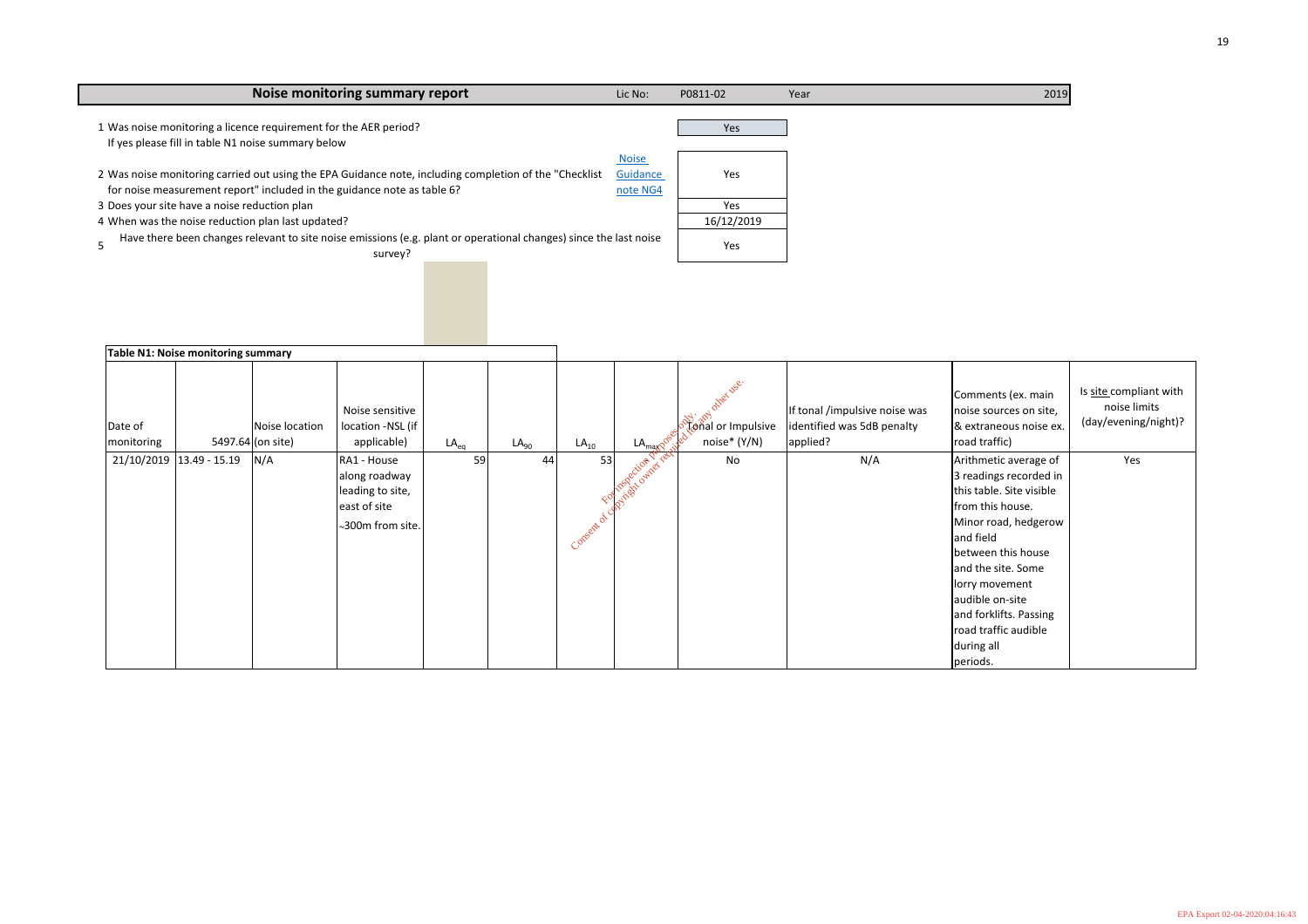| 21/10/2019 21.38 - 22.08         | N/A | RA1 - House<br>along roadway<br>leading to site,<br>east of site<br>$\scriptstyle\mathtt{\sim}$ 300m from site. $ $ | 44 | 32 | 38           |                                  | No                      | N/A | Arithmetic average of<br>3 readings recorded in<br>this table. Site visible<br>from this house.<br>Minor road, hedgerow<br>and field<br>between this house<br>and the site. Some<br>lorry movement<br>audible on-site<br>and forklifts. Passing<br>road traffic audible                                                                                                                 | Yes |
|----------------------------------|-----|---------------------------------------------------------------------------------------------------------------------|----|----|--------------|----------------------------------|-------------------------|-----|-----------------------------------------------------------------------------------------------------------------------------------------------------------------------------------------------------------------------------------------------------------------------------------------------------------------------------------------------------------------------------------------|-----|
| $-23.47 - 00.18$<br>21/10/2019 - | N/A | RA1 - House<br>along roadway<br>leading to site,                                                                    | 42 | 31 | 37           |                                  | No                      | Yes | during all<br>periods.<br>Arithmetic average of<br>3 readings recorded in<br>this table. Site visible                                                                                                                                                                                                                                                                                   | Yes |
|                                  |     | east of site<br>~300m from site.                                                                                    |    |    | Consent of y | Following city of the current of | es droit any directuse. |     | from this house.<br>Minor road, hedgerow<br>and field<br>between this house<br>and the site. Some<br>lorry movement<br>audible on-site<br>and forklifts. Passing<br>road traffic audible<br>during all<br>periods. 3 cars passed<br>during 1st night<br>reading.                                                                                                                        |     |
| 21/10/2019 12.20 - 13.50         | N/A | RA2 - House<br>along roadway<br>leading to site,<br>north of site<br>$\sim$ 250m from site.                         | 55 | 42 | 48           |                                  | No                      | N/A | This house is elevated<br>from the site. Very<br>little site noise<br>audible. Tanker<br>loading and forklifts<br>operating during<br>daytime.<br>Between house and<br>site there is a minor<br>road, hedgerows and<br>fields. The house lies<br>right along the road.<br>Passing traffic<br>audible during all<br>periods. Car from RA2<br>pulled up<br>during 1st daytime<br>reading. | Yes |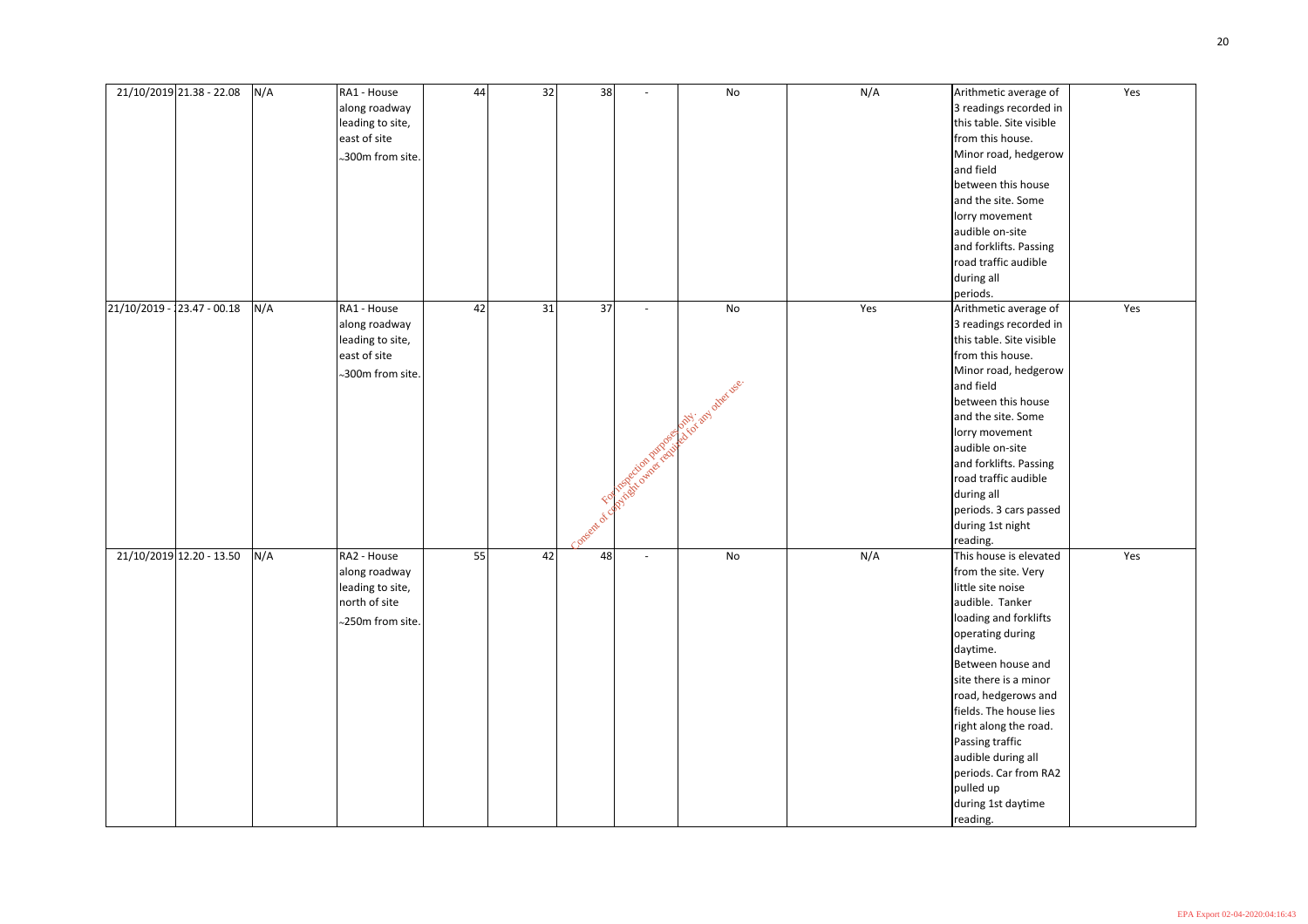| 21/10/2019 20.59 - 21.29 | N/A | RA2- House<br>along roadway<br>leading to site,<br>north of site<br>$\sim$ 250m from site.  | 43 | 35 | 39                   |                                 | No                          | N/A | This house is elevated<br>from the site. Very<br>little site noise<br>audible. Tanker<br>loading and forklifts<br>operating during<br>daytime.<br>Between house and<br>site there is a minor<br>road, hedgerows and<br>fields. The house lies<br>right along the road.<br>Passing traffic<br>audible during all<br>periods. Car from RA2<br>pulled up<br>during 1st daytime<br>reading. | Yes |
|--------------------------|-----|---------------------------------------------------------------------------------------------|----|----|----------------------|---------------------------------|-----------------------------|-----|-----------------------------------------------------------------------------------------------------------------------------------------------------------------------------------------------------------------------------------------------------------------------------------------------------------------------------------------------------------------------------------------|-----|
| 21/10/2019 23.10 - 23.40 | N/A | RA2- House<br>along roadway<br>leading to site,<br>north of site<br>~250m from site.        | 49 | 31 | 38<br>Consent of car | Following city of pixels in the | No<br>A Rich and other use. | N/A | This house is elevated<br>from the site. Very<br>little site noise<br>audible. Tanker<br>loading and forklifts<br>operating during<br>daytime.<br>Between house and<br>site there is a minor<br>road, hedgerows and<br>fields. The house lies<br>right along the road.<br>Passing traffic<br>audible during all<br>periods. Car from RA2<br>pulled up<br>during 1st daytime<br>reading. | Yes |
| 21/10/2019 12.13 - 13.43 | N/A | RA3 - House<br>along roadway<br>leading to site,<br>north of site<br>$\sim$ 300m from site. | 43 | 40 | 44                   | $\overline{\phantom{0}}$        | No                          | N/A | Very little site noise<br>audible. Tanker<br>loading and forklifts<br>operating during<br>daytime. Hedge<br>strimmer operating<br>during the day. The<br>house lies along the<br>minor road, so road<br>traffic is audible.                                                                                                                                                             | Yes |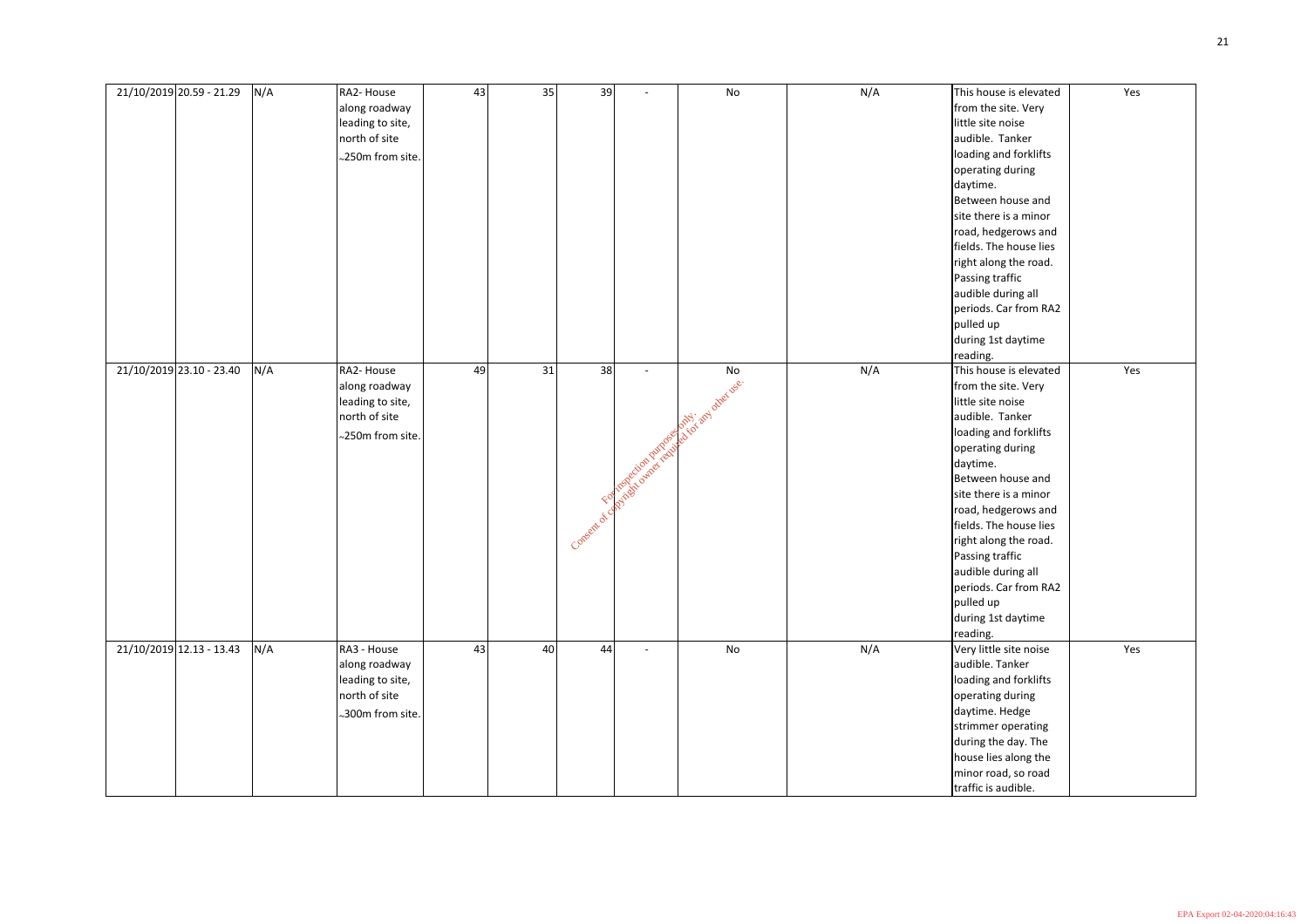| 21/10/2019 20.58 - 21.28 |                          | N/A | RA3 - House                                 | 37 | 33 | 38 |                                             | No                 | N/A | Very little site noise | Yes |
|--------------------------|--------------------------|-----|---------------------------------------------|----|----|----|---------------------------------------------|--------------------|-----|------------------------|-----|
|                          |                          |     | along roadway                               |    |    |    |                                             |                    |     | audible. Tanker        |     |
|                          |                          |     | leading to site,                            |    |    |    |                                             |                    |     | loading and forklifts  |     |
|                          |                          |     | north of site                               |    |    |    |                                             |                    |     | operating during       |     |
|                          |                          |     | $\scriptstyle\mathtt{\sim}$ 300m from site. |    |    |    |                                             |                    |     | daytime. Hedge         |     |
|                          |                          |     |                                             |    |    |    |                                             |                    |     | strimmer operating     |     |
|                          |                          |     |                                             |    |    |    |                                             |                    |     | during the day. The    |     |
|                          |                          |     |                                             |    |    |    |                                             |                    |     | house lies along the   |     |
|                          |                          |     |                                             |    |    |    |                                             |                    |     | minor road, so road    |     |
|                          |                          |     |                                             |    |    |    |                                             |                    |     | traffic is audible.    |     |
|                          | 21/10/2019 23.08 - 23.38 | N/A | RA3 - House                                 | 38 | 31 | 37 | $\overline{\phantom{0}}$                    | No                 | N/A | Very little site noise | Yes |
|                          |                          |     | along roadway                               |    |    |    |                                             |                    |     | audible. Tanker        |     |
|                          |                          |     | leading to site,                            |    |    |    |                                             |                    |     | loading and forklifts  |     |
|                          |                          |     | north of site                               |    |    |    |                                             |                    |     | operating during       |     |
|                          |                          |     | ~300m from site.                            |    |    |    |                                             |                    |     | daytime. Hedge         |     |
|                          |                          |     |                                             |    |    |    |                                             |                    |     | strimmer operating     |     |
|                          |                          |     |                                             |    |    |    |                                             |                    |     | during the day. The    |     |
|                          |                          |     |                                             |    |    |    |                                             |                    |     | house lies along the   |     |
|                          |                          |     |                                             |    |    |    |                                             |                    |     | minor road, so road    |     |
|                          |                          |     |                                             |    |    |    |                                             | <b>NSC.</b>        |     | traffic is audible.    |     |
|                          |                          |     |                                             |    |    |    |                                             |                    |     |                        |     |
|                          |                          |     |                                             |    |    |    | $\overline{\phantom{a}}$                    |                    |     |                        |     |
|                          | 21/10/2019 13.57 - 15.30 | N/A | RA4 - House                                 | 63 | 42 | 57 |                                             |                    | N/A | Site noise is not      | Yes |
|                          |                          |     | along roadway                               |    |    |    |                                             |                    |     | generally audible at   |     |
|                          |                          |     | leading to site,                            |    |    |    |                                             | only and otherbook |     | this house, given the  |     |
|                          |                          |     | south of site                               |    |    |    |                                             |                    |     | distance from here to  |     |
|                          |                          |     | near                                        |    |    |    |                                             |                    |     | the site. Fields and   |     |
|                          |                          |     | crossroads~520                              |    |    |    |                                             |                    |     | hedgerow lie           |     |
|                          |                          |     | m from site.                                |    |    |    |                                             |                    |     | between this house     |     |
|                          |                          |     |                                             |    |    |    |                                             |                    |     | and the site. House    |     |
|                          |                          |     |                                             |    |    |    |                                             |                    |     | beside agricultural    |     |
|                          |                          |     |                                             |    |    |    |                                             |                    |     | sheds and public road. |     |
|                          |                          |     |                                             |    |    |    | Consent of comprisons away from the company |                    |     | Passing road           |     |
|                          |                          |     |                                             |    |    |    |                                             |                    |     | traffic audible during |     |
|                          |                          |     |                                             |    |    |    |                                             |                    |     | all periods.           |     |
|                          |                          |     |                                             |    |    |    |                                             |                    |     | Dog also barking at    |     |
|                          |                          |     |                                             |    |    |    |                                             |                    |     | farm of RA4 during     |     |
|                          |                          |     |                                             |    |    |    |                                             |                    |     | daytime period and     |     |
|                          |                          |     |                                             |    |    |    |                                             |                    |     | noise from cows in     |     |
|                          |                          |     |                                             |    |    |    |                                             |                    |     | shed during the        |     |
|                          |                          |     |                                             |    |    |    |                                             |                    |     | evening and night.     |     |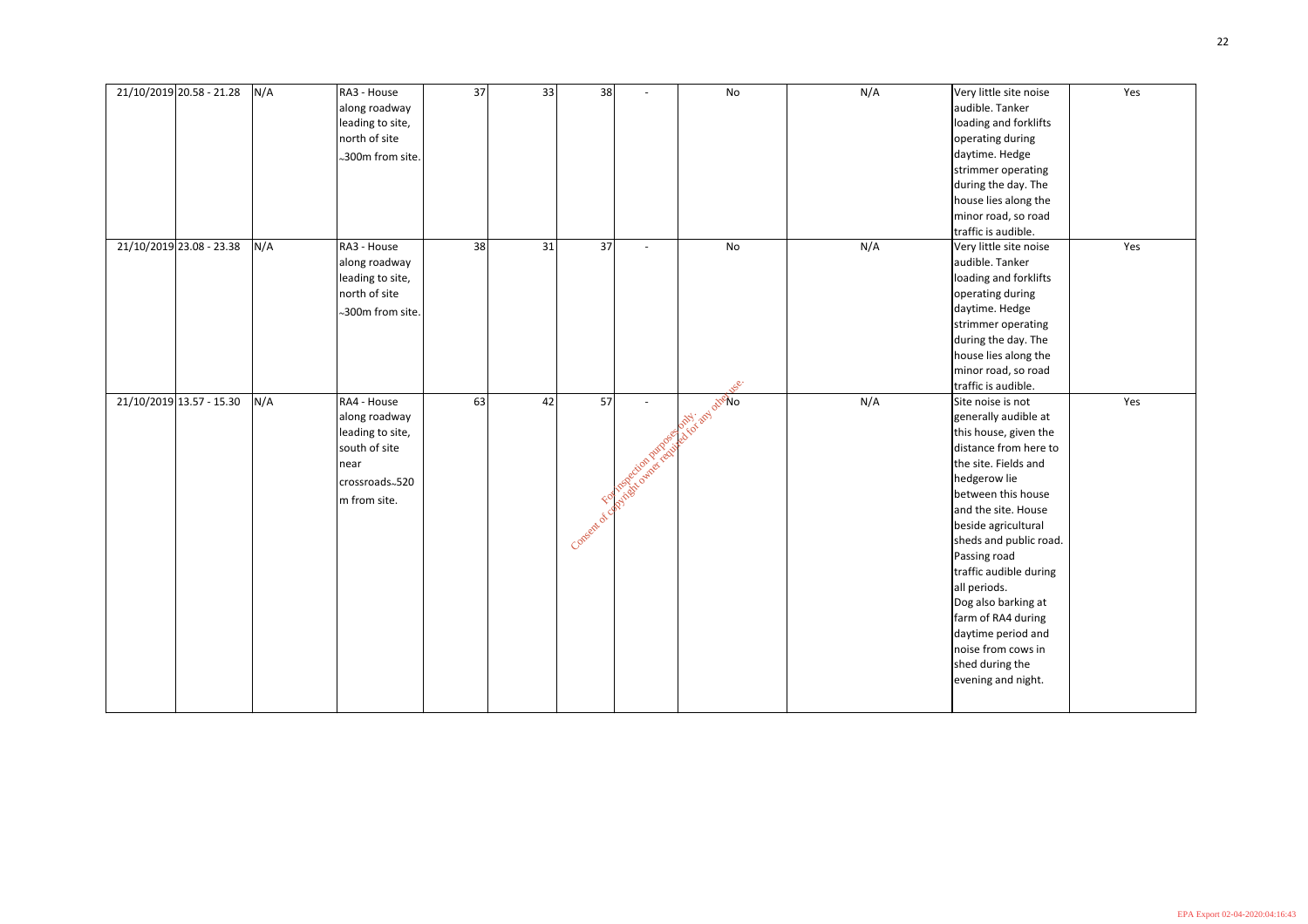|            | 21/10/2019 21.45 - 22.15 | N/A | RA4 - House      | 46 | 42 | 57              |                             | No                    | N/A | Site noise is not      | Yes |
|------------|--------------------------|-----|------------------|----|----|-----------------|-----------------------------|-----------------------|-----|------------------------|-----|
|            |                          |     | along roadway    |    |    |                 |                             |                       |     | generally audible at   |     |
|            |                          |     | leading to site, |    |    |                 |                             |                       |     | this house, given the  |     |
|            |                          |     | south of site    |    |    |                 |                             |                       |     | distance from here to  |     |
|            |                          |     | near             |    |    |                 |                             |                       |     | the site. Fields and   |     |
|            |                          |     | crossroads~520   |    |    |                 |                             |                       |     | hedgerow lie           |     |
|            |                          |     | m from site.     |    |    |                 |                             |                       |     | between this house     |     |
|            |                          |     |                  |    |    |                 |                             |                       |     | and the site. House    |     |
|            |                          |     |                  |    |    |                 |                             |                       |     | beside agricultural    |     |
|            |                          |     |                  |    |    |                 |                             |                       |     | sheds and public road. |     |
|            |                          |     |                  |    |    |                 |                             |                       |     | Passing road           |     |
|            |                          |     |                  |    |    |                 |                             |                       |     | traffic audible during |     |
|            |                          |     |                  |    |    |                 |                             |                       |     | all periods.           |     |
|            |                          |     |                  |    |    |                 |                             |                       |     | Dog also barking at    |     |
|            |                          |     |                  |    |    |                 |                             |                       |     | farm of RA4 during     |     |
|            |                          |     |                  |    |    |                 |                             |                       |     | daytime period and     |     |
|            |                          |     |                  |    |    |                 |                             |                       |     | noise from cows in     |     |
|            |                          |     |                  |    |    |                 |                             |                       |     | shed during the        |     |
|            |                          |     |                  |    |    |                 |                             |                       |     | evening and night.     |     |
| 21/10/2019 | $23.55 - 00.25$          | N/A | RA4 - House      | 46 | 33 | 43              |                             | A Children other Ner. | N/A | Site noise is not      | Yes |
| 22/10/2019 |                          |     | along roadway    |    |    |                 |                             |                       |     | generally audible at   |     |
|            |                          |     | leading to site, |    |    |                 |                             |                       |     | this house, given the  |     |
|            |                          |     | south of site    |    |    |                 |                             |                       |     | distance from here to  |     |
|            |                          |     | near             |    |    |                 |                             |                       |     | the site. Fields and   |     |
|            |                          |     | crossroads~520   |    |    |                 | Formation of the Participal |                       |     | hedgerow lie           |     |
|            |                          |     | m from site.     |    |    |                 |                             |                       |     | between this house     |     |
|            |                          |     |                  |    |    |                 |                             |                       |     | and the site. House    |     |
|            |                          |     |                  |    |    |                 |                             |                       |     | beside agricultural    |     |
|            |                          |     |                  |    |    | Consent of can- |                             |                       |     | sheds and public road. |     |
|            |                          |     |                  |    |    |                 |                             |                       |     | Passing road           |     |
|            |                          |     |                  |    |    |                 |                             |                       |     | traffic audible during |     |
|            |                          |     |                  |    |    |                 |                             |                       |     | all periods.           |     |
|            |                          |     |                  |    |    |                 |                             |                       |     | Dog also barking at    |     |
|            |                          |     |                  |    |    |                 |                             |                       |     | farm of RA4 during     |     |
|            |                          |     |                  |    |    |                 |                             |                       |     | daytime period and     |     |
|            |                          |     |                  |    |    |                 |                             |                       |     | noise from cows in     |     |
|            |                          |     |                  |    |    |                 |                             |                       |     | shed during the        |     |
|            |                          |     |                  |    |    |                 |                             |                       |     | evening and night.     |     |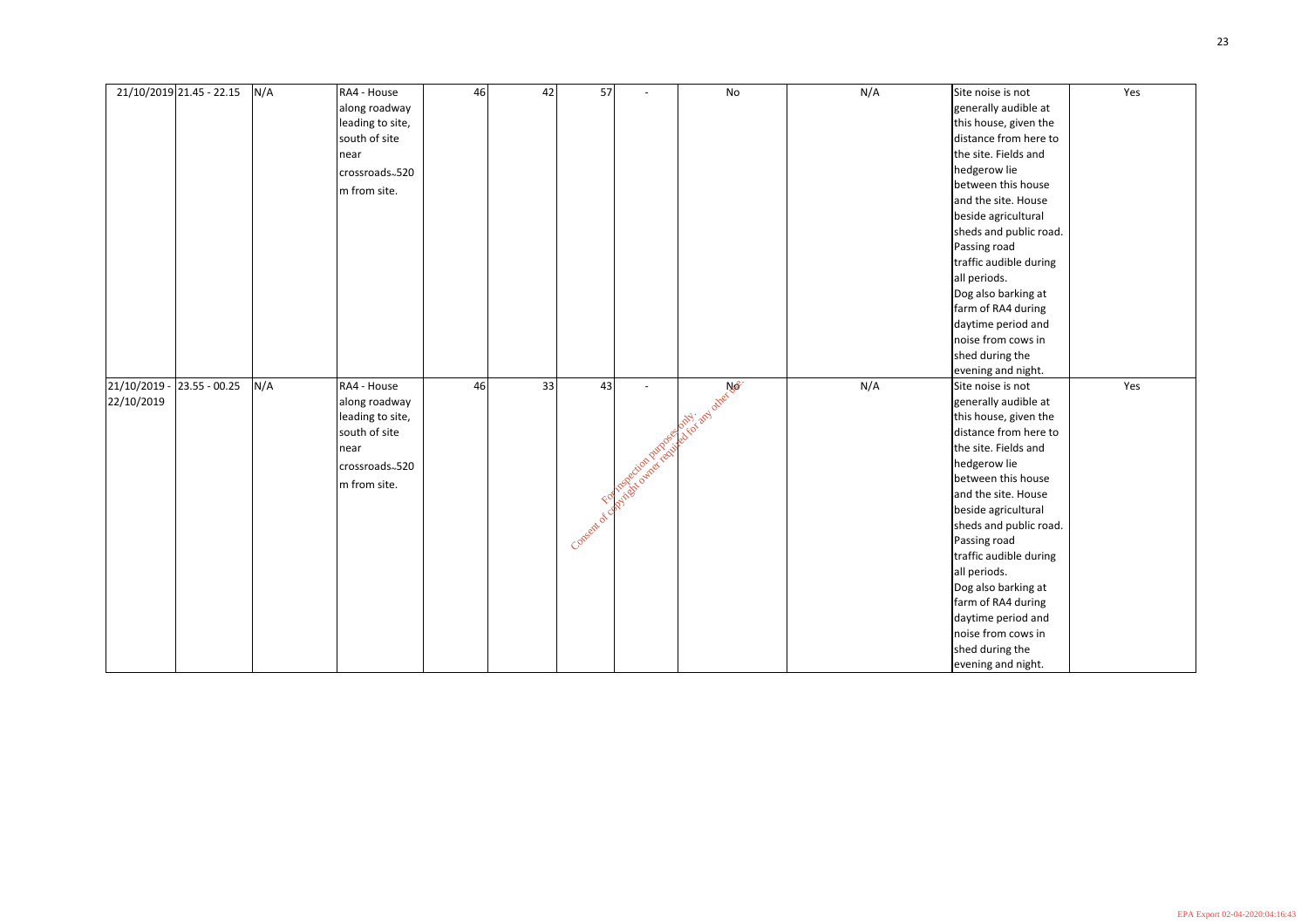|            | 21/10/2019 15.29 - 16.59   | N/A | Houses to south<br>west of site on<br>the Yellow Furze<br>road just off the                                     | 53 | 41 | 55                |                                                            | No                               | N/A | This location is on the<br>Yellow Furze road just<br>off the L1013 road. Site<br>noise is not audible.                                                                                                                                                                                                                           | Yes |
|------------|----------------------------|-----|-----------------------------------------------------------------------------------------------------------------|----|----|-------------------|------------------------------------------------------------|----------------------------------|-----|----------------------------------------------------------------------------------------------------------------------------------------------------------------------------------------------------------------------------------------------------------------------------------------------------------------------------------|-----|
|            |                            |     | L1013 roadway<br>~500m from site                                                                                |    |    |                   |                                                            |                                  |     | There was a lot of<br>traffic on the Yellow<br>Furze road and the<br>L1013 road during the<br>daytime period.<br>Passing road traffic<br>audible during all<br>periods. Aeroplane<br>passing during evening<br>period.                                                                                                           |     |
|            | 21/10/2019 22.28 - 22.58   | N/A | Houses to south<br>west of site on<br>the Yellow Furze<br>road just off the<br>L1013 roadway<br>~500m from site | 52 | 41 | 55<br><b>2011</b> | $\overline{\phantom{a}}$<br>Following citien principles or | No<br>noughborid and driver user | N/A | This location is on the<br>Yellow Furze road just<br>off the L1013 road. Site<br>noise is not audible.<br>There was a lot of<br>traffic on the Yellow<br>Furze road and the<br>L1013 road during the<br>daytime period.<br>Passing road traffic<br>audible during all<br>periods. Aeroplane<br>passing during evening<br>period. | Yes |
| 22/10/2019 | 21/10/2019 - 23.20 - 00.21 | N/A | Houses to south<br>west of site on<br>the Yellow Furze<br>road just off the<br>L1013 roadway<br>~500m from site | 31 | 24 | Cone<br>34        | $\overline{\phantom{a}}$                                   | No                               | N/A | This location is on the<br>Yellow Furze road just<br>off the L1013 road. Site<br>noise is not<br>audible. There was a<br>lot of traffic on the<br>Yellow Furze road and<br>the L1013 road during<br>the daytime period.<br>Passing road traffic<br>audible during all<br>periods. Aeroplane<br>passing during evening<br>period. | Yes |

28/03/2018

\*Please ensure that a tonal analysis has been carried out as per guidance note NG4. These records must be maintained onsite for future inspection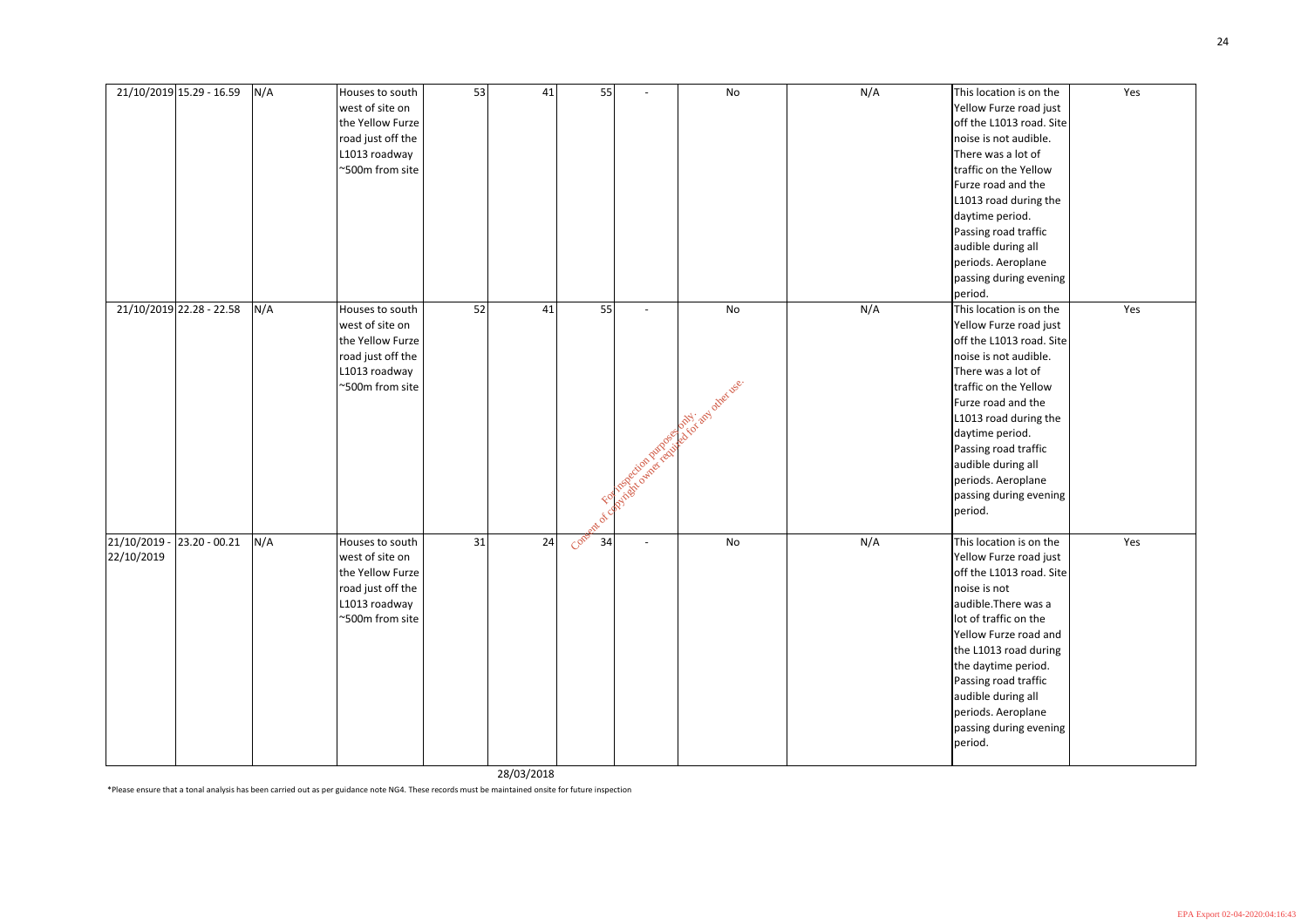noise reduction plan

If noise limits exceeded as a result of noise attributed to site activities, please choose the corrective action from the following options?

\*\* please explain the reason for not taking action/resolution of noise issues?

Vacum pump from Washdown tank has been removed from site. Also old Refrigerated Container Trailers were replaced with newer models that produce less noise

Consent of copyright owner required for any other use.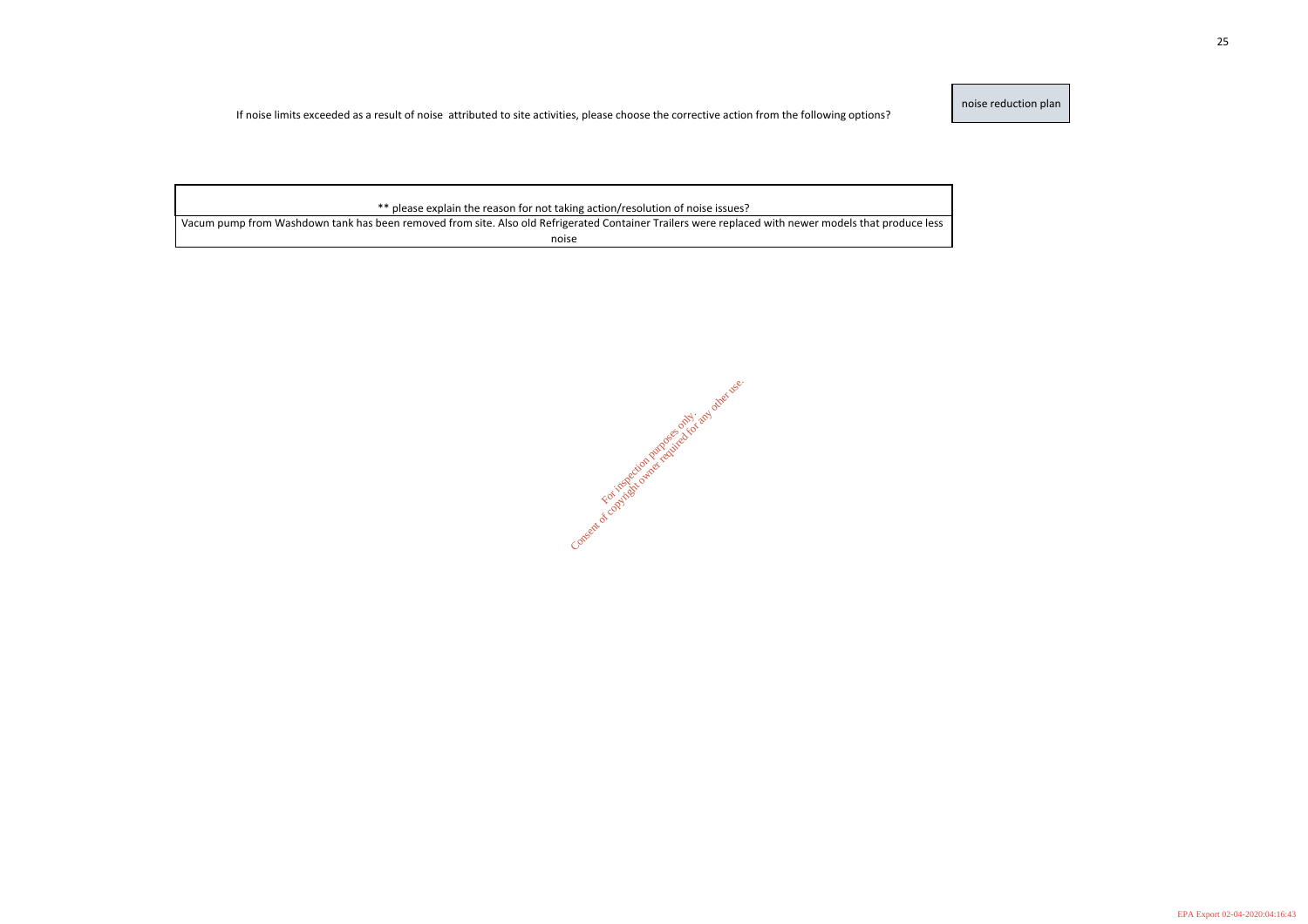|                                                                                                                                                | Year |
|------------------------------------------------------------------------------------------------------------------------------------------------|------|
| <b>Additional information</b>                                                                                                                  |      |
| 14/03/12 was last<br>energy audit in EPA<br>format, however<br><b>Modus Energy</b><br>completed an energy<br>audit of the site in July<br>2018 |      |
| Bord Bia Origin Green<br>Programme. Also a<br>certified ISO 500001                                                                             |      |
| Boiler on site is LPG Gas                                                                                                                      |      |

the previous reporting year.

| <b>Water Emissions</b> | <b>Water Consumption</b> |
|------------------------|--------------------------|
|------------------------|--------------------------|

| <b>Resource Usage/Energy efficiency summary</b>                                                                                                            | Lic No: | P0811-02   | Year                                     | 2019 |
|------------------------------------------------------------------------------------------------------------------------------------------------------------|---------|------------|------------------------------------------|------|
|                                                                                                                                                            |         |            | <b>Additional information</b>            |      |
| When did the site carry out the most recent energy efficiency audit? Please list the recommendations in table 3 below                                      |         | 14/03/2012 | 14/03/12 was last<br>energy audit in EPA |      |
|                                                                                                                                                            |         |            | format, however                          |      |
|                                                                                                                                                            |         |            |                                          |      |
|                                                                                                                                                            |         |            | Modus Energy                             |      |
|                                                                                                                                                            |         |            | completed an energy                      |      |
|                                                                                                                                                            |         |            | audit of the site in July                |      |
|                                                                                                                                                            |         |            | 2018                                     |      |
| 2 Is the site a member of any accredited programmes for reducing energy usage/water conservation such as the SEAI                                          | $No$    |            | Bord Bia Origin Green                    |      |
| programme linked to the right? If yes please list them in additional information                                                                           |         |            | Programme. Also a                        |      |
|                                                                                                                                                            |         | Yes        | certified ISO 500001                     |      |
|                                                                                                                                                            |         |            |                                          |      |
| 3 Where Fuel Oil is used in boilers on site is the sulphur content compliant with licence conditions? Please state percentage in additional<br>information |         | No         | Boiler on site is LPG Gas                |      |
|                                                                                                                                                            |         |            |                                          |      |

|                |                        |                               | Production +/- %<br>compared to    | Energy<br>Consumption +/- % Volume Discharged |                                                  | Volume used i.e not<br>discharged to<br>environment e.g. |                           |
|----------------|------------------------|-------------------------------|------------------------------------|-----------------------------------------------|--------------------------------------------------|----------------------------------------------------------|---------------------------|
|                | <b>Water extracted</b> | Water extracted               | previous reporting vs overall site |                                               | back to                                          | released as steam                                        |                           |
| Water use      | Previous year m3/yr.   | Current year $m3/yr$ . year** |                                    | production*                                   | $\vert$ environment $\vert$ (m <sup>3</sup> yr): | $\left\lfloor m3/yr\right\rfloor$                        | Unaccounted for Water:    |
| Groundwater    | 45400                  | 52067                         | 7.03%                              |                                               |                                                  |                                                          |                           |
| Surface water  |                        |                               |                                    |                                               |                                                  |                                                          |                           |
| Public supply  | 1,414                  | 246                           | $-83.89%$                          |                                               |                                                  |                                                          |                           |
| Recycled water | Unknown Not Metered    | Unknown Not                   |                                    | $\overline{\phantom{0}}$                      |                                                  |                                                          |                           |
|                |                        | Metered                       |                                    |                                               |                                                  |                                                          |                           |
| Total          | 46,814                 | 52,313                        | 4.31%                              |                                               | 20036.67m <sup>3</sup>                           | Unknown not metered                                      | The remaining effluent is |
|                |                        |                               |                                    |                                               | removed by tanker                                |                                                          | stored within the HDPE    |
|                |                        |                               |                                    |                                               | to local WWTP                                    |                                                          | <b>lagoon</b>             |

| Table R1 Energy usage on site                                                                                                                         |                 |                   |                                                                                |                                            |                             |
|-------------------------------------------------------------------------------------------------------------------------------------------------------|-----------------|-------------------|--------------------------------------------------------------------------------|--------------------------------------------|-----------------------------|
| <b>Energy Use</b>                                                                                                                                     | Previous year   | Current year      | Production +/- %<br>compared to<br>previous reporting vs overal site<br>year** | Energy<br>Consumption +/- %<br>production* |                             |
| <b>Total Energy Used (MWHrs)</b>                                                                                                                      | 4,037.51        | 4,270.72          | $-1.265^{\circ}$ $\delta^{\vee}$                                               |                                            |                             |
| 5497.64                                                                                                                                               | 7.76            | 13.7              | 65%                                                                            |                                            |                             |
| Total Renewable Energy Generated (MWHrs)                                                                                                              |                 |                   | ion<br>$\mathcal{L}^{\mathcal{L}}$ 0                                           |                                            |                             |
| <b>Electricity Consumption (MWHrs)</b>                                                                                                                | 2,618.97        | 2,547.37          | $x^{0.9.22}$                                                                   |                                            |                             |
| <b>Fossil Fuels Consumption:</b>                                                                                                                      |                 |                   | For Jive                                                                       |                                            |                             |
| Kerosene (m3)                                                                                                                                         |                 |                   | $\Omega$                                                                       |                                            |                             |
| Gas Oil (m3)                                                                                                                                          | 6.220           | 9.849             | 47.84%                                                                         |                                            |                             |
| Natural gas (m3)                                                                                                                                      | 194.15          | $232.550^{\circ}$ | 11.81%                                                                         |                                            |                             |
| Coal/Solid fuel (metric tonnes)                                                                                                                       |                 |                   |                                                                                |                                            |                             |
| Peat (metric tonnes)                                                                                                                                  |                 |                   |                                                                                |                                            |                             |
| Renewable Biomass                                                                                                                                     |                 |                   | n                                                                              |                                            |                             |
| Renewable energy generated on site                                                                                                                    |                 |                   |                                                                                |                                            |                             |
| where consumption of energy can be compared to overall site production please enter this information as percentage increase or decrease compared to t |                 |                   |                                                                                |                                            |                             |
| Table R2 Water usage on site                                                                                                                          |                 |                   |                                                                                |                                            | <b>Water Emissions</b>      |
|                                                                                                                                                       | Water extracted | Water extracted   | Production +/- %<br>compared to<br>previous reporting vs overall site          | Energy<br>Consumption +/- %                | Volume Discharge<br>back to |

\* where consumption of water can be compared to overall site production please enter this information as percentage increase or decrease compared to the previous reporting year. \*\* where site production information is available please enter percentage increase or decrease compared to previous year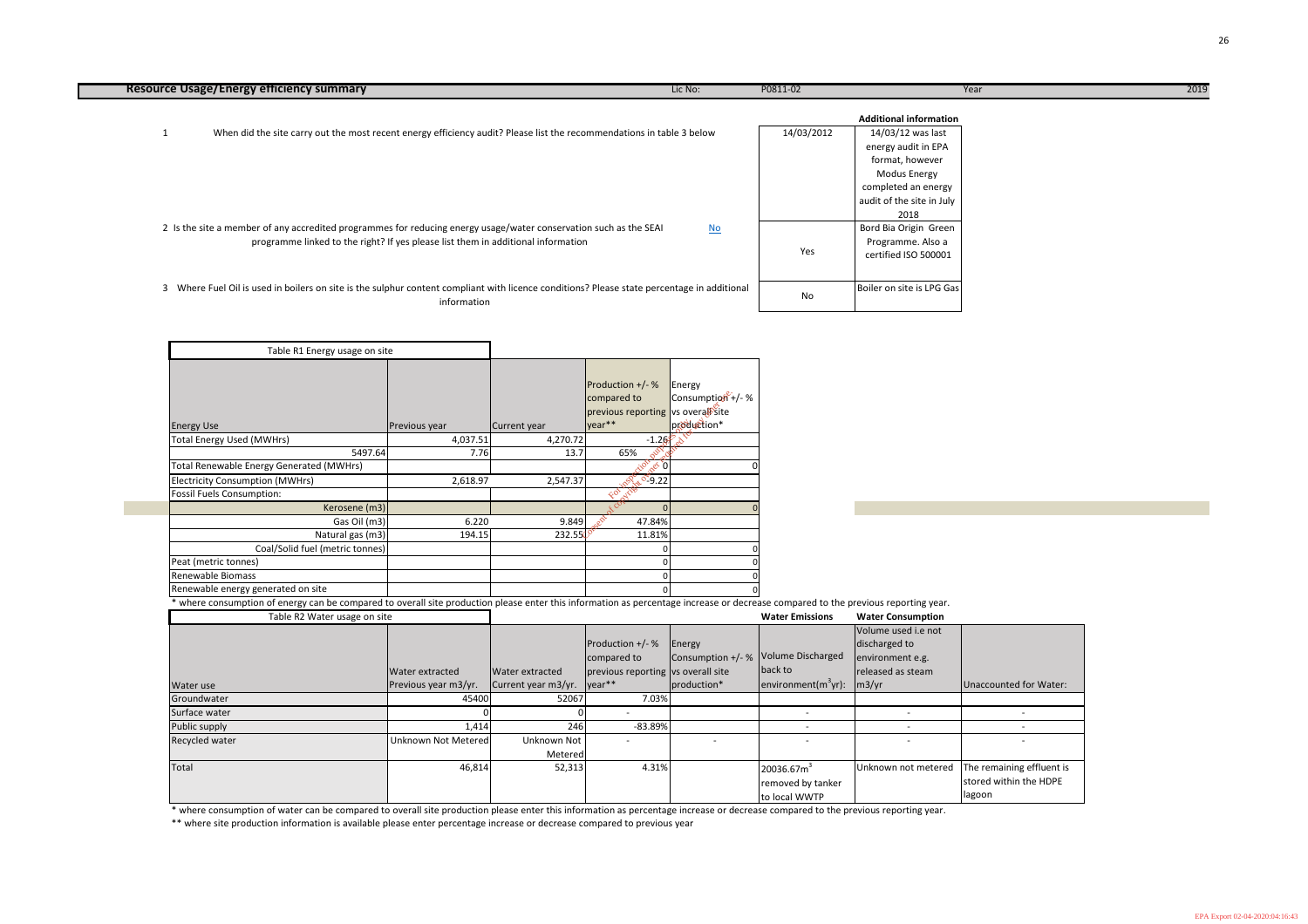**Resource Usage/Energy efficiency summary** 2019

\*\*\*This unaccounted for water is water that is not metered Eg:Evaporation from water cooled condenser, domestic discharge (Toilets & WHB), discharge of water from condenser etc.

Consent of copyright owner required for any other use.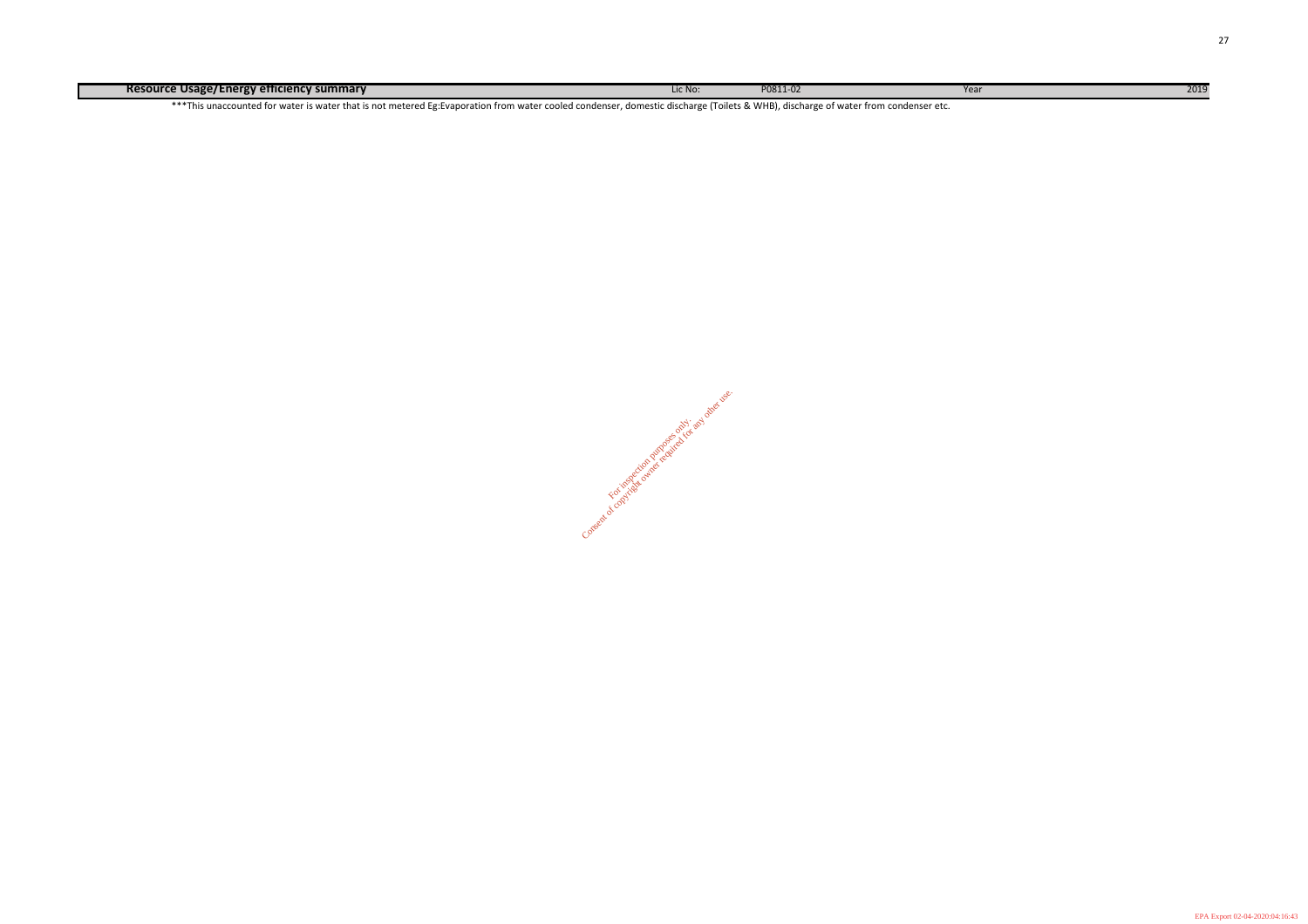# **Resource Usage/Energy efficiency summary** 2019

Total **Incineration** Recycled **Rendered** Rendered Rendered Hazardous (Tonnes) 1.59 0 0 1.059 0 0 Non-Hazardous (Tonnes) 25,669.19 0 29 18,457.04 5497.64 1685.51 Table R3 Waste Stream Summary

| Table R4: Energy Audit finding recommendations |                                                                                         |                                                                                                                                                                                           |                                                 |                                 |                                    |                                                                               |                                             |                                                                                                                                                                                                                                      |
|------------------------------------------------|-----------------------------------------------------------------------------------------|-------------------------------------------------------------------------------------------------------------------------------------------------------------------------------------------|-------------------------------------------------|---------------------------------|------------------------------------|-------------------------------------------------------------------------------|---------------------------------------------|--------------------------------------------------------------------------------------------------------------------------------------------------------------------------------------------------------------------------------------|
|                                                |                                                                                         | Description of                                                                                                                                                                            |                                                 | Predicted energy                |                                    |                                                                               |                                             |                                                                                                                                                                                                                                      |
| Date of audit                                  | Recommendations                                                                         | Measures proposed                                                                                                                                                                         | Origin of measures savings %                    |                                 | Implementation date Responsibility |                                                                               | Completion date                             | Status and comments                                                                                                                                                                                                                  |
|                                                | 14/03/2012 Turn off lighting in<br>unused areas.                                        | Speak to employees<br>in garage and ensure<br>lights are turned out<br>when area is not in<br>use.                                                                                        | <b>Energy Audit</b>                             | 0.01%                           |                                    | 30/03/2012 Maintenance Manager                                                | 15/03/2012                                  | Maintenance Manager<br>spoke to maintenance<br>personel and informed<br>them lights are to switched<br>out in workshop when<br>leaving workshop.                                                                                     |
|                                                | 14/03/2012 Reduce hot water use<br>in sterilisers.                                      | Complete feasibility<br>study to confirm if<br>installation of<br>Inspexx is a valid<br>alternative to using<br>sterilisers that<br>required hot water,<br>and confirm energy<br>savings. | <b>Energy Audit</b>                             | <b>TBC</b><br>J. and other vse. |                                    | 31/12/2014 Maintenance Manager                                                | Not Yet Complete and<br>shelved after trial | 04-10-12 Feasibility study is<br>complete, application has<br>been made to department<br>of agriculture for approval<br>to use. Trial completed but<br>trial was found not to be<br>suitable due to effect of<br>corrosion on pipes. |
|                                                | 14/03/2012 Turn off lighting in<br>unused areas.                                        | Refresh wiring in<br>office/reception<br>area, so that<br>unoccupied areas<br>can have lights<br>turned off.                                                                              | <b>Energy Audit</b><br>Contractor output of the | ov.cor<br>0.01%                 |                                    | 14/12/2012 Maintenance Manager                                                | Not Yet Complete                            | To be added to objectives<br>for 2015. Postponed and<br>realigned with plans to<br>refurbish offices.                                                                                                                                |
|                                                | 14/03/2012 Repair hot water leaks. Repair leaking wash                                  | down pump.                                                                                                                                                                                | Energy Audit                                    | 0.14%                           |                                    | 30/03/2012 Maintenance Manager                                                | 01/06/2016                                  | Pump repaired.                                                                                                                                                                                                                       |
|                                                | 14/03/2012 Investigate alternative   Investigate potential Energy Audit<br>boiler fuel. | for switching fuel<br>supply for hot water<br>at site from gas oil<br>to gas stored in a<br>bulk storage tank.                                                                            |                                                 | <b>TBC</b>                      |                                    | 30/12/2012 Maintenance Manager<br>& Group Environment<br>& Efficiency Manager | December 2013                               | Feasibility assessment<br>completed by Group<br>Primary Buyer. New gas<br>boiler installed.                                                                                                                                          |
|                                                | 14/03/2012 Improve documented<br>procedures.                                            | Finish documenting<br>a written energy<br>policy and issue.                                                                                                                               | <b>Energy Audit</b>                             | <b>TBC</b>                      |                                    | 30/10/2012 Group Senior<br><b>Environmental Officer</b><br>& Factory Manager  | Mar-14                                      | Origin Green accreditation<br>was achieved in 2014. This<br>detailed policy surrounding<br>energy management,<br>reduction measures and<br>responsible people. Annual<br>report was submitted to<br>Origin Green in April 2015.      |

| Anaerobic Digestion |  |
|---------------------|--|
|                     |  |
| 1685.51             |  |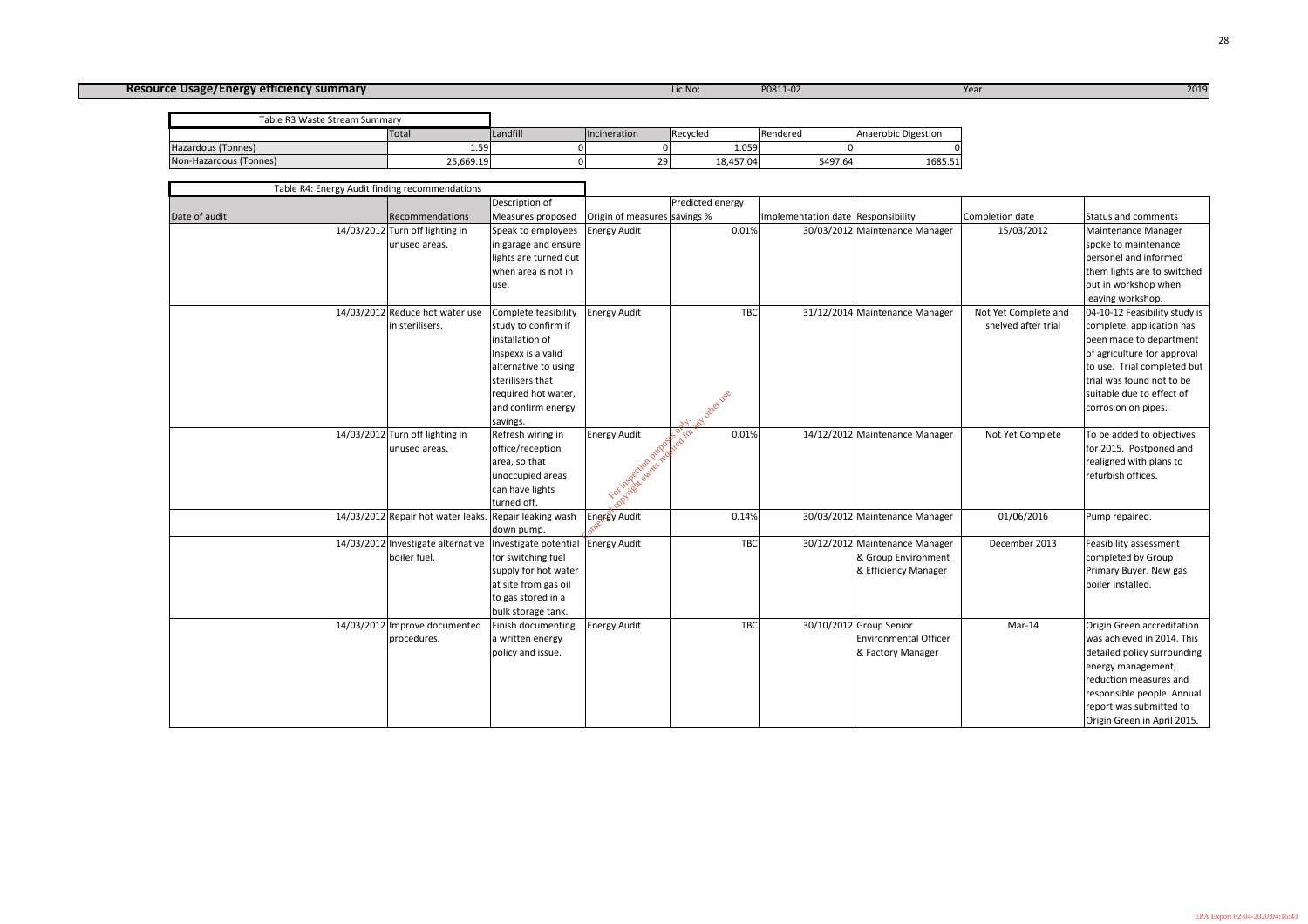| <b>Resource Usage/Energy efficiency summary</b> |                                                                                                        |                                                                                                     |                                                                  | Lic No:                    | P0811-02 |                                                                                                                | Year                     | 2019                                                                                                                                                                                                  |
|-------------------------------------------------|--------------------------------------------------------------------------------------------------------|-----------------------------------------------------------------------------------------------------|------------------------------------------------------------------|----------------------------|----------|----------------------------------------------------------------------------------------------------------------|--------------------------|-------------------------------------------------------------------------------------------------------------------------------------------------------------------------------------------------------|
|                                                 | 14/03/2012 Improve monitoring<br>and measurement of<br>energy use.                                     | Compile a formal<br>environmental<br>dashboard for<br>viewing by site<br>managers.                  | <b>Energy Audit</b>                                              | Unknown                    |          | 30/10/2012 Group Senior<br>Environmental Officer,<br>Factory Manager & Site<br>Environmental<br>Representative |                          | 04/10/2012 A draft drawn up on<br>$04/10/12$ and utility<br>dashboards were issued<br>regularly throughout 2013<br>by the site environmental<br>representative and<br>reviewed by site<br>management. |
|                                                 | 14/03/2012 Repair hot water leaks. Repair leaking                                                      | hotwater pipework<br>at high level beside<br>red water tanks.                                       | <b>Energy Audit</b>                                              | 0.03%                      |          | 30/04/2012 Maintenance Manger                                                                                  | 01/06/2012               | Leaking pipe was repiared.                                                                                                                                                                            |
|                                                 | 14/03/2012 Reduce energy in<br>unused areas.                                                           | Install timers on<br>office heaters.                                                                | <b>Energy Audit</b>                                              | 3.00%                      |          | 30/04/2012 Maintenance Manager                                                                                 | 27/04/2012               | Timers installed on office<br>heaters.                                                                                                                                                                |
| 14/03/2012 & 04/03/2013                         | Improve energy<br>efficiency of process.                                                               | Installation of VSD<br>air compressor.                                                              | <b>Energy Audit &amp;</b><br>Also Green<br><b>Business Audit</b> | 2%                         |          | 31/12/2016 Maintenance Manager                                                                                 |                          | Maintenance Manager<br>completed feasibility study<br>for implementation of VSD<br>air compressor. To be<br>installed in 2016.                                                                        |
| 14/03/2012 & 04/03/2013                         | Reduce wasted energy                                                                                   | Installation of heat<br>recovery on<br>refrigeration system, Business Audit<br>to supply hot water. | Energy Audit &<br>Also Green                                     | 20%<br><b>Next DSE.</b>    |          | 31/12/2018 Maintenance Manager                                                                                 |                          | Feasibility study has been<br>completed, to be installed<br>in 2018.                                                                                                                                  |
| 14/03/2012 & 04/03/13                           | Improve energy<br>efficiency of process.                                                               | Installation of<br>Variable Speed<br>Drives on condenser<br>fans, or refrigeration<br>compressors.  | Energy Audit &<br>Also Green<br><b>Business Audit</b>            | South and on<br><b>TBC</b> |          | 31/12/2016 Maintenance Manager                                                                                 | $\overline{\phantom{a}}$ | Maintenance Manager<br>completed feasibility study<br>for implementation of VSD<br>compressor on condenser<br>fans. To be installed in 2016.                                                          |
|                                                 | 05/03/2013 Reduce heat loss from Repair insulation on Other Intiative<br>damaged insulation.           | boiler on side where (Green Business<br>flue exits.                                                 | Audit)                                                           | <b>TBC</b>                 |          | 31/12/2014 Maintenance Manager                                                                                 | <b>Nov-14</b>            | Complete new gas boiler<br>with built in insulation<br>installed in November 2014.                                                                                                                    |
|                                                 | 05/03/2013 Complete a feasibility<br>study to upgrade<br>lighting from T8 to LED. existing T8 fittings | Determine if it is<br>feasible to replace<br>with LED fittings<br>throughout site.                  | Other Initiative<br>(Green Business<br>Audit)                    | 2%                         |          | 31/12/2015 Maintenance Manager                                                                                 |                          | To be completed in 2016                                                                                                                                                                               |
|                                                 | 30/09/2016 Reduce hot water use<br>in Saw sterilisers.                                                 | <b>Replace Saw</b><br>sterilizers with a<br>spray bar sterilizers                                   | other initiative<br>(please specify)                             | <b>TBC</b>                 |          | 31/10/2016 Maintenance Manager                                                                                 |                          | Carcase saw sterilizers<br>changed over. Brisket saw<br>to be changed over in Feb<br>2017                                                                                                             |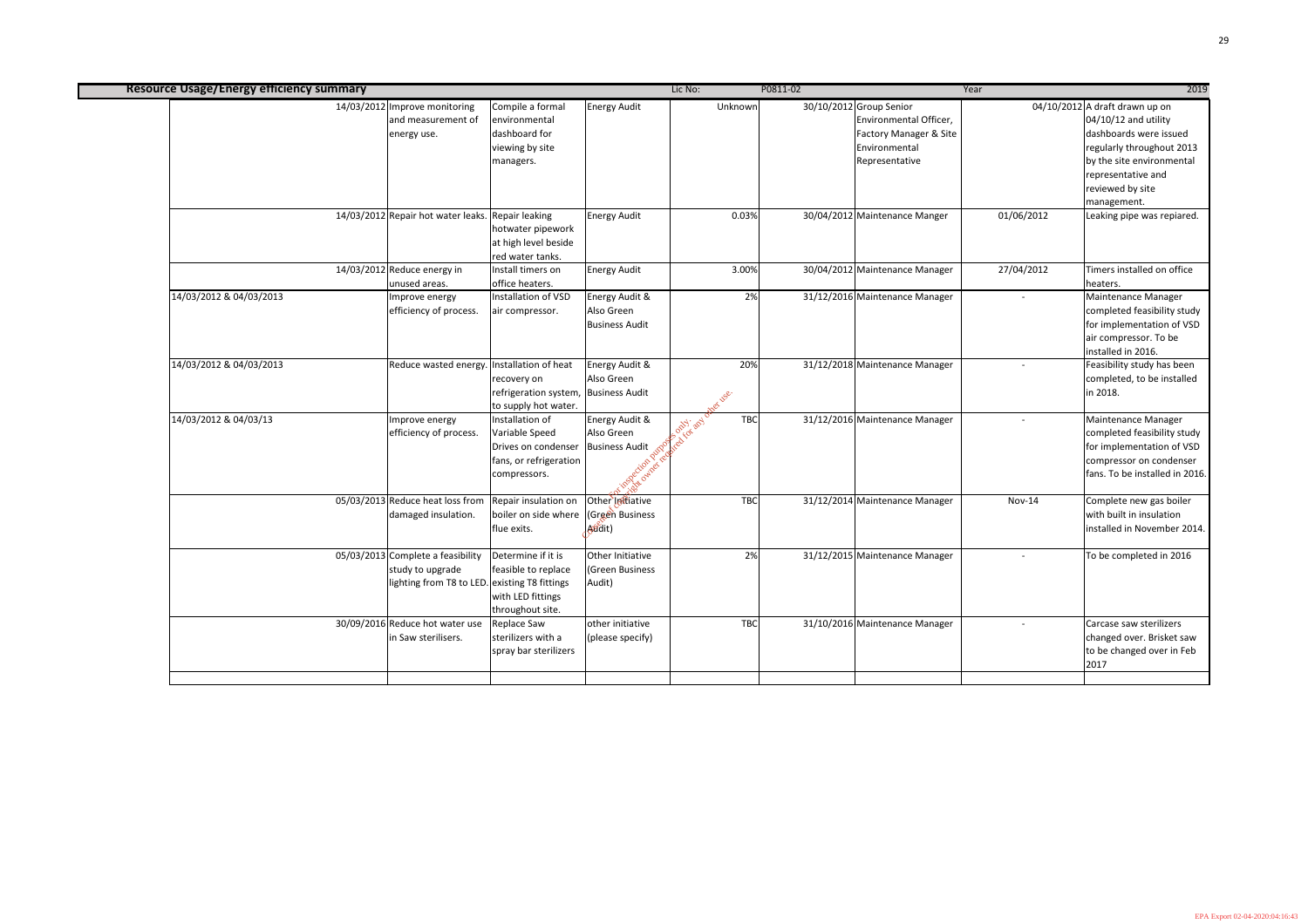Consent of copyright owner required for any other use.

| <b>Resource Usage/Energy efficiency summary</b>                                                                                                                 |                            |         |         | Lic No: | P0811-02             | Year | 2019 |
|-----------------------------------------------------------------------------------------------------------------------------------------------------------------|----------------------------|---------|---------|---------|----------------------|------|------|
| Table R5: Power Generation: Where power is generated onsite (e.g. power generation facilities/food and drink industry)please complete the following information |                            |         |         |         |                      |      |      |
|                                                                                                                                                                 | Unit ID                    | Unit ID | Unit ID | Unit ID | <b>Station Total</b> |      |      |
|                                                                                                                                                                 | <b>Emergency Generator</b> |         |         |         |                      |      |      |
| Technology                                                                                                                                                      | (Testing)                  |         |         |         |                      |      |      |
| <b>Primary Fuel</b>                                                                                                                                             | Gas Oil                    |         |         |         |                      |      |      |
| <b>Thermal Efficiency</b>                                                                                                                                       | 86.7%                      |         |         |         |                      |      |      |
| Unit Date of Commission                                                                                                                                         | 2001                       |         |         |         |                      |      |      |
| <b>Total Starts for year</b>                                                                                                                                    |                            |         |         |         |                      |      |      |
| <b>Total Running Time</b>                                                                                                                                       | 25                         |         |         |         |                      |      |      |
| <b>Total Electricity Generated (GWH)</b>                                                                                                                        | 13.7MWh                    |         |         |         |                      |      |      |
| House Load (GWH)                                                                                                                                                |                            |         |         |         |                      |      |      |
| <b>KWH per Litre of Process Water</b>                                                                                                                           |                            |         |         |         |                      |      |      |
| KWH per Litre of Total Water used on Site                                                                                                                       |                            |         |         |         |                      |      |      |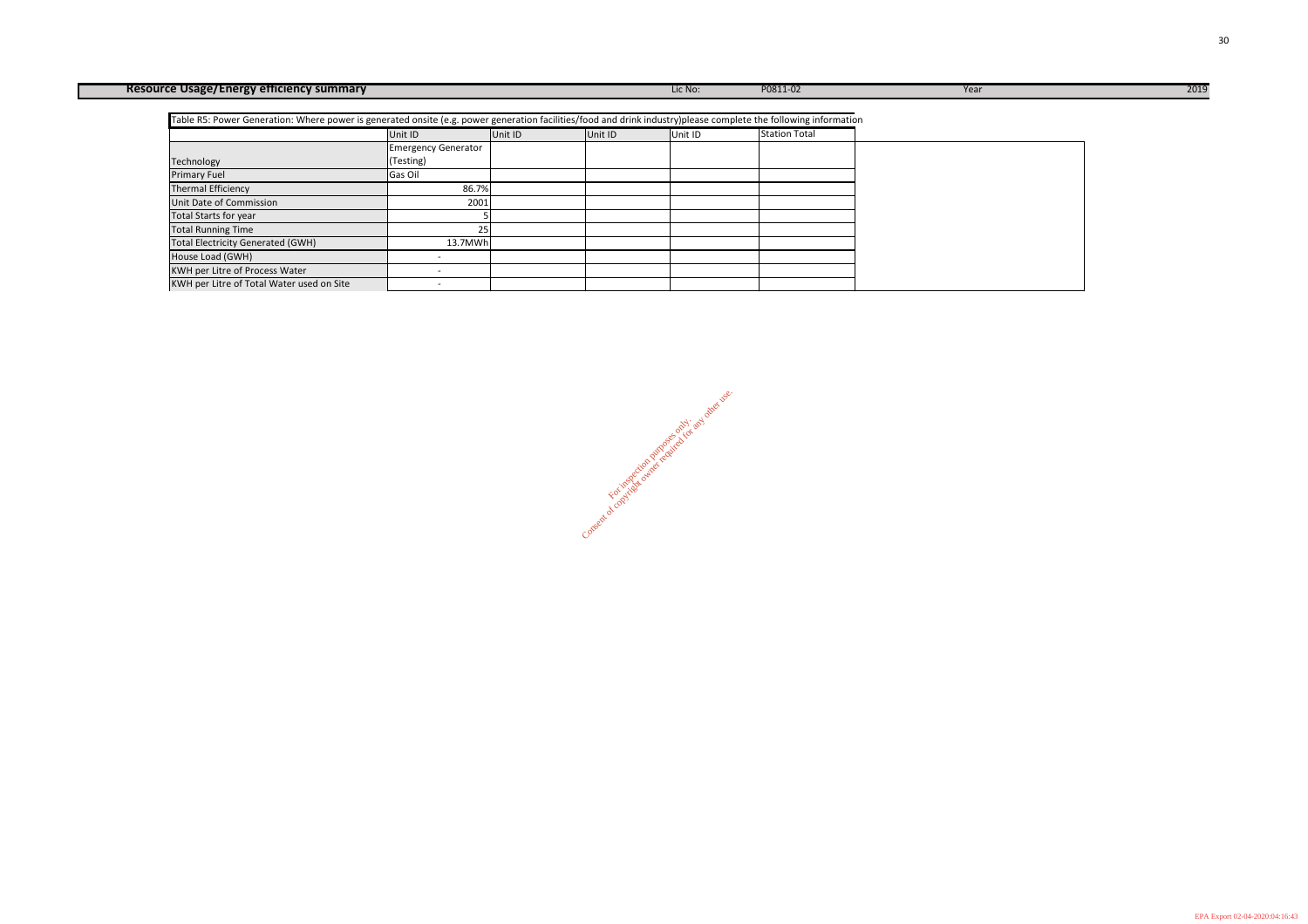5497.64

| <b>Complaints and Incidents summary template</b>                                                             |     | Lic No:                       | P0811-02 | Year | 2019 |
|--------------------------------------------------------------------------------------------------------------|-----|-------------------------------|----------|------|------|
| Complaints                                                                                                   |     |                               |          |      |      |
|                                                                                                              |     | <b>Additional information</b> |          |      |      |
|                                                                                                              |     | 2 Noise                       |          |      |      |
|                                                                                                              |     | Complaint on the              |          |      |      |
|                                                                                                              | Yes | 002/05/2019                   |          |      |      |
| Have you received any environmental complaints in the current reporting year? If yes please complete summary |     | and 27/07/2019                |          |      |      |
| details of complaints received on site in table 1 below                                                      |     |                               |          |      |      |
|                                                                                                              |     |                               |          |      |      |

|                                  | Table 1 Complaints summary |                             |                                                        |                                                                              |                                          |                        |                               |
|----------------------------------|----------------------------|-----------------------------|--------------------------------------------------------|------------------------------------------------------------------------------|------------------------------------------|------------------------|-------------------------------|
| <b>Date</b>                      | <b>Category</b>            | Other type (please specify) | <b>Brief description of</b><br>complaint (Free txt <20 | Corrective action< 20 words                                                  | <b>Resolution status Resolution date</b> |                        | Further<br><i>information</i> |
|                                  |                            |                             | words)                                                 |                                                                              |                                          |                        |                               |
| 02/05/2019 Noise                 |                            |                             | The complainant                                        | Completed an investigation of activities                                     | Complete                                 | 09/05/2019             |                               |
|                                  |                            |                             | reported experiencing a<br>constant humming            | ongoing at Dawn Slane at the time of<br>the complaint and also spoken to the |                                          |                        |                               |
|                                  |                            |                             | vibration noise coming                                 |                                                                              |                                          |                        |                               |
|                                  |                            |                             | from the licensed                                      | security personnel on duty at these<br>times. My investigations did not      |                                          |                        |                               |
|                                  |                            |                             | installation Industrial                                | determine any unusual or unplanned                                           |                                          |                        |                               |
|                                  |                            |                             | <b>Emissions License Reg</b>                           | operations occurring at the times                                            |                                          |                        |                               |
|                                  |                            |                             | No. P0811-02 during the                                | outlined in the complaint and all noise                                      |                                          |                        |                               |
|                                  |                            |                             | last two evenings.                                     | emission controls were in place and                                          |                                          |                        |                               |
|                                  |                            |                             |                                                        | being adhered to at the time of your                                         |                                          |                        |                               |
|                                  |                            |                             |                                                        | complaint. On the evening of the 2nd of                                      |                                          |                        |                               |
|                                  |                            |                             |                                                        | May there was Farm machinery                                                 |                                          |                        |                               |
|                                  |                            |                             |                                                        | ploughing the field beside the entrance                                      |                                          |                        |                               |
|                                  |                            |                             |                                                        | to the site.                                                                 |                                          |                        |                               |
| 27/07/2019 Noise                 |                            |                             | The complainant                                        | Completed an investigation of activities                                     | Complete                                 | 22/10/2019             |                               |
|                                  |                            |                             | reported experiencing a                                | ongoing at Dawn Meats Slane at the                                           |                                          |                        |                               |
|                                  |                            |                             | loud vibration noise from                              | times of the complaint and also spoken                                       |                                          |                        |                               |
|                                  |                            |                             | the licensed installation                              | to the security personnel on duty at                                         |                                          |                        |                               |
|                                  |                            |                             | industrial emissions Reg.                              | these times. My investigations                                               |                                          |                        |                               |
|                                  |                            |                             | No. P0811-02 at                                        | determined that there was no activity                                        |                                          |                        |                               |
|                                  |                            |                             | approximately 18:40 on                                 | on site other than the storage of meat                                       |                                          |                        |                               |
|                                  |                            |                             | 27/07/2019. The                                        | carcases. There was no traffic onto or                                       |                                          |                        |                               |
|                                  |                            |                             | complainant reported                                   | off the site and the security man was                                        |                                          |                        |                               |
|                                  |                            |                             |                                                        | that they have also heard the only person on site. All noise                 |                                          |                        |                               |
|                                  |                            |                             | this noise many times                                  | emission controls were in place and                                          |                                          |                        | land and rate deep            |
|                                  |                            |                             | over the last few weeks.                               | being adhered to at the time of your                                         |                                          |                        |                               |
|                                  |                            |                             | It was also stated that                                | complaint. A noise survey was carried                                        |                                          |                        |                               |
|                                  |                            |                             |                                                        | sometimes the vibration $\vert$ out on the 21/10/2019 and there was          |                                          |                        |                               |
|                                  |                            |                             | goes off and then ramps                                | no noise emissiona above aloud levels                                        |                                          |                        |                               |
|                                  |                            |                             | back up again and stays                                |                                                                              |                                          |                        |                               |
|                                  |                            |                             | constant.                                              |                                                                              |                                          | Foot iteration pureled |                               |
|                                  |                            |                             |                                                        |                                                                              |                                          |                        |                               |
|                                  |                            |                             |                                                        |                                                                              |                                          |                        |                               |
|                                  |                            |                             |                                                        |                                                                              |                                          | ~ 0 RSC                |                               |
|                                  |                            |                             |                                                        |                                                                              |                                          |                        |                               |
| <b>Total complaints</b>          | $\pmb{0}$                  |                             |                                                        |                                                                              |                                          |                        |                               |
| open at start of                 |                            |                             |                                                        |                                                                              |                                          |                        |                               |
| reporting year                   |                            |                             |                                                        |                                                                              |                                          |                        |                               |
| Total new<br>complaints received |                            |                             |                                                        |                                                                              |                                          |                        |                               |
| during reporting                 | $\overline{2}$             |                             |                                                        |                                                                              |                                          |                        |                               |
|                                  |                            |                             |                                                        |                                                                              |                                          |                        |                               |
| year<br>Total complaints         |                            |                             |                                                        |                                                                              |                                          |                        |                               |
| closed during                    |                            |                             |                                                        |                                                                              |                                          |                        |                               |
| reporting year                   | $\overline{2}$             |                             |                                                        |                                                                              |                                          |                        |                               |
| <b>Balance of</b>                |                            |                             |                                                        |                                                                              |                                          |                        |                               |
| complaints end of                | $\pmb{0}$                  |                             |                                                        |                                                                              |                                          |                        |                               |
| reporting year                   |                            |                             |                                                        |                                                                              |                                          |                        |                               |
|                                  |                            |                             |                                                        |                                                                              |                                          |                        |                               |

| :כ | P0811-02 |
|----|----------|
|    |          |
|    |          |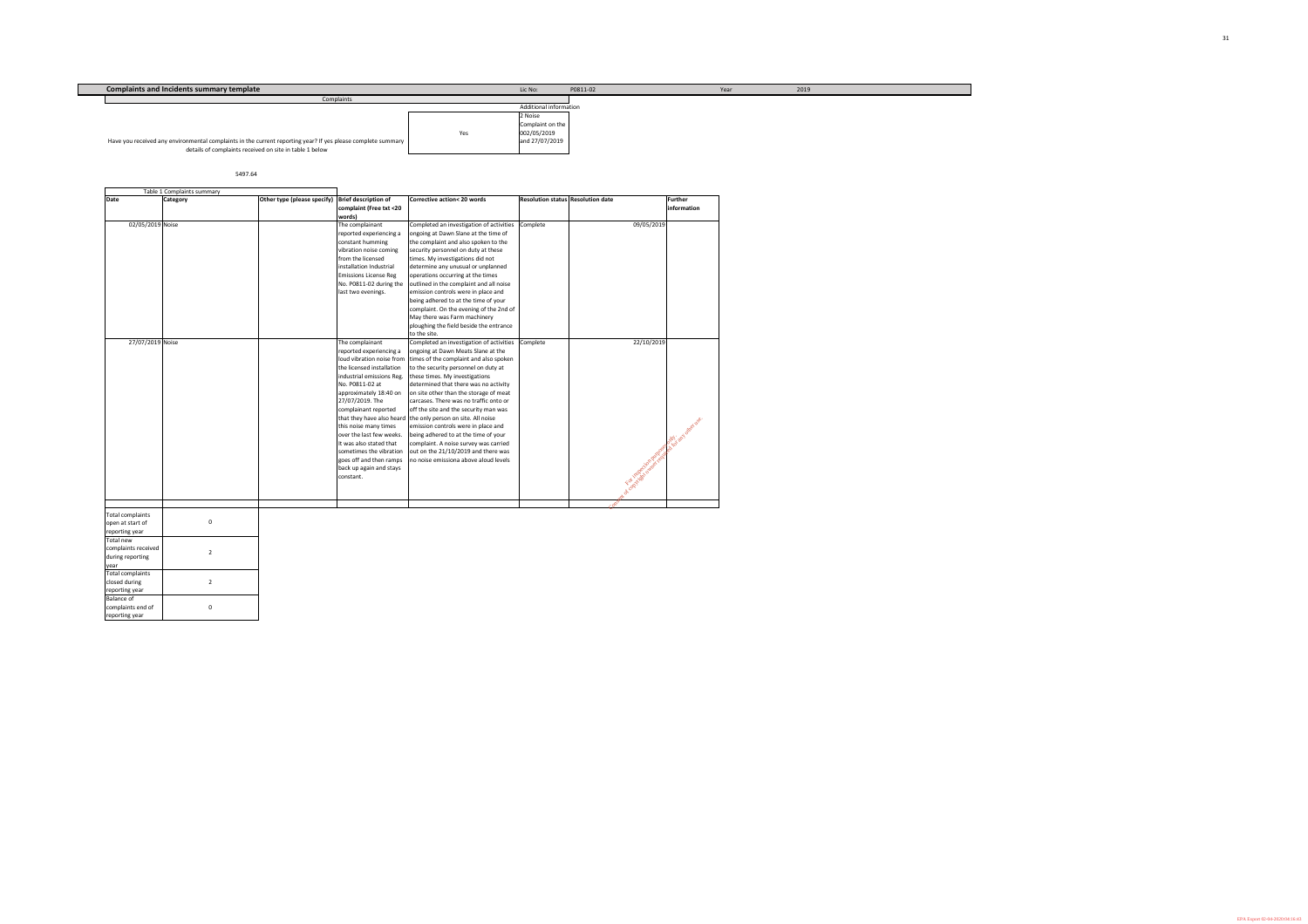No

| Table 2 Incidents summary            |                        |                                                          |          |                                                               |                                                       |                          |       |                                                    |                             |                           |
|--------------------------------------|------------------------|----------------------------------------------------------|----------|---------------------------------------------------------------|-------------------------------------------------------|--------------------------|-------|----------------------------------------------------|-----------------------------|---------------------------|
| Date of occurrence   Incident nature | Location of occurrence | Incident<br>$ $ category*please refer to $ $<br>guidance | Receptor | $\vert$ Cause of incident $\vert$ Other cause(please specify) | <b>Activity in</b><br>progress at time<br>of incident | Communication Occurrence | words | Corrective action<20 Preventative action <20 words | <b>Resolution</b><br>status | <b>Resolution</b><br>date |
|                                      |                        |                                                          |          |                                                               |                                                       |                          |       |                                                    |                             |                           |
|                                      |                        |                                                          |          |                                                               |                                                       |                          |       |                                                    |                             |                           |
| Total number of                      |                        |                                                          |          |                                                               |                                                       |                          |       |                                                    |                             |                           |
| incidents current                    |                        |                                                          |          |                                                               |                                                       |                          |       |                                                    |                             |                           |
| year                                 |                        |                                                          |          |                                                               |                                                       |                          |       |                                                    |                             |                           |
| Total number of                      |                        |                                                          |          |                                                               |                                                       |                          |       |                                                    |                             |                           |
| incidents previous                   |                        |                                                          |          |                                                               |                                                       |                          |       |                                                    |                             |                           |
| year                                 |                        |                                                          |          |                                                               |                                                       |                          |       |                                                    |                             |                           |
| % reduction/                         |                        |                                                          |          |                                                               |                                                       |                          |       |                                                    |                             |                           |
| increase                             |                        |                                                          |          |                                                               |                                                       |                          |       |                                                    |                             |                           |

| lo: | P0811-02 | Year | 2019 |
|-----|----------|------|------|
|     |          |      |      |

These of only inspection purposes only. Consent of copyright owner required for any other use.

[What is an incident](http://www.epa.ie/downloads/advice/licensee/Guidance to licensees.pdf) an incident

> **Likelihood of reoccurence**

**Complaints and Incidents summary template** License License License License License License License License License

Have any incidents occurred on site in the current reporting year? Please list all incidents for current reporting

year in Table 2 below \*For information on how to report and what constitutes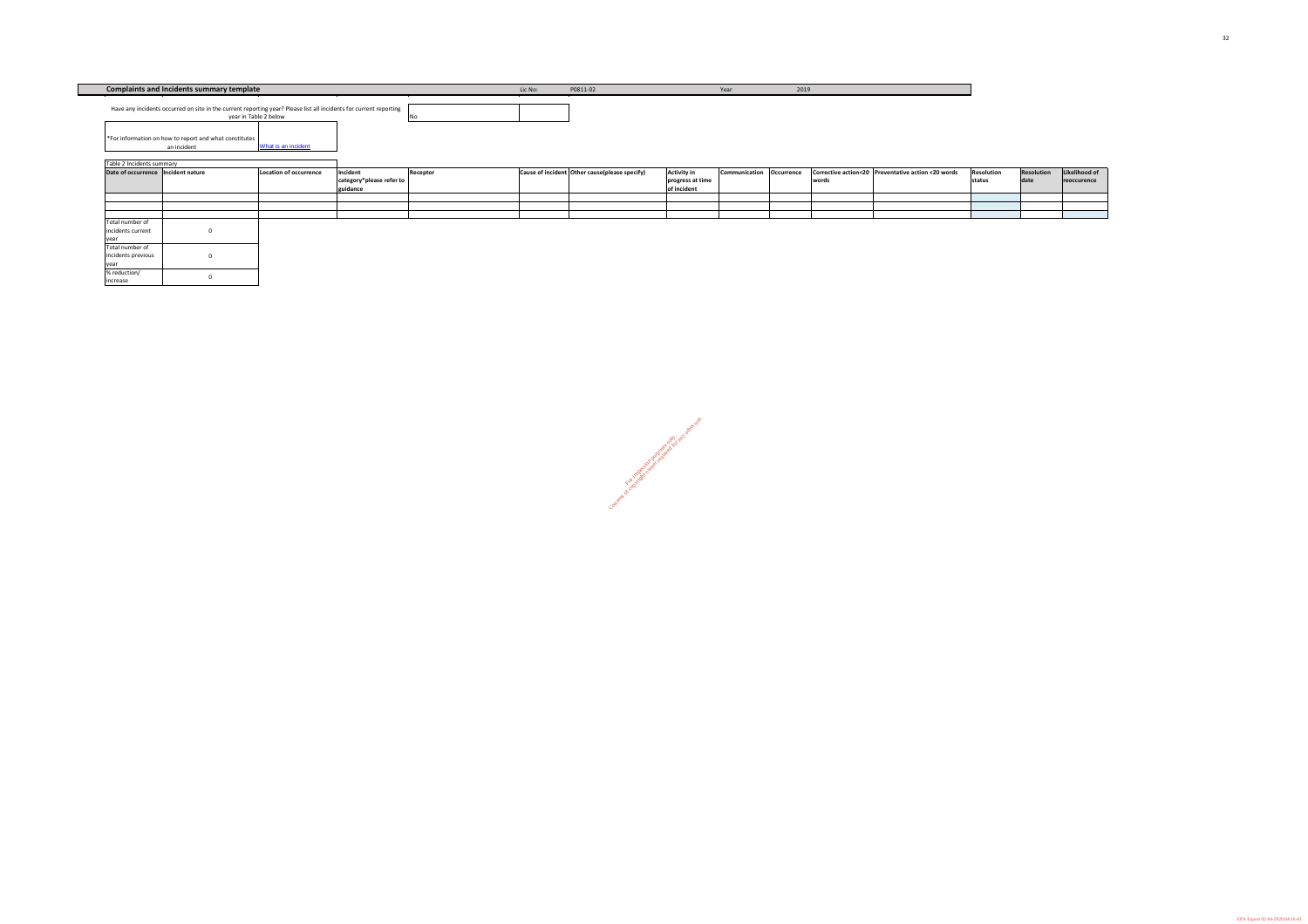| <b>WASTE SUMMARY</b>                                                                                   | Lic No: | P0811-02 | Year | 2019                               |  |
|--------------------------------------------------------------------------------------------------------|---------|----------|------|------------------------------------|--|
| ECTION A-PRTR ON SITE WASTE TREATMENT AND WASTE TRANSFERS TAB- TO BE COMPLETED BY ALL IPPC AND WASTE ! |         |          |      | dropdown list click to see options |  |
|                                                                                                        |         |          |      |                                    |  |
|                                                                                                        |         |          |      |                                    |  |

1 boundaries is to be captured through PRTR reporting) Were any wastes accepted onto your site for recovery or disposal or treatment prior to recovery or disposal within the boundaries of your facility ?; (waste generated within your

No



| N/A |  |
|-----|--|
| N/A |  |

### **Table 3 General information-Landfill only**

2 Did your site have any rejected consignments of waste in the current reporting year? If yes please give a brief explanation in the additional information

3 **Table 1 Details of waste accepted onto your site for recovery, disposal or treatment (do not include wastes generated at your site, as these will have been reported in your PRTR workbook)** Was waste accepted onto your site that was generated outside the Republic of Ireland? If yes please state the quantity in tonnes in additional information

| Area ID | Date landfilling commenced | Date landfilling ceased | <b>Currently landfilling</b> | <b>Private or Public</b><br><b>Operated</b> | Inert or non-hazardous | <b>Predicted date to</b><br>cease landfilling | <b>Licence permits</b><br>asbestos | for asbestos? | $\beta$   Is there a separate cell   Accepted asbestos in reporting   by waste<br>year | <b>Total disposal</b><br>area occupied | <b>Lined disposal</b><br>area occupied by Unlined area<br>waste |                    | Comments on<br>liner type |
|---------|----------------------------|-------------------------|------------------------------|---------------------------------------------|------------------------|-----------------------------------------------|------------------------------------|---------------|----------------------------------------------------------------------------------------|----------------------------------------|-----------------------------------------------------------------|--------------------|---------------------------|
|         |                            |                         |                              |                                             |                        |                                               |                                    |               |                                                                                        |                                        | <b>SELECT UNIT SELECT UNIT</b>                                  | <b>SELECT UNIT</b> |                           |
| N/A     |                            |                         |                              |                                             |                        |                                               |                                    |               |                                                                                        |                                        |                                                                 |                    |                           |

| 6 Does your facility have relevant nuisance controls in place?                  | N/A | Not a Waste Processor |
|---------------------------------------------------------------------------------|-----|-----------------------|
| 7 Do you have an odour management system in place for your facility? If no why? | N/A | Not a Waste Processor |
| 8 Do you maintain a sludge register on site?                                    | N/f | Not a Waste Processor |

|                                              | <b>SECTION D-TO BE COMPLETED BY LANDFILL SITES ONLY</b> |                                                       |                                                                        |                 |
|----------------------------------------------|---------------------------------------------------------|-------------------------------------------------------|------------------------------------------------------------------------|-----------------|
|                                              | Table 2 Waste type and tonnage-landfill only            |                                                       |                                                                        |                 |
| <b>Waste types permitted</b><br>for disposal | Authorised/licenced annual intake for<br>disposal (tpa) | Actual intake for disposal in<br>reporting year (tpa) | <b>Remaining licensed</b><br>capacity at end of<br>reporting year (m3) | <b>Comments</b> |
| N/A                                          |                                                         |                                                       |                                                                        |                 |
|                                              |                                                         |                                                       |                                                                        |                 |
|                                              |                                                         |                                                       |                                                                        |                 |
|                                              |                                                         |                                                       |                                                                        |                 |

| Licenced annual        | EWC code                                                                                                                                        | Source of waste accepted | Description of waste       | Quantity of waste       | Quantity of waste accepted in    | Reduction/         | Reason for         | Packaging Content (%)- | Disposal/Recovery or          | Quantity of     | Comments - |
|------------------------|-------------------------------------------------------------------------------------------------------------------------------------------------|--------------------------|----------------------------|-------------------------|----------------------------------|--------------------|--------------------|------------------------|-------------------------------|-----------------|------------|
|                        |                                                                                                                                                 |                          |                            | accepted in current     |                                  |                    |                    |                        | treatment operation carried   |                 |            |
| tonnage limit for your |                                                                                                                                                 |                          | accepted                   |                         | previous reporting year (tonnes) | Increase over      | reduction/increase | only applies if the    |                               | waste           |            |
| site (total            |                                                                                                                                                 |                          | Please enter an            | reporting year (tonnes) |                                  | previous year $+/$ | from previous      | waste has a packaging  | out at your site and the      | remaining on    |            |
| tonnes/annum)          |                                                                                                                                                 |                          | accurate and detailed      |                         |                                  |                    | reporting year     | component              | description of this operation | site at the end |            |
|                        |                                                                                                                                                 |                          | description - which        |                         |                                  |                    |                    |                        |                               | of reporting    |            |
|                        |                                                                                                                                                 |                          | applies to relevant EWC    |                         |                                  |                    |                    |                        |                               | year (tonnes)   |            |
|                        |                                                                                                                                                 |                          | code                       |                         |                                  |                    |                    |                        |                               |                 |            |
|                        |                                                                                                                                                 |                          |                            |                         |                                  |                    |                    |                        |                               |                 |            |
|                        | European Waste Catalogue EWC codes                                                                                                              |                          | <b>European Waste</b>      |                         |                                  |                    |                    |                        |                               |                 |            |
|                        |                                                                                                                                                 |                          | <b>Catalogue EWC codes</b> |                         |                                  |                    |                    |                        |                               |                 |            |
|                        |                                                                                                                                                 |                          |                            |                         |                                  |                    |                    |                        |                               |                 |            |
| N/A                    |                                                                                                                                                 |                          |                            |                         |                                  |                    |                    |                        |                               |                 |            |
|                        |                                                                                                                                                 |                          |                            |                         |                                  |                    |                    |                        |                               |                 |            |
|                        |                                                                                                                                                 |                          |                            |                         |                                  |                    |                    |                        |                               |                 |            |
|                        |                                                                                                                                                 |                          |                            |                         |                                  |                    |                    |                        |                               |                 |            |
|                        |                                                                                                                                                 |                          |                            |                         |                                  |                    |                    |                        |                               |                 |            |
|                        |                                                                                                                                                 |                          |                            |                         |                                  |                    |                    |                        |                               |                 |            |
|                        |                                                                                                                                                 |                          |                            |                         |                                  |                    |                    |                        |                               |                 |            |
|                        | SECTION C-TO BE COMPLETED BY ALL WASTE FACILITIES (waste transfer stations, Composters, Material recovery facilities etc) EXCEPT LAIDFILL SITES |                          |                            |                         |                                  |                    |                    |                        |                               |                 |            |
|                        |                                                                                                                                                 |                          |                            |                         |                                  |                    |                    |                        |                               |                 |            |
|                        |                                                                                                                                                 |                          |                            |                         |                                  |                    |                    |                        |                               |                 |            |
|                        |                                                                                                                                                 |                          |                            |                         |                                  |                    |                    |                        |                               |                 |            |

### SECTION C-TO BE COMPLETED BY ALL WASTE FACILITIES (waste transfer stations, Composters, Material recovery facilities etc) EXCEP্ট\LANDFILL SITES

If yes please enter details in table 1 below

**SECTION B- WASTE ACCEPTED ONTO SITE-TO BE COMPLETED BY ALL IPPC AND WASTE FACILITIES**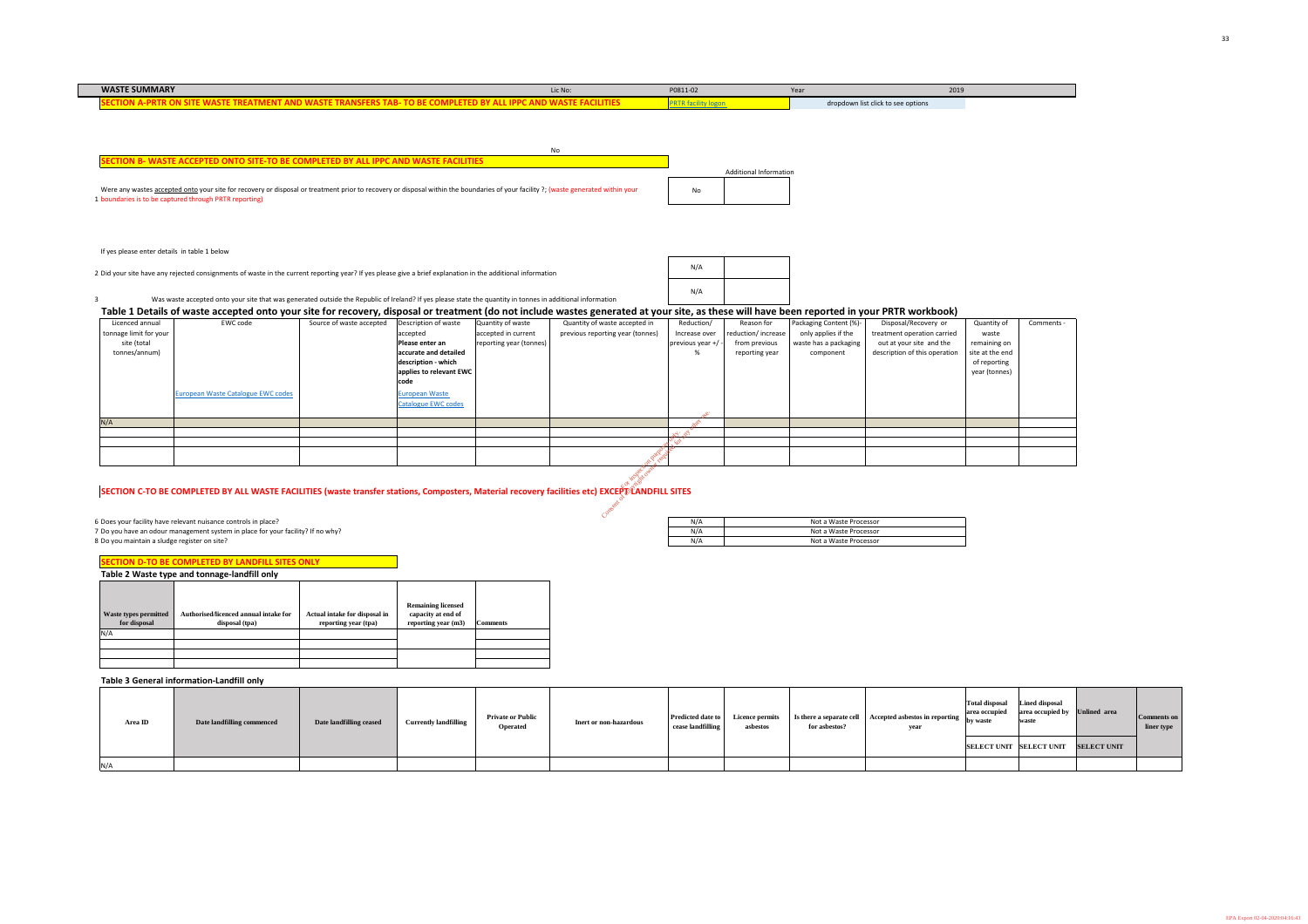| <b>WASTE SUMMARY</b>     |                                                |                                                   |                            |                  | Lic No:                                                                   | P0811-02       |                          | Year            |
|--------------------------|------------------------------------------------|---------------------------------------------------|----------------------------|------------------|---------------------------------------------------------------------------|----------------|--------------------------|-----------------|
|                          | Table 4 Environmental monitoring-landfill only | <b>Landfill Manual-Monitoring Standards</b>       |                            |                  |                                                                           |                |                          |                 |
| <b>Was meterological</b> |                                                |                                                   |                            |                  |                                                                           |                |                          |                 |
| monitoring in            |                                                |                                                   |                            |                  |                                                                           |                | <b>Has the statement</b> |                 |
| compliance with          |                                                |                                                   | <b>Was SW monitored in</b> |                  |                                                                           | Was topography | y   under $S53(A)(5)$ of |                 |
| Landfill Directive (LD)  |                                                | Was Landfill Gas monitored in compliance with LD  |                            |                  |                                                                           | of the site    | <b>WMA</b> been          |                 |
| standard in reporting    | Was leachate monitored in compliance           | compliance with LD standard standard in reporting |                            |                  | Have GW trigger levels Were emission limit values agreed with surveyed in |                | submitted in             |                 |
| $vear +$                 | with LD standard in reporting year             | in reporting year                                 | <b>year</b>                | been established | the Agency (ELVs)                                                         | reporting year | reporting year           | <b>Comments</b> |
|                          |                                                |                                                   |                            |                  |                                                                           |                |                          |                 |

.+ please refer to Landfill Manual linked above for relevant Landfill Directive monitoring standards

**Table 5 Capping-Landfill only**

**Table 6 Leachate-Landfill only**

9 Is leachate from your site treated in a Waste Water Treatment Plant?

10 Is leachate released to surface water? If yes please complete leachate mass load information below

| Volume of leachate in<br>reporting year(m3) | [Leachate (BOD) mass load (kg/annum) | Leachate (COD) mass load<br>(kg/annum) | Leachate (NH4) mass<br>$\lambda$ load (kg/annum) | <b>Leachate (Chloride)</b><br>mass load kg/annum | Leachate treatment on-site |
|---------------------------------------------|--------------------------------------|----------------------------------------|--------------------------------------------------|--------------------------------------------------|----------------------------|
| N/A                                         |                                      |                                        |                                                  |                                                  |                            |

| <b>SELECT</b> | nent on-site | Specify type of<br>leachate<br>treatment | <b>Comments</b> |
|---------------|--------------|------------------------------------------|-----------------|
|               |              |                                          |                 |
|               |              | <b>SELECT</b>                            |                 |

Consent of copyright owner required for any other use.

|                     |                         |                           |                   | Area with waste that  |                                    |          |
|---------------------|-------------------------|---------------------------|-------------------|-----------------------|------------------------------------|----------|
| Area uncapped*      | Area with temporary cap |                           |                   | should be permanently |                                    |          |
| <b>ISELECT UNIT</b> | <b>SELECT UNIT</b>      | Area with final cap to LD |                   | capped to date under  |                                    |          |
|                     |                         | Standard m2 ha, a         | Area capped other | licence               | What materials are used in the cap | Comments |
| N/A                 |                         |                           |                   |                       |                                    |          |

\*please note this includes daily cover area

|                     |                            |                                  | Was surface emissions |          |
|---------------------|----------------------------|----------------------------------|-----------------------|----------|
| <b>Gas</b>          |                            |                                  | monitoring performed  |          |
| Captured&Treated by |                            |                                  | during the reporting  |          |
| LFG System m3       | Power generated (MW / KWh) | Used on-site or to national grid | year?                 | Comments |
| N/A                 |                            |                                  | <b>ISELECT</b>        |          |

**Table 7 Landfill Gas-Landfill only** Please ensure that all information reported in the landfill gas section is consistent with the Landfill Gas Survey submitted in conjunction with PRTR returns

EPA Export 02-04-2020:04:16:43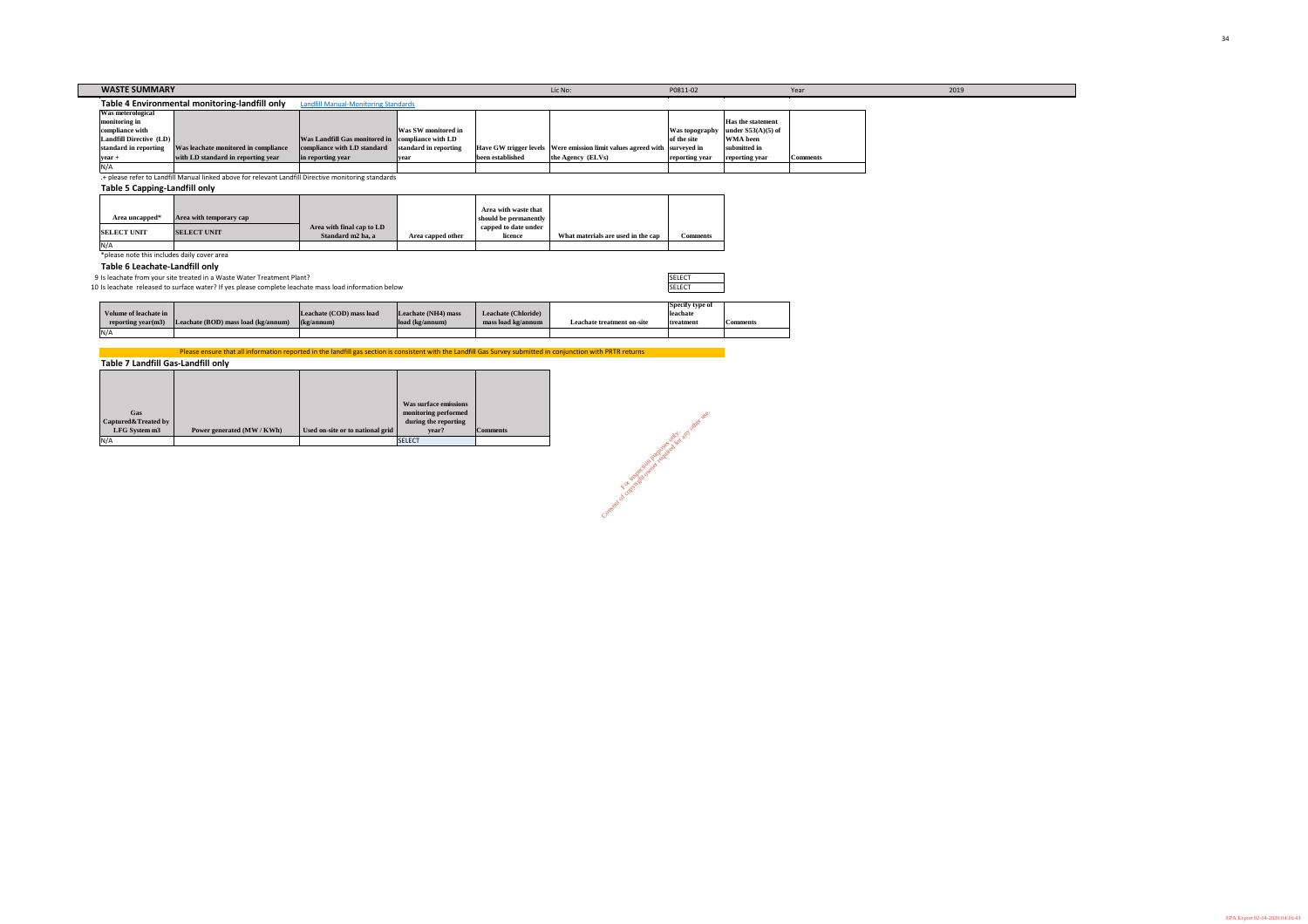### **Waste Summary Continued**

**Please insert a copy of your Waste Management Record for waste transferred off site**

| <b>European Waste Code</b> | <b>Hazardous</b> | <b>Quantity</b><br>(Tonnes per<br>Year) | <b>Description of Waste</b>                                                                                          | <b>Waste Treatment Operation</b> |
|----------------------------|------------------|-----------------------------------------|----------------------------------------------------------------------------------------------------------------------|----------------------------------|
| 02 01 06                   | <b>No</b>        | 3028.51                                 | animal faeces, urine and manure<br>(including spoiled straw), effluent,<br>collected separately and treated off-site | R <sub>10</sub>                  |
| 02 02 01                   | N <sub>o</sub>   | 20036.67                                | sludges from washing and cleaning                                                                                    | R <sub>3</sub>                   |
| 02 02 02                   | N <sub>o</sub>   | 1685.51                                 | animal-tissue waste                                                                                                  | R <sub>3</sub>                   |
| 02 02 03                   | <b>No</b>        | 5497.64                                 | materials unsuitable for consumption<br><b>QRDrocessing</b>                                                          | R <sub>3</sub>                   |
| 02 02 04                   | <b>No</b>        | 18444.86                                | sludges from on-site effluent treatment                                                                              | R <sub>10</sub>                  |
| 15 01 03                   | <b>No</b>        | 3.54                                    | wooden packaging                                                                                                     | R <sub>3</sub>                   |
| 15 01 06                   | <b>No</b>        | 4.14                                    | mixed packaging                                                                                                      | R <sub>3</sub>                   |
| 17 04 07                   | <b>No</b>        | 4.5                                     | <b>Mixed Metals</b>                                                                                                  | <b>R04</b>                       |
| 20 03 01                   | <b>No</b>        | 29.6                                    | mixed municipal waste                                                                                                | R1                               |
| 16 02 13*A                 | <b>Yes</b>       | 0.059                                   | waste fluorescent lamps                                                                                              | <b>R03</b>                       |
| 13 02 08                   | <b>Yes</b>       | 1.0                                     | Other engine, gear and lubricating oils                                                                              | RO <sub>3</sub>                  |